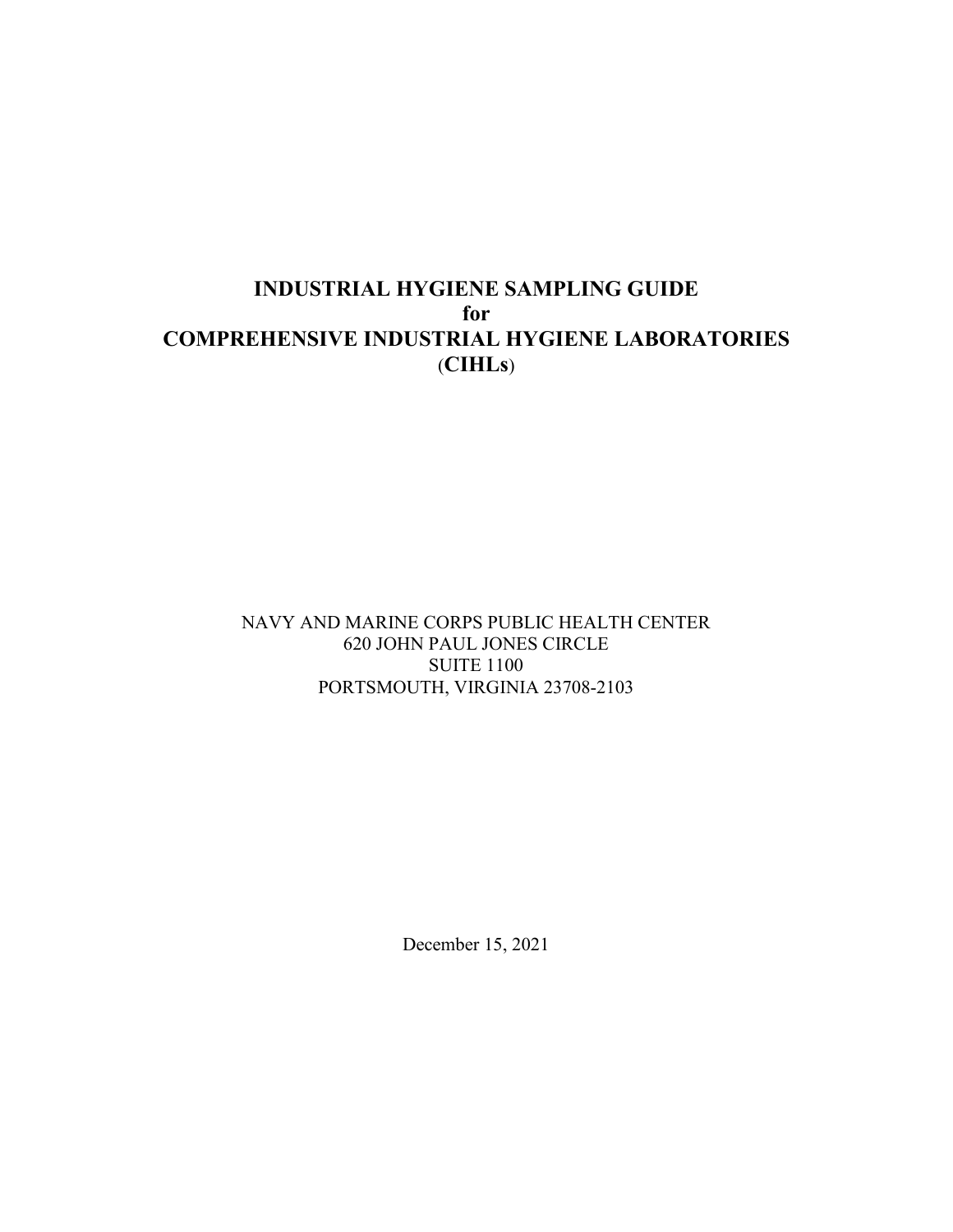# **TABLE OF CONTENTS**

| <b>SECTON</b>                  | <b>PAGE</b>             | <b>SECTION</b>                     | <b>PAGE</b> |
|--------------------------------|-------------------------|------------------------------------|-------------|
| Introduction                   | $\mathbf{1}$            | Special Sampling & Analysis        | 14          |
|                                |                         | <b>Bulk Sample Submissions</b>     | 14          |
| Laboratory Organization        | $\overline{2}$          | Chromium & Chromates               | 14          |
|                                |                         | <b>Environmental Lead Samples</b>  | 15          |
| <b>General Policy</b>          | 3                       | Fiber Counts & Asbestos ID         | 15          |
|                                |                         | <b>PCBs</b>                        | 15          |
| Specific Policies              | 3                       | Silica (Crystalline Silica)        | 15          |
| Policy on SOPs & LOPs          | 3                       |                                    |             |
| Policy on Sample Acceptance    | $\overline{\mathbf{3}}$ | <b>Conversion Factors</b>          | 16          |
| Policy on Analytical Methods   | $\overline{4}$          | Zn to Zinc Oxide                   | 16          |
| Policy on CV                   | $\overline{4}$          | V to Vanadium Pentoxide            | 16          |
| Policy on Analytical Results   | $\overline{4}$          | Fe to Iron Oxide                   | 16          |
| Policy on LOQ                  | 5                       | $Cr(VI)$ to Chromates (as $CrO3$ ) | 17          |
| Policy on Spiked Samples       | 5                       |                                    |             |
| Policy on Blank Media          | 6                       | Sources for Analytical Supplies    | 18          |
| Policy on Use of Disclaimers   | $\overline{7}$          | Manuals                            | 18          |
|                                |                         | <b>Filters and Sorbent Tubes</b>   | 18          |
| <b>Quality Assurance</b>       | $\tau$                  | <b>Passive Monitors</b>            | 19          |
|                                |                         | <b>Printed Sample Labels</b>       | 19          |
| Lab Analytical Equipment       | 8                       | Sample Bottles/Vials/Supplies      | 20          |
| <b>Submission Requirements</b> | 8                       | Dust Wipe Media                    | 20          |
| Sample Submission Form         | 8                       |                                    |             |
| <b>Biological Samples</b>      | 8                       | Abbreviations                      | 21          |
| <b>Sampling Requirements</b>   | 9                       |                                    |             |
| Sample Packaging & Shipping    | 10                      |                                    |             |
| <b>Sample Turnaround Times</b> | 11                      |                                    |             |
| Sample Compatibility           | 11                      |                                    |             |
| Laboratory Specific Samples    | 12                      |                                    |             |
| Routine Biological Samples     | 13                      |                                    |             |
| Blood Lead & ZPP               | 13                      |                                    |             |
| Urine Mercury                  | 13                      |                                    |             |

| Special Sampling & Analysis            | 14 |
|----------------------------------------|----|
| <b>Bulk Sample Submissions</b>         | 14 |
| Chromium & Chromates                   | 14 |
| <b>Environmental Lead Samples</b>      | 15 |
| Fiber Counts & Asbestos ID             | 15 |
| <b>PCBs</b>                            | 15 |
| Silica (Crystalline Silica)            | 15 |
| <b>Conversion Factors</b>              | 16 |
| Zn to Zinc Oxide                       | 16 |
| V to Vanadium Pentoxide                | 16 |
| Fe to Iron Oxide                       | 16 |
| $Cr(VI)$ to Chromates (as $CrO3$ )     | 17 |
| <b>Sources for Analytical Supplies</b> | 18 |
| Manuals                                | 18 |
| <b>Filters and Sorbent Tubes</b>       | 18 |
| Passive Monitors                       | 19 |
| <b>Printed Sample Labels</b>           | 19 |
| Sample Bottles/Vials/Supplies          | 20 |
| Dust Wipe Media                        | 20 |
| <i>Abbreviations</i>                   | 21 |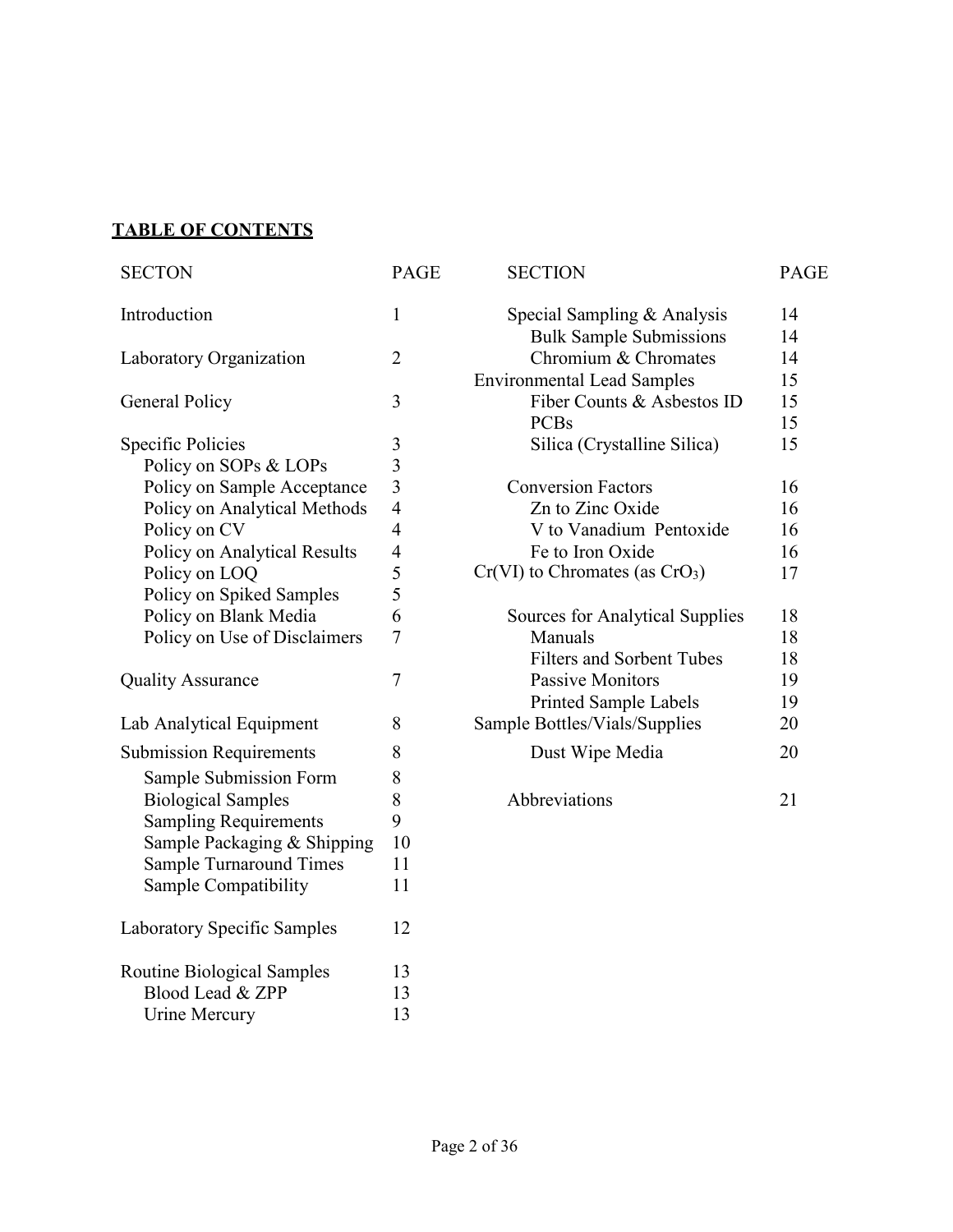#### **INDUSTRIAL HYGIENE SAMPLING GUIDE for NAVY COMPREHENSIVE INDUSTRIAL HYGIENE LABORATORIES (CIHLs)**

## **INTRODUCTION**

This guide contains a compilation of sampling and analytical method recommendations for specific chemicals which the Navy has in-house analytical capability through its two Comprehensive Industrial Hygiene Laboratories (CIHLs) located in Norfolk, VA and San Diego, CA. This guide is a concise reference for the industrial hygienist in the proper submission of industrial hygiene (IH), environmental, bulk and biological samples. This guide lists the analyte or substance, the Chemical Abstracts Service Registry Number (CAS #) for the substance, analytical method used by the laboratory in performing the analysis, , reporting limit (RL), sampling media, recommended air volume, sampling rate, special instructions for the industrial hygienist submitting the sample, and location of the CIHL which can analyze the sample. Customers should submit samples to the CIHL located nearest them. If that CIHL does not have the desired analytical capability, call the CIHL to verify that the capability does not exist there. The CIHL will work with the requestor to obtain the required service by:

- 1. Confirming that the other CIHL can do the analysis
- 2. Sending the sample out for contract analysis
- 3. Helping the customer identify a laboratory that the customer can contract with directly for the analysis.

Since both CIHLs are constantly updating their analytical services, always check with the closest CIHL first.

Each CIHL welcomes comments and suggestions regarding its services, additional method development requirements, alternate sampling techniques, and any other input. All questions regarding laboratory service/capability should be addressed to the CIHL which provides the service. Working hours are generally 0730 to 1600 hours Monday through Friday. All comments concerning CIHL program management and additions, corrections and changes to this guide, should be addressed to the CIHL Lab Directors.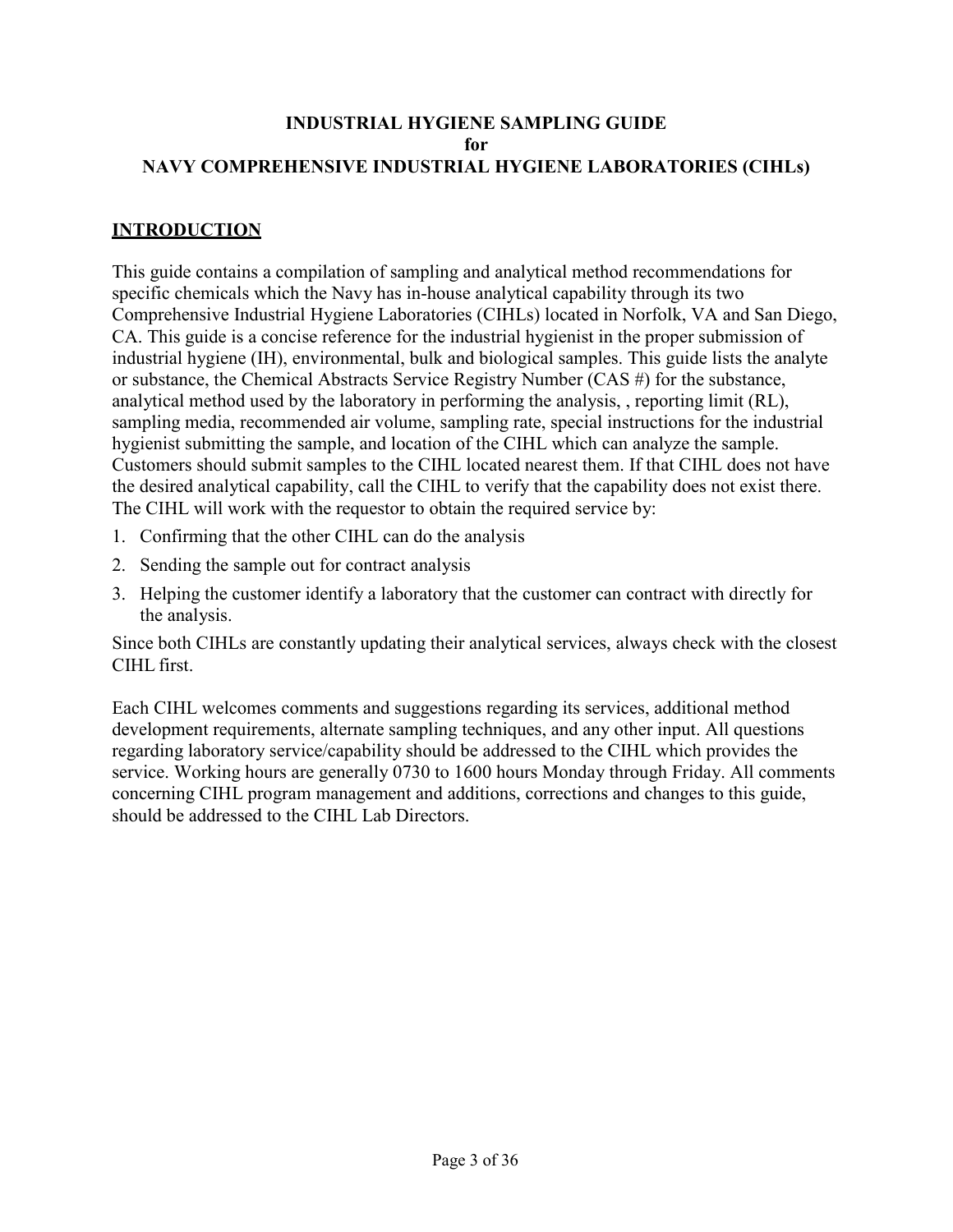## **LABORATORY ORGANIZATION**

The mission of the Navy and Marine Corps Public Health Center (NMCPHC) is to be the Navy and Marine Corps center for public health services, and to provide leadership and expertise to ensure mission readiness through disease prevention and health promotion in the support of the National Military Strategy. The CIHLs' specialized qualitative and quantitative analyses of samples support that mission by providing objective data for occupational health and IH investigations, assessments, recommendations, and risk management.

On 1 October 1989, all Navy medical department IH laboratories, then named Consolidated Industrial Hygiene Laboratories, became part of the then Navy Environmental Health Center (NEHC) - now NMCPHC. The CIHLs are now renamed Comprehensive Industrial Hygiene Laboratories. The following information for the two CIHLs is provided:

**1 -** Navy Environmental Preventative Medicine Unit-Five Comprehensive Industrial Hygiene Laboratory (CIHL) Detachment West 3235 Albacore Alley San Diego, CA 92136-5199

Laboratory Director Phone: (619) 556-1427 DSN: 526-1427 FAX: (619) 556-1492

CIHL Det West Phone: (619) 556-7070 DSN: 526-7070 FAX: (619) 556-1492 Email: usn.san-diego.navenpvntmedufive.list.nepmu5-cihl-customersupport@mail.mil

**2 -** Navy Environmental Preventative Medicine Unit-Two Comprehensive Industrial Hygiene Laboratory (CIHL) Detachment East 1285 West D Street, Bldg U-238 Norfolk, VA 23511-3394

Laboratory Director Phone: (757) 953-6562; DSN: 377-6562 FAX: (757) 953-7213

CIHL Det East Phone: (757) 953-6622 DSN: 377-6622 FAX: (757) 953-7213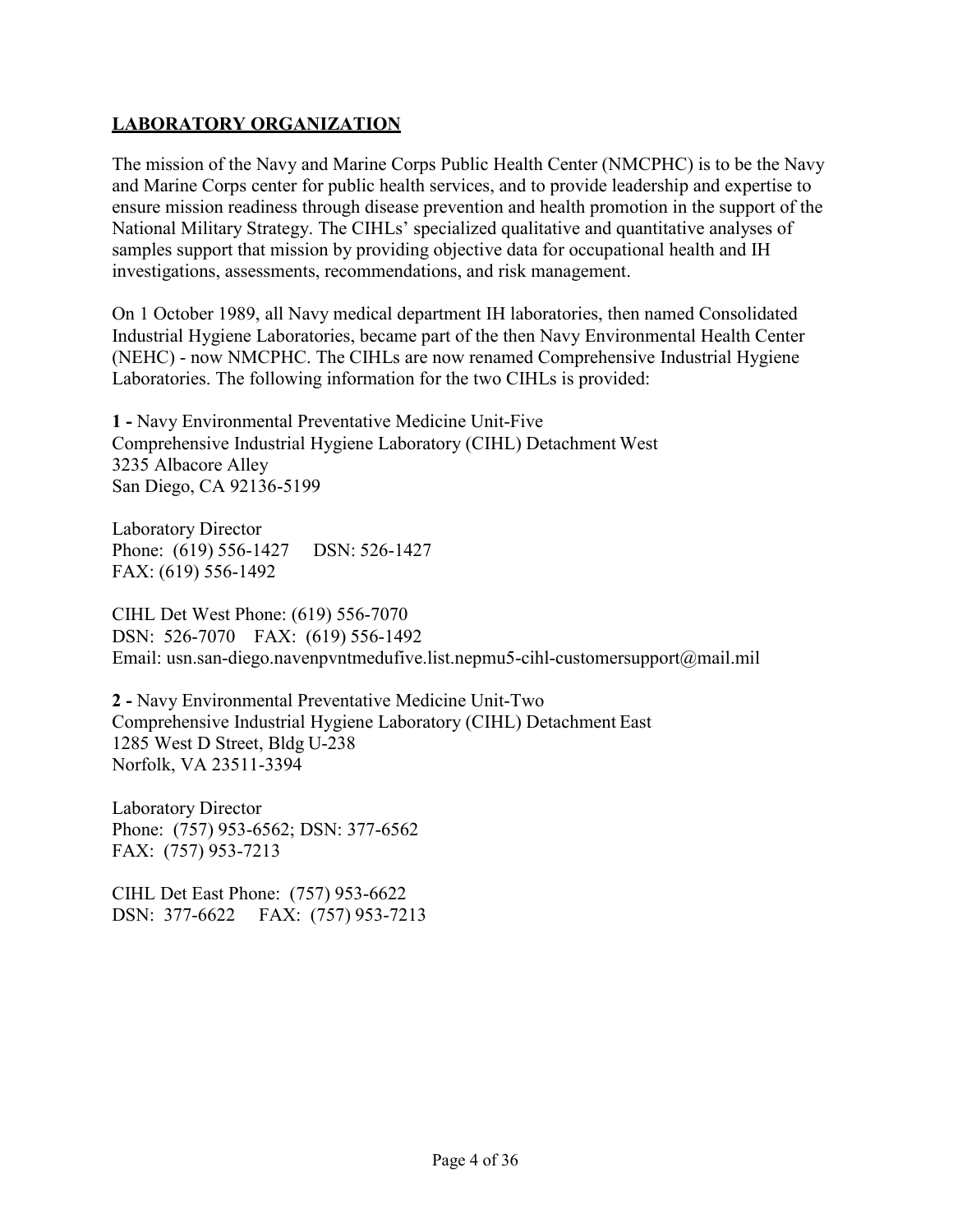### **GENERAL POLICY**

The CIHLs provide analytical support services for samples submitted through the BUMED Industrial Hygiene Program Offices (IHPO). The analytical services available at the CIHLs are primarily designed for quantitative analyses of occupational health samples and selected IH samples.

## **SPECIFIC POLICIES**

## **POLICY ON STANDARD OPERATING PROCEDURES AND LOCAL OPERATING PROCEDURES**

Standardization among the laboratories is an essential part of the CIHL program. Each laboratory has written Standard Operating Procedures (SOP) that document guidance and procedures for analytical methods, quality assurance and quality control programs, and general administration of analytical procedures. Based on analytical methods from the National Institute for Occupational Safety and Health (NIOSH) and Occupational Safety and Health Administration (OSHA), each laboratory develops, validates, and implements analytical methods used. Written SOPs are based on these validated methods. Historical records are kept of the start and stop dates of implemented procedures.

## **POLICY ON SAMPLE ACCEPTANCE/REJECTION**

Sample submissions must be accompanied by an appropriate completed NMCPHC 5100/13, 5100/14, or 5100/16 form (Note: Every information category must be completed.) when submitted by the industrial hygienist. Forms should not be modified from the Navy accepted form. Samples must be properly preserved, as appropriate, packaged and shipped by the proper method. Refer to the Sample Packaging and Shipping Requirements Section. Properly documented, preserved, packaged, and shipped samples will be accepted by the CIHL and analyzed as routine unless the submission is marked "URGENT". Urgent samples must arrive by a one- or two-day express shipping service. Urgent samples must be previously approved by the laboratory director. Urgent samples are reserved for situations such as a work stoppage or a suspected overexposure.

If samples are taken incorrectly and/or incompletely documented, every effort will be made by the CIHL to obtain the necessary information to convert the invalid sample into a valid sample. Samples will only be returned to the customer when requested by the customer. Documentation may be returned for correct completion; however, the samples will remain at the laboratory.

In order to assure a quick laboratory turnaround time, please ensure samples are taken according to this guide, shipped appropriately, and the submission forms are correct and complete.

When samples are received and are not able to be corrected for validity (e.g., fiber counts submitted on PVC filters), the customer will be notified by phone, and/or e-mail in order to determine the disposition of the sample(s). Such samples will be returned to the customer upon the customer's request.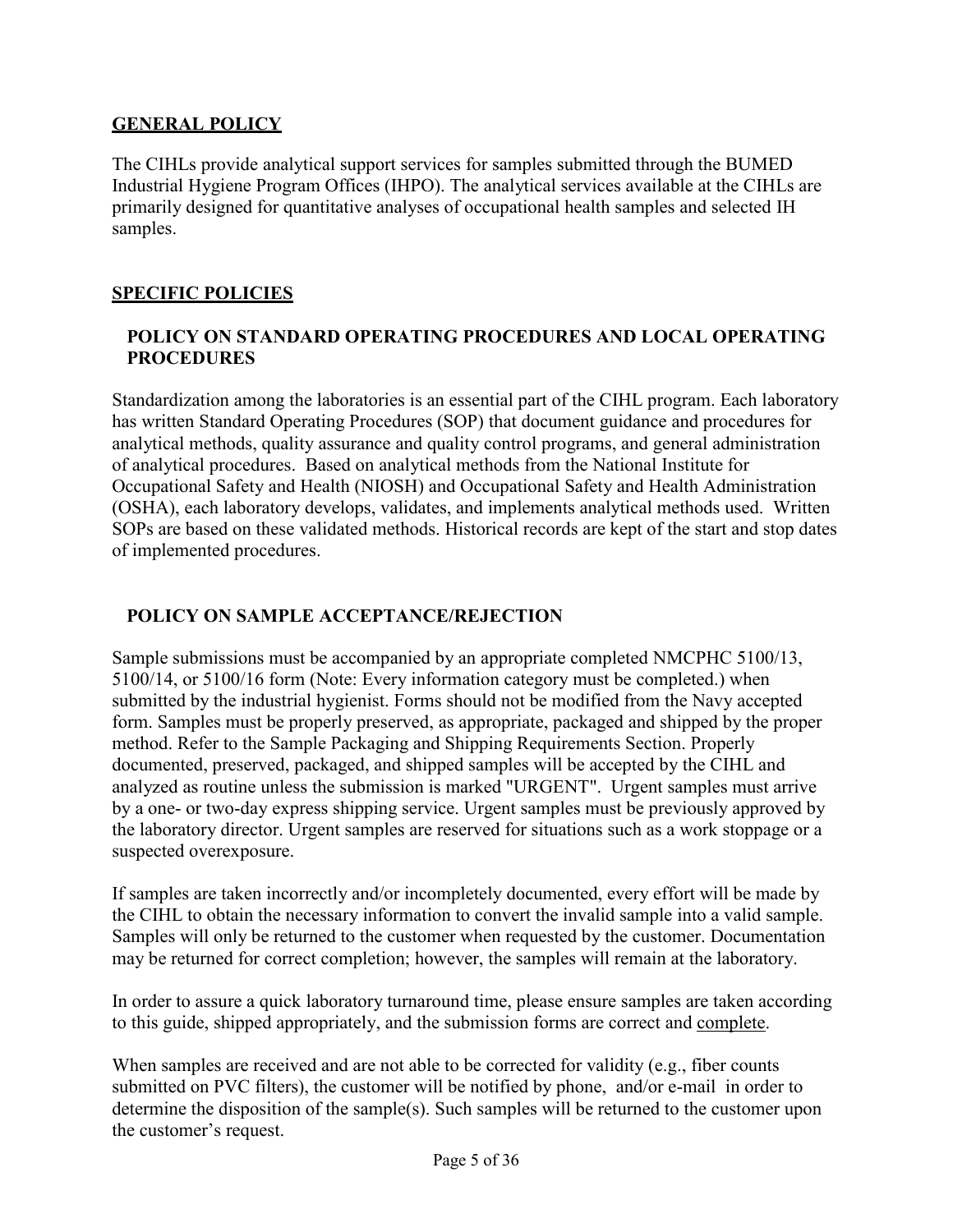#### **POLICY ON ANALYTICAL METHODS**

Rarely are analytical methods either complete or fully comprehensive to preclude some interpretation, change or modification of the method. (NOTE: This is the reason for the CIHL requirement that an SOP be available at each CIHL.) Most methods are single analyte methods while most samples contain multiple contaminants. Most analytical methods used by the CIHLs are taken from the analytical methods published by NIOSH or OSHA. Since OSHA does not require specific analytical methods, unless stated in a stressor- specific standard, any method (e.g., ASTM, scientific literature, journal articles, etc.) can be used as long as it meets NIOSH criteria of accuracy within ±25% at the 95% confidence level. All NIOSH and OSHA methods in this document are potentially "modified methods". The modification is necessary because of the variance in: analytical columns (types, sizes); desorbing agents; digesting acids/bases; analytical equipment conditions (temperatures, pressures, flow rates). All these modified methods are evaluated and validated for the NIOSH accuracy of  $\pm 25\%$  at the 95% confidence level by each CIHL, and the method changes are documented as modifications.

### **POLICY ON COEFFICIENTS OF VARIATION**

Randomly distributed errors occurring in IH sampling are normal and are commonly included in analytical reports as the coefficient of variation (CV). The CV is a useful index for differentiating the true mean of known data points and laboratory reported data. The total CV  $(CV_T)$  of the sampling and analytical method is based on a statistical standard normal deviation for 95% two-sided confidence limits. The statistical decision techniques developed by NIOSH and OSHA are implemented in the CIHLs' use of the CVs. In order to obtain accurate CVs contact the lab that completed the analysis. The CVs can vary based on instrumentation.

For Time-Weighted Average (TWA) sampling, the CV criteria originally adopted by NIOSH of  $\pm$  25% accuracy, with 95% confidence limits, is usually cited, but accuracy specifications may vary from one standard to the next. Substances which have Permissible Exposure Limits (PELs), but for which no specific standard has been promulgated, do not have specific accuracy requirements. For these substances, the CIHLs consider the method acceptable (e.g., OSHA, NIOSH, literature cited methods) if it can meet the  $\pm 25\%$  accuracy requirement with 95% confidence.

### **POLICY ON REPORTING ANALYTICAL RESULTS**

The CIHLs are reporting air samples results in "total mass of contaminant per sample" and in mg/m<sup>3</sup>. Blanks submitted with the samples are also reported in "total mass of contaminant per sample." The CIHL will notify the customer when the blank values are elevated more than normal. It is the responsibility of the customer to take the analytical results and compute TWAs as necessary. If you need assistance, please contact your local industrial hygienist or the CIHL.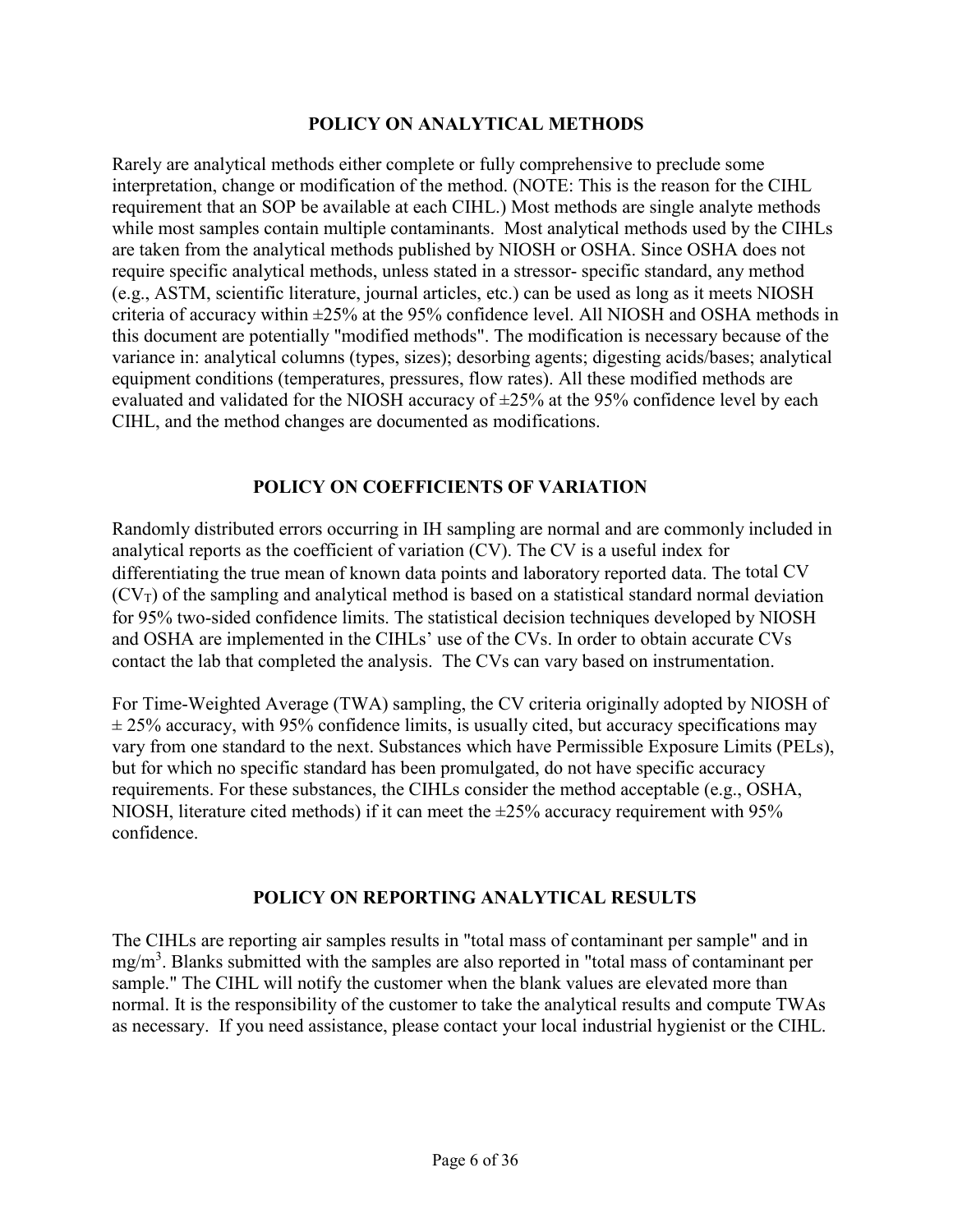It is not unusual for the Limit of Quantification (LOQ) of an analyte to vary periodically. Instrumental conditions and environments vary day to day and this variation often affects the LOQ. If you envision detection levels (e.g., a short duration sample) to be a problem, please contact the CIHL performing the analyses, preferably before collecting the sample.

## **POLICY ON SPIKED SAMPLES OR FIELD-SUBMITTED QC SAMPLES**

The CIHLs are required by their accreditation through the American Industrial Hygiene Association-Laboratory Accreditation Programs (AIHA LAP), LLC to have a comprehensive quality assurance/quality control (QA/QC) program which involves, at a minimum:

- A written QA/QC plan,
- A designated Quality Assurance/Quality Control Coordinator (QA/QCC) responsible for the QA/QC program,
- Participation in the Proficiency in Analytical Testing (PAT) program for all categories of analytes performed for the customer, that are on the lab's AIHA scope of accreditation
- Records which demonstrate the routine introduction of control samples of known content along with samples for analysis,
- Records which demonstrate routine checks, calibrations, maintenance of equipment and instruments are performed to ensure adequate performance,
- Quality control data stored in an accessible manner,
- Routine checks made of procedures and reagents, and
- Inter-laboratory, as well as intra-laboratory, QC.

Occasionally the customer may feel uncomfortable with laboratory results and therefore "challenge" the QA/QC program of the laboratory by submitting blind QA/QC samples to the laboratory.

The only recommended method of challenging the laboratory is purchasing past PAT rounds from the AIHA and submitting these as controlled spikes. Literature articles have proven that side by side duplicate monitoring very rarely produces duplicate samples. The use of a duplicate sampling manifold will not produce duplicate samples; however this method of sampling is superior to the use of two independent sampling systems side by side. Contact the AIHA (phone number (703) 846-0765 for the purchase of PAT metals, solvents, fibers and crystalline free silica samples. PLEASE NOTIFY THE LABORATORY ONCE YOU RECEIVE THE RESULTS OF YOUR QC SAMPLE SO THE LABORATORY MAY DOCUMENT ITS QA/QC PROGRAM TO INCLUDE THIS BLIND QC SAMPLE. THIS SAMPLE THEN WILL BE IDENTIFIED IN THE CIHL DATABASE AS A TRUE QC BLIND. Also the laboratory will recharacterize the results for this sample in the Laboratory Information Management System (LIMS) database if you have identified the sample as a field sample (e.g., assigned fictitious breathing zone sample information).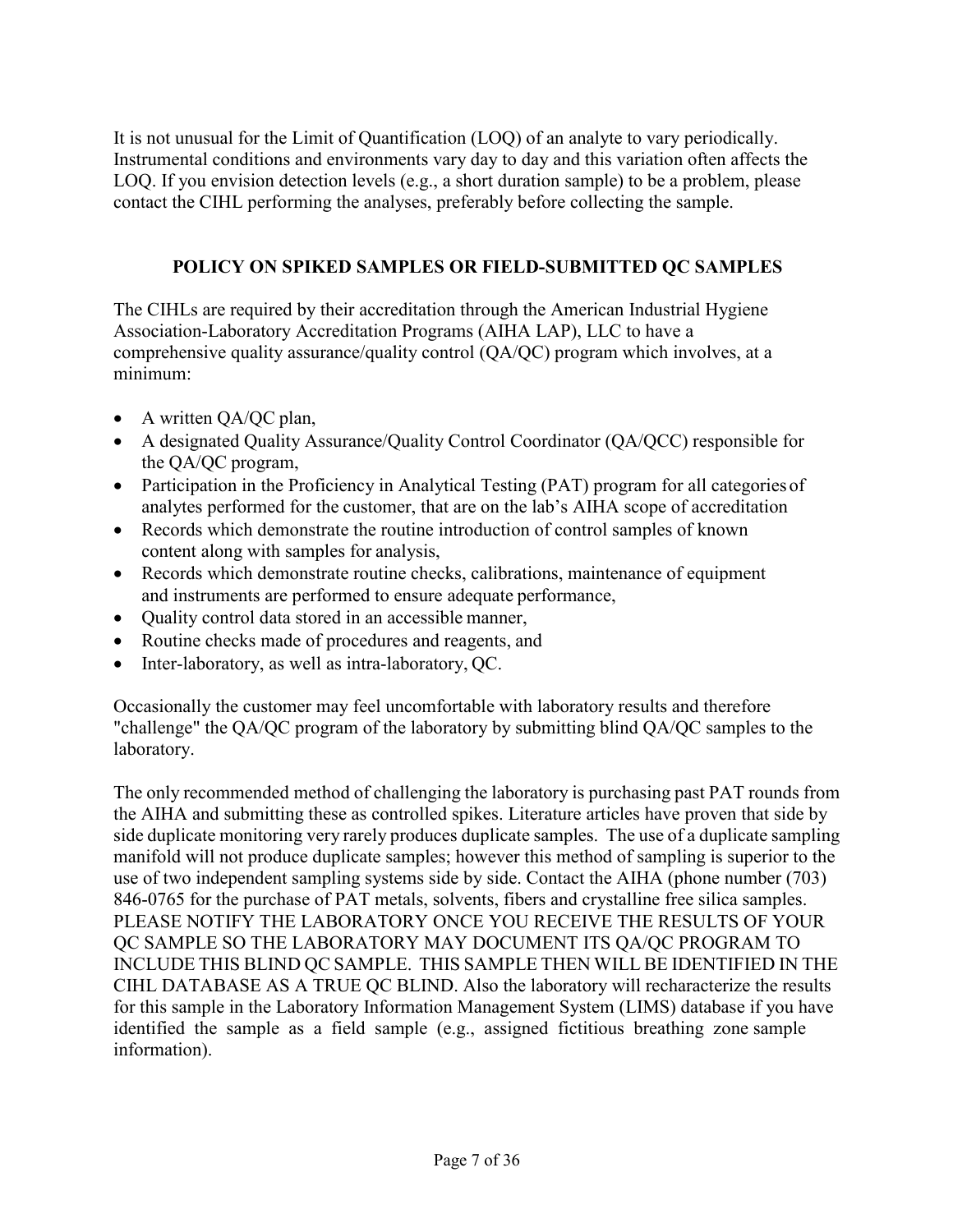#### **POLICY ON BLANK MEDIA**

The CIHLs follow NIOSH policy for submitting blanks and ask the customer to submit two (2) blanks with each batch of samples. One should be a "Field Blank". A "Field Blank" is an unopened cassette/tube/etc. taken to the work site where the sampling will be performed. The blank cassette/tube/ etc. is then opened on site and immediately closed, sealed and labeled. NO air is pumped through the "Field Blank". This "Field Blank" is used to check for contamination due to sampling process and the background contamination due to the work site. If sampling is occurring on multiple days then a field blank is required per day of sampling. The second blank submitted should be a "Media Blank". A "Media Blank" is an unopened cassette/tube/etc. from the same lot number as the sampling cassettes that is NEVER opened. This blank is sealed, labeled and sent off to the laboratory with the "Field Blank" and the samples. The "Media Blank" is used to check the media analyte background levels and also as a check for laboratory reagents and methodology. Note that these blanks should be labeled with field sample ID numbers and listed on the sample request form as the type of blank that they are along with the samples.

If you are sampling for different types of analytes in the same operation please submit a complete set of blanks for each type of analyte. For example if you are sampling for cellosolves and toluene, even though both are collected on charcoal tubes the samples are processed differently so you should submit two sets of charcoal tube blanks with your request. If you are sampling over multiple days, you need a field blank per sampling day, but only one media blank when the media is from the same lot. Please consult the CIHL if you are uncertain whether more than one set of blanks may be needed.

Blanks are treated and analyzed the same way as samples. If the total amount of analyte found exceeds the Limit of Quantification (LOQ) for that analyte, then the results are reported as the total amount of analyte per blank (e.g., 0.7 μg of Cd). If the amount found is less that the LOQ then the result is reported as less than the LOQ (e.g.,  $< 0.5 \mu$ g of Cd). Note that it is not unusual for the LOQs to vary depending on the instrument used for the analysis, the methodology and other experimental factors. If you are concerned about potential problems with the LOQ because of short sampling times, please contact the CIHLs. There are ways they can modify the procedure which will increase sensitivity and lower the LOQ but they must know your requirements IN ADVANCE.

The CIHLs also follow NIOSH policy concerning the blank correction. In short, blank value(s) are NOT SUBTRACTED from sample values unless stated otherwise on the Laboratory Report. If the client is concerned about high blank values (i.e., possible contamination) they should contact the laboratory for assistance in determining the correct course of action. However, it is ultimately the responsibility of the client to decide if the sample values should be blank corrected.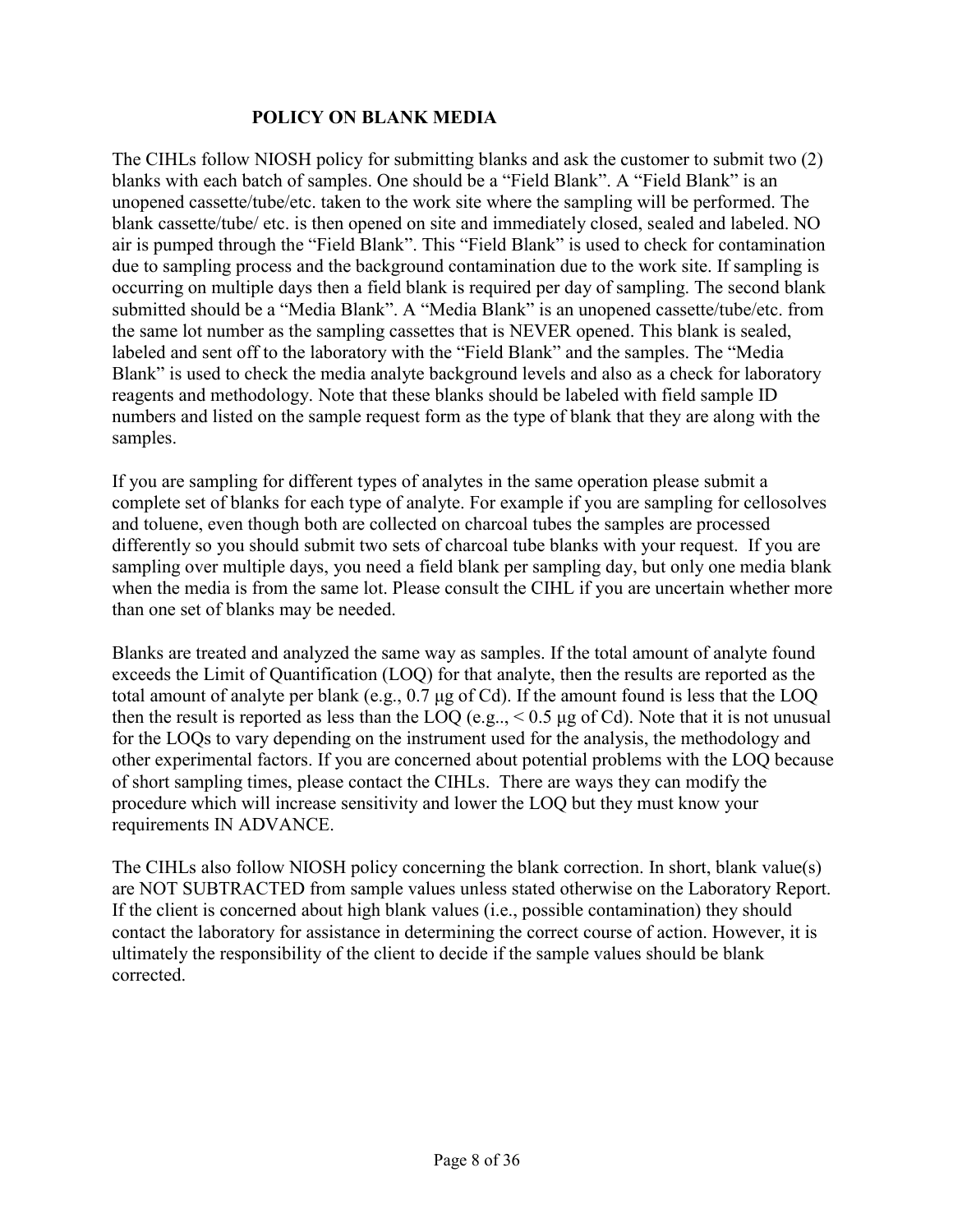## **POLICY ON USE OF DISCLAIMERS**

The CIHLs recognize that there are field situations when samples cannot be taken according to required sampling methods (e.g., "a once in a lifetime opportunity sample"). In such cases, the laboratory will usually analyze the sample if taken on appropriate sampling media, and report a result possibly accompanied by one of the disclaimer statement listed below:

- INSUFFICIENT AIR VOLUME The air volume is less than the amount recommended for this method. Consequently the coefficient of variation (CV) published for the method may not apply. Professional judgment should be used in the interpretation of results.
- QUESTIONABLE FLOW RATE The flow rate differs from the recommended method's rate. Therefore, professional judgment should be used in the interpretation of results.
- INCORRECT SAMPLING MEDIUM If the incorrect media is used, the lab will reject the samples.
- NON-NIOSH/NON-OSHA METHOD The analytical method is not one currently recommended by NIOSH, OSHA or the latest edition of NMCPHC's Industrial Hygiene Sampling Guide for CIHLs. Therefore, professional judgment must be used in the interpretation of results.
- SHIPPING ERROR Bulk samples were received in the same shipping package as air samples for the same contaminant. Samples were not preserved or did not arrive at the laboratory within the recommended shipping time. Therefore, professional judgment must be used in the interpretation of results.
- BLANK(s) NOT SUBMITTED No field blank was submitted as required by the sampling and analytical method. Therefore, professional judgment must be used in the interpretation of results.
- OTHER Other laboratory specific comments requiring a disclaimer.

## **QUALITY ASSURANCE (QA)**

The CIHLs are accredited by COLA and AIHA LAP, LLC and holds a certification from the Clinical laboratory Improvement Program (CLIP) which requires participation in all applicable round robin Proficiency Testing PT) programs. The AIHA LAP, LLC accreditation program specifies operational guidelines for maintaining satisfactory performance, including qualified personnel, proficiency in analytical testing, adequate facilities, quality controls, equipment maintenance, documentation and site audits. In addition to this accreditation program, CIHLs participate in several quality control programs for monitoring daily performance. Both internal and external quality control samples are analyzed to assure accuracy and precision of results. Some of the QA techniques used include replicate analyses, spiked controls, commercial reference controls, daily instrument calibration, control charts, regression analyses, data review, reagent and media blanks. Each laboratory maintains its own SOPs, which entails extensive description of the QA and QC programs. Please address specific QA questions to the laboratory performing the analytical work.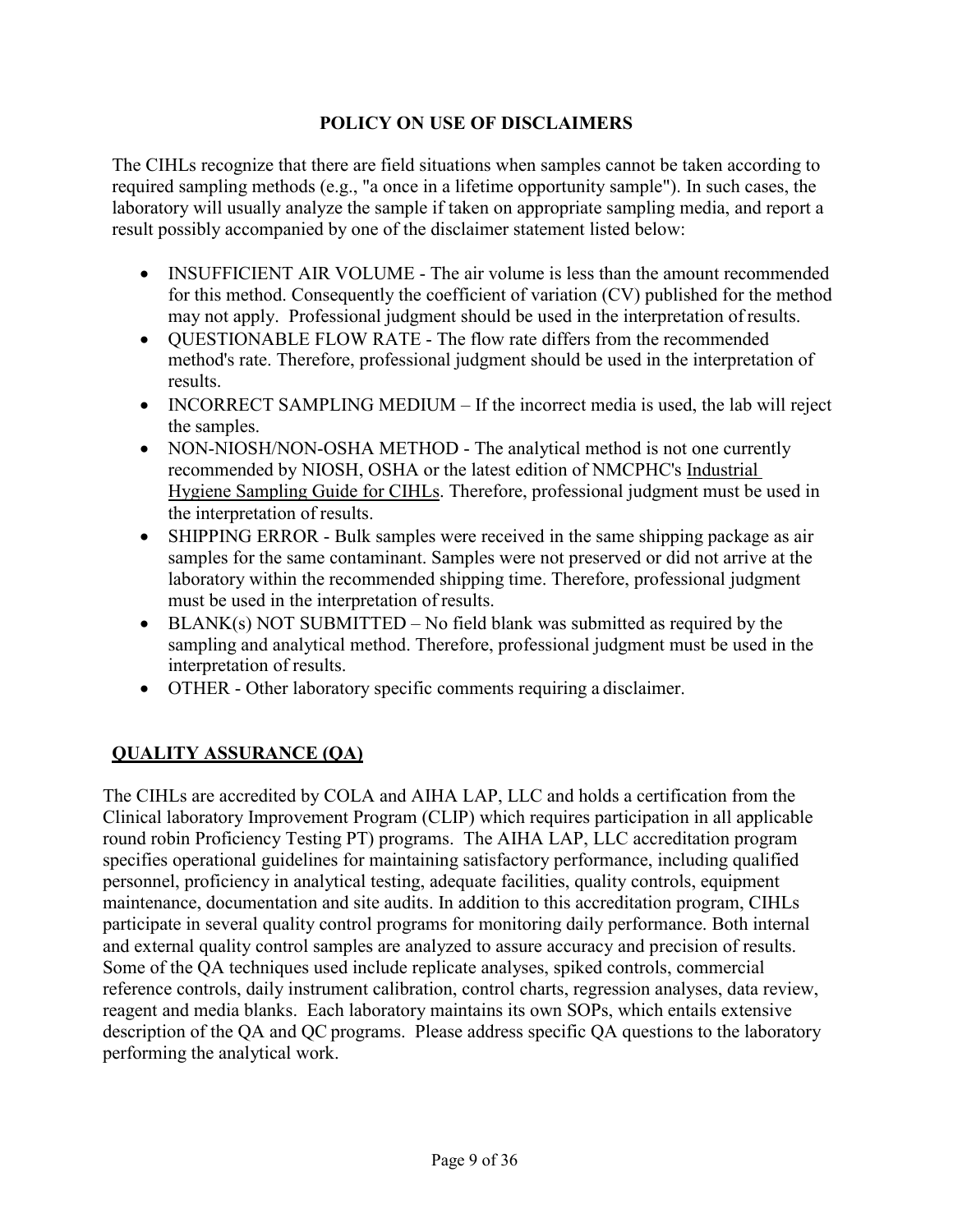## **LAB ANALYTICAL EQUIPMENT**

The primary analytical instrumentation located in each CIHL consists of gas chromatographs, atomic absorption spectrophotometers (graphite furnace), ultraviolet/visible spectrophotometers, high performance liquid chromatographs, ion chromatographs, microbalances and microscopes (both phase contrast and polarizing light), inductively coupled plasma (ICP) optical and mas spectrometers, and gas chromatograph/mass detectors. The X-ray diffractometer is only present in the lab in San Diego.

### **SUBMISSION REQUIREMENTS**

### **SAMPLE SUBMISSION FORM**

Air samples must be submitted on forms NMCPHC 5100/13 and 5100/14. Bulk or wipe samples must be submitted on form NMCPHC 5100/16. Copies of these forms and instructions for completion are provided in the Industrial Hygiene Field Operations Manual (IHFOM) (available on the NMCPHC website) or may be requested from the CIHLs. Do not make alterations on the forms.

## **BIOLOGICAL SAMPLES**

Biological samples must be submitted with sample submission documentation containing at least the following:

- Name of medical treatment facility submitting samples,
- Name of person submitting samples,
- Date of submission.
- Name of person sampled (i.e., patient first and last name),
- Sample number [Complete Department of Defense identification number of the patient and the CHCS number],
- Age of person sampled (required for blood lead samples only),
- Date sample was collected,
- Name of test requested,
- Occupational code of patient,
- Patient's command UIC.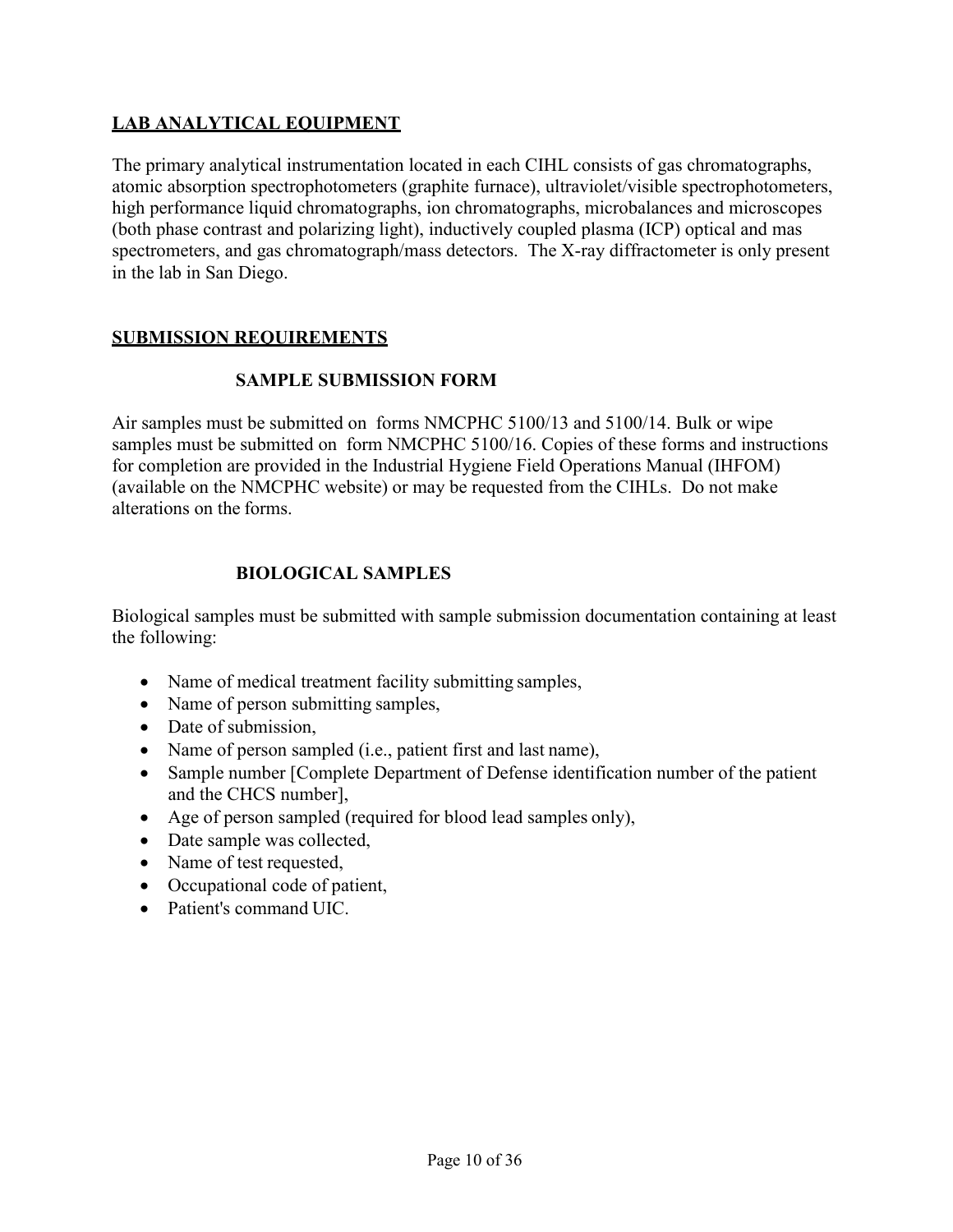Because most medical treatment facilities use a computerized system for medical records, biological samples submitted for blood lead/ZPP and urine mercury may be submitted with a computerized transmittal list. Please refer to section below entitled "ROUTINE BIOLOGICAL SAMPLES" for specific guidance on this transmittal list.

Biological samples for blood lead/ZPP and urine mercury may be submitted on Standard Form 557 (Miscellaneous Chemistry Request). The request must be signed and dated by the submitting MD, RN, PA, or Hospital Corps person. All biological samples must be properly packaged and labeled in accordance with Navy, Federal, State and local regulations. It is recommended that a commercial express package delivery service be used to transport samples to the CIHL (i.e. FedEx). Please contact the carrier for their shipping and labeling requirements. In general, the samples must be placed in a sealed, waterproof primary container that contains absorbent material sufficient to absorb all possible leakage. The primary container must then be placed in a sealed, secondary container. The secondary container can then be placed in an outer container for shipment. All containers should be adequately cushioned so the samples do not become loose and move during shipment. Freezer ice packs shall be used to keep the samples cold. Do not use ice or dry ice, and do not freeze the samples. An Etiological Agent/Biomedical Material label must be affixed to the outside of the outer shipping container.

When samples are sent by U.S. Postal Service (USPS), Express Mail Delivery is required. Each package of samples using USPS cannot contain more than a total of 50 milliliters (1.7 ounces) of sample. If more than 50 milliliters of samples (e.g., approximately 7 blood lead samples) are sent to the lab, consider using a commercial express package delivery service. For more information on the shipment of samples, consult U.S. Postal Service Publication 52 entitled " Hazardous, Restricted, or Perishable Mail" dated July 1999 and NAVSUPINST 4610.31A entitled "Preparation of Medical Material Requiring Freeze or Chill Environment for Shipment."

## **SAMPLING REQUIREMENTS**

Always review the preferred method of sampling given in this guide and amplified by the appropriate analytical method (e.g., NIOSH or OSHA analytical method manuals, etc.). If the recommendation cannot be followed, contact the laboratory prior to sampling for additional guidance.

The recommended air volumes provided in this guide are usually a range of volumes, with the higher value recommended for the majority of sampling. The lower air volume should only be used when: 1) the exposure may be at an unsafe/unhealthful exposure level such as an exposure exceeding the Time-Weighted Average (TWA) value given in OSHA's Final Rule Limits, 2) the application of a Short-Term Exposure Limit (STEL) or a Ceiling value is applicable to the substance, and 3) the operation limits the amount of sampling time. In the last two cases the maximum recommended sampling rate should be used to obtain as much sample volume as possible. As a general rule, the recommended sampling volumes will allow a detection limit of 10-50% of the TWA.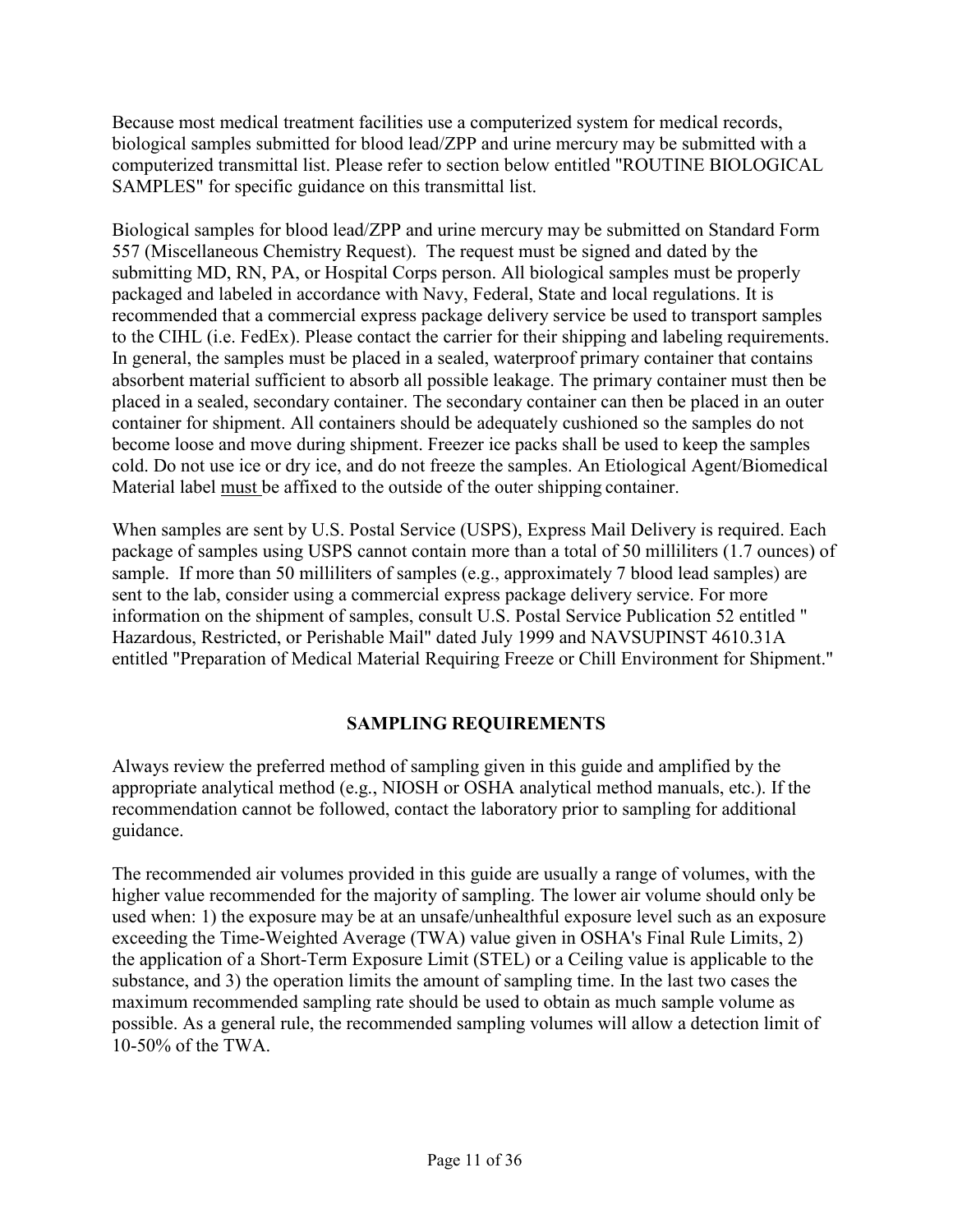## **SAMPLE PACKAGING AND SHIPPING REQUIREMENTS**

(See Biological Samples Section for requirements on shipping Biological Samples.)

Small sample media such as sorbent tubes and filter cassettes should be bound together (i.e., rubber band) or placed in plastic bags to reduce the possibility of being overlooked or discarded. Sample cassettes and sorbent tubes should NOT be wrapped in tape. Simply affix a legible sample submission number (preferably a preprinted label) to each sample and blank and neatly package it to avoid shipping damage. Never ship air samples and bulk solvent (i.e. fuels, naphthas) samples in the same shipping package.

Send all metal wipe samples in hard wall containers. The method requires rinsing of the container.

Submit separate request forms for each type of analyses as follows: Segregate and ship your samples in individual categories of air, bulk, wipe, and biological samples subdivided by metals and organics. Do not intermix your samples for hexavalent chromium and other metals on the same forms.

Many solvents can be analyzed simultaneously unless they are incompatible. Always check compatibility information to ascertain the organic contaminants collected on charcoal tubemedia are compatible with each other and with the analytical procedure. Call the laboratory regarding compatibility when in doubt. Please note that hexavalent chromium, mercury, and organic tin are analyzed separately and may not be combined with other metal analyses. Individual metals may be ordered or an ICP metal scan may be requested. Unusual situations requiring additional analyses should be coordinated with the laboratory prior to sample collection.

When necessary, small quantities of bulk organic solvents may be shipped in small screw cap glass containers (5-15 ml size) with a tight fitting Teflon-lined cap. One, but not the only, suitable container is the Fisher Scientific 12 ml glass sample vial with PTFE-lined cap (Cat. # 03-340-60C). Prior to shipment place a permanent ink mark at the level to which the vial is filled. This allows the chemist to determine potential leakage during shipment. It is requested to provide 2 to 5 mL of the bulk sample. Place each vial in a zip-lock bag and then place that bag in another zip-lock bag to provide double bag security against leakage. Never ship the bulk and air samples in the same shipping package. Provide information telling the chemist, which bulk sample, corresponds to the air samples. The CIHL only needs bulk samples for organic mixtures such as Stoddard's Solvent, Petroleum Naphtha, mineral spirits, etc. Do not send bulk samples of paints, as they cannot be analyzed successfully. When in doubt, call the lab and ask for guidance.

Most determinations require a minimum of two blanks (one media and one sample) or one blank for every ten samples submitted, whichever is larger. The blanks are analyzed by the CIHLs and reported as micrograms (ug) of "contaminant" per sample (e.g., per filter, per tube, etc.).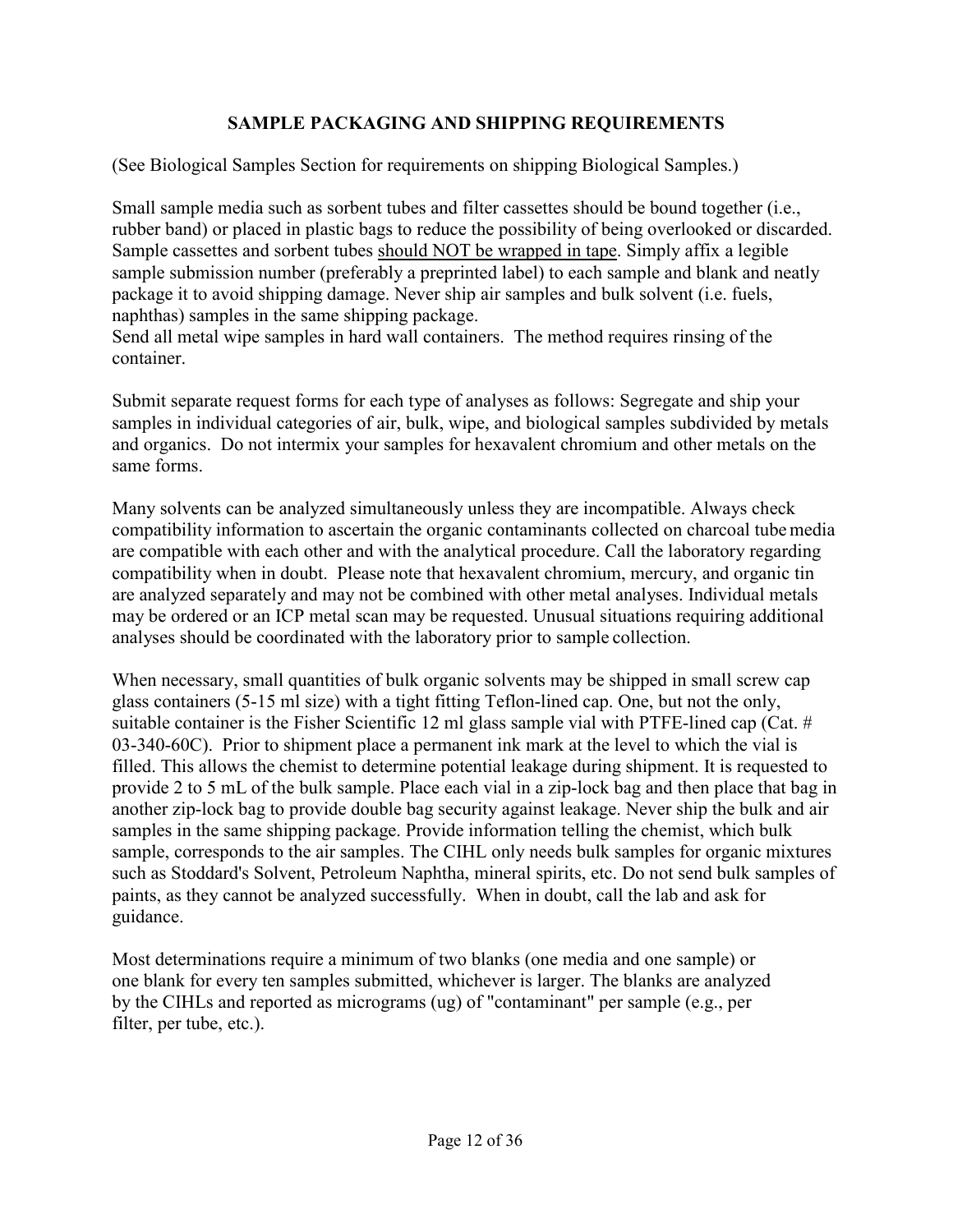The preferred method for samples that require refrigeration shipment is in Styrofoam boxes with freezer packs or frozen gel blocks. Do not use ice for it will melt and leak and may damage the samples. Hand-carried samples may be transported in ice double-bagged in plastic zip-lock bags to avoid leakage. Upon arrival, notify laboratory staff so samples can be processed accordingly. Do not use ice or dry ice when shipping by U.S. Postal Services or commercial delivery services. Shipping containers shall be appropriately labeled when required such as "fragile", "refrigeration required" etc.

All samples and materials being packaged, labeled and shipped are governed by Federal, State and local regulations. Compliance with these regulations is the responsibility of the person/command submitting the samples. In the case of unusually large shipments or high priority samples, please contact the laboratory prior to submission.

### **SAMPLE TURNAROUND TIMES**

Samples will be analyzed on a "first come, first served" basis. Urgent samples will be given special priority and analyzed in one to five (5) working days when the laboratory has been notified in advance of the shipment, sufficient production capacity is available and the samples have arrived by expedited shipment, e.g., hand delivery within 24 hours, FedEx overnight or USPS express mail. More than 90% of routine samples are analyzed within twelve (12) working days after receipt of the sample. If you have not received your analytical report after 15 working days, please notify the laboratory to check on the status of the samples.

## **SAMPLE COMPATIBILITY**

Since sampling and analytical methods are normally evaluated for a single analyte, care should be taken in the interpretation of a method's CV. When in doubt concerning multi-component samples, take individual samples. The following compounds require special processing for analysis and consequently the lab cannot analyze for other compounds in the same sample:

- Acetic Acid
- Acetonitrile
- All isocyanates
- Ammonia
- 2-Butanone
- Butyl Cellosolve
- Camphor
- Cellosolve All cellosolves can be analyzed from the same tube, e.g., butyl-, methyl-, etc.; however, cellosolves and common organics cannot be analyzed from the same solid sorbent tube.
- Chlordane
- Chromic Acid or Chromium(VI)
- Coal Tar Pitch Volatiles
- Cresols
- Ethylene glycol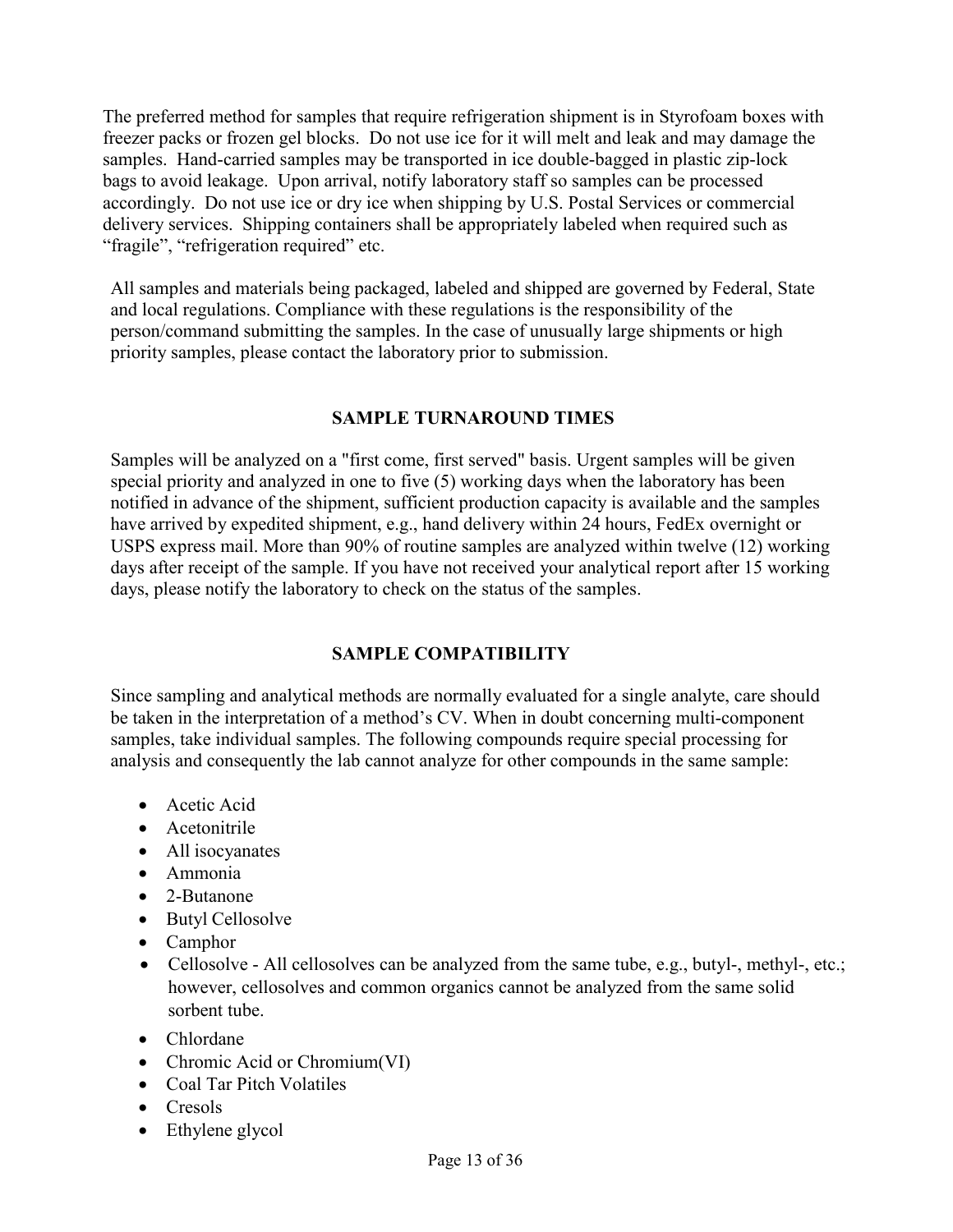- Ethylene oxide
- Ethyl ether
- Formaldehyde
- Hydrazine
- Methanol
- Methyl Cellosolve
- Methyl methacrylate
- 2-Nitropropane
- PCBs
- PGDN (Otto Fuel II)
- Phenol

The following groups of compounds require special processing for analysis. More than one compound within each group can be analyzed in the same sample, but compounds outside the group are incompatible and cannot be analyzed from the same sample:

- Group I Ethyl Alcohol, Isopropyl Alcohol, and t-Butyl Alcohol
- Group II n-Butyl Alcohol, sec-Butyl Alcohol, iso-Butyl Alcohol and n-Propyl Alcohol
- Group III Iso-Amyl Alcohol, Diacetone Alcohol, and Cyclohexanol
- Group IV 2-Methoxyethanol, 2-Ethoxyethanol, and 2-Butoxyethanol

Both CIHLs are accredited under COLA and CLIP.

Consult the section on Submission Requirements for Biological Samples for general policies of sampling, packaging, labeling and shipping biological samples.

## **BLOOD LEAD AND ZINC PROTOPORPHYRIN**

Collect in one of the following Becton Dickinson (BD) Vacutainer Systems listed below:

| <b>BD</b> Number | Top Color | Description                                                 |
|------------------|-----------|-------------------------------------------------------------|
| 6527             | Dark Blue | Sodium heparin tube for whole blood (Specifically for trace |
|                  |           | element studies)                                            |
| 6450             | Lavender  | 15% EDTA tube for whole blood & Zinc Protoporphyrin (ZPP)   |

Samples must be thoroughly mixed with the heparin or EDTA immediately following collection. Keep samples refrigerated (do not freeze) and hand deliver or ship to the nearest laboratory using priority shipping methods. Use an insulated shipping container, such as a styrofoam shipper.

For shipping long distances, freezer packs and express delivery are required.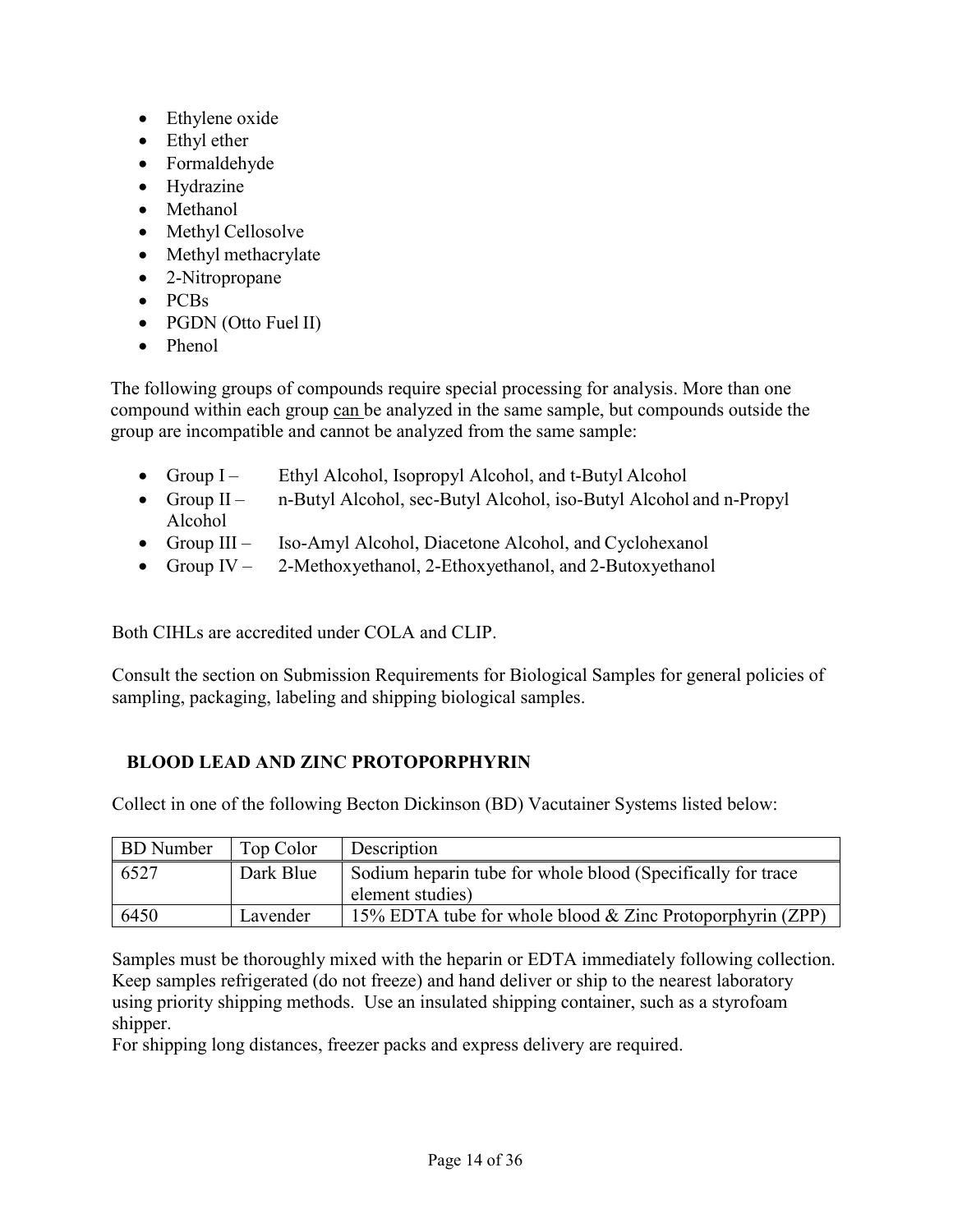## **CADMIUM PANEL**

Cadmium panel includes a blood and urine samples. The blood sample will be analyzed for cadmium and the urine sample will be analyzed for cadmium and β-2-microglobulin (β-2-MG), a type of tumor marker. High levels of β-2-MG can be indicative of a kidney disease possibly related to toxic level of cadmium exposure. Since the limits of cadmium and β-2-MG in urine are measured in micrograms per gram of creatinine ( $\mu$ g/g creat.), the medical laboratory submitting the blood and urine samples, will also submit creatinine results for each patient's urine sample so the ratios can be calculated. The pH of the urine sample should be measured to ensure level is adjusted accordingly prior to submitting the urine sample. Blood samples should be submitted in royal blue-top (EDTA) tubes and urine samples in a plastic container. Keep samples refrigerated and ship to the nearest laboratory using priority shipping methods. Use Parafilm® around the lid of the plastic bottle of the urine sample. Use an insulated shipping container, such as a Styrofoam container. For shipping long distances, freeze packs and express delivery are required.

# **URINE MERCURY**

See the section on Submission Requirements for Biological Samples for general policies of sampling, packaging, labeling and shipping biologicals.

Per BUMED INSTRUCTION 6260.2, dated 7 November 1988, biological monitoring for mercury is no longer required. The potential for personnel exposure to elemental mercury vapor has been greatly reduced by the use of pre-encapsulated amalgams. IH surveys have shown routine use of pre-encapsulated amalgams does not result in overexposure of dental personnel to elemental mercury vapor. Therefore, per this BUMED instruction, neither biological sampling nor air sampling is specifically required. Occasionally mercury urine may be prescribed by an occupational health professional as circumstances warrant.

If urine mercury analysis is necessary, collect the sample (first morning void, if possible) in the standard drug screening plastic bottle (NSN 6640-00-165-5778) and add 100 milligrams of potassium persulfate, a preservative. Please do not send more than 20 milliliters of urine per sample. Hand tighten the lid, place parafilm around the lid, and place each bottle in a zip-lock bag to contain any leakage during transit to the laboratory. Refrigerate during storage and ship, as soon as possible, in an insulated shipping container, using freezer packs (gel blocks) and express delivery.

## **BULK SAMPLE SUBMISSIONS**

The primary function of the CIHLs is the analysis of breathing zone air samples to document occupational exposure levels. The CIHLs do not analyze r bulk samples to determine whether a product meets manufacturer's specifications. Information for the latter is available by writing the manufacturer and requesting product literature and Safety Data Sheets. Products for which this information is not available should not be used in the Navy system. Bulk samples should be submitted to the laboratories only under the following conditions:

• When the laboratory requests a bulk, as is required in the analytical method (e.g.,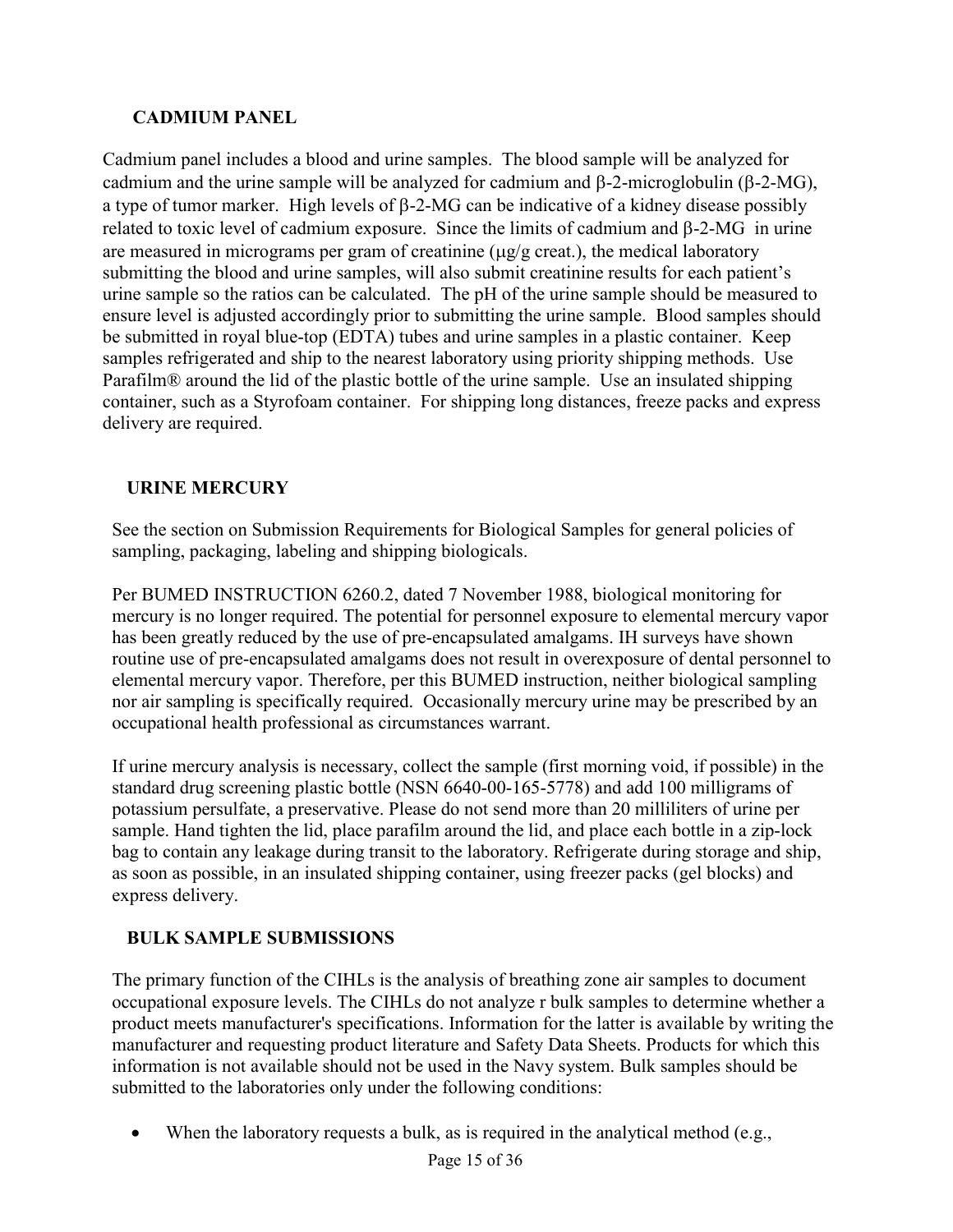PCBs, Naphthas, etc.).

- When all other means of obtaining information on the chemical composition of the material have been exhausted and prior approval has been given by the CIHL Director.
- When the operation is determined to yield bulk material that can be toxic to the workers' environment.

# **SIZE-SELECTIVE SAMPLING FOR PARTICULATES**

Information on size-selective samplers is listed below to include flow rates dependent on the sampling device.

| <b>Inhalable Samplers</b>                       |                                                                                                                                                                                                                                                                                          |
|-------------------------------------------------|------------------------------------------------------------------------------------------------------------------------------------------------------------------------------------------------------------------------------------------------------------------------------------------|
| ZEFON: https://www.zefon.com/inhalable-samplers |                                                                                                                                                                                                                                                                                          |
| Zefon inhalable sampler:                        | 2 LPM                                                                                                                                                                                                                                                                                    |
|                                                 | SKC: https://www.skcinc.com/caterories/inhalabe-samplers                                                                                                                                                                                                                                 |
| Button inhalable sampler:                       | 4 LPM                                                                                                                                                                                                                                                                                    |
| IOM inhalable sampler:                          | 2 LPM                                                                                                                                                                                                                                                                                    |
| IFV Pro sampler:                                | 1 LPM (used for pesticides, polyromantic hydrocarbons, inorganic<br>acids, and explosives)                                                                                                                                                                                               |
| Respirable Samplers                             |                                                                                                                                                                                                                                                                                          |
|                                                 | SKC: https://www.skcinc.com/categories/respirable-dust-samplers                                                                                                                                                                                                                          |
| SKC aluminum cyclone:                           | 2.5 LPM (meets ISO 7708/CEN and 2016 OSHA final rule for<br>crystalline silica, specified in NIOSH methods, suitable for ACGIH<br>TLVs.                                                                                                                                                  |
| SKC G-1 cyclone:                                | 2 LPM for 4 micron 50% cut-point (safe for underground mine use,<br>meets MSHA for silica and DPM sampling, and ISO 7708/CEN and<br>2016 OSHA final rule for crystalline silica)<br>3 LPM for 3.5 micron 50% cut-point<br>1.7 LPM or 2 LPM with DPM (diesel particulate matter) cassette |
| SKC GS-3 cyclone:                               | 2.75 LPM (meets ISO 7708/CEN and 2016 OSHA final rule<br>for crystalline silica)                                                                                                                                                                                                         |
| SKC plastic cyclone:                            | 3 LPM (designed to meet ISO/CEN criteria)                                                                                                                                                                                                                                                |
| PPI disposable samplers:                        | 2 LPM, 4 LPM, 8 LPM (meets ISO 7708/CEN and 2016 OSHA final<br>rule for crystalline silica)                                                                                                                                                                                              |
| PPI reusable samplers:                          | 2 LPM, 4 LPM, 8 LPM (meets ISO 7708/CEN and 2016 OSHA final<br>rule for crystalline silica)                                                                                                                                                                                              |
|                                                 | ZEFON: https://www.zefon.com/cyclone-assembly-10mm-dorr-oliver-nylon                                                                                                                                                                                                                     |
|                                                 | SENSIDYNE: https://www.sensidyne.com/shop/dorr-oliver-size-selection-cyclone.php                                                                                                                                                                                                         |
| Dorr-Oliver:                                    | 1.7 LPM 4 micron cut-point (meets NIOSH requirements for 10 mm                                                                                                                                                                                                                           |
| nylon                                           |                                                                                                                                                                                                                                                                                          |
| cyclones (silica and nuisance dust)             |                                                                                                                                                                                                                                                                                          |
| <b>Thoracic Samplers</b>                        |                                                                                                                                                                                                                                                                                          |
|                                                 | SKC: https://www.skcinc.com/catergories/thoracic-particulate-samplers                                                                                                                                                                                                                    |
|                                                 | Used for sampling metalworking fluids, cotton dust or hard metals                                                                                                                                                                                                                        |
| PPI Thoracic (disposable):                      | 2 LPM (matches ISO 7708/CEN size-selective criteria)                                                                                                                                                                                                                                     |
| PPI Thoracic (reusable):                        | 2 LPM (matches ISO 7708/CEN size-selective criteria)                                                                                                                                                                                                                                     |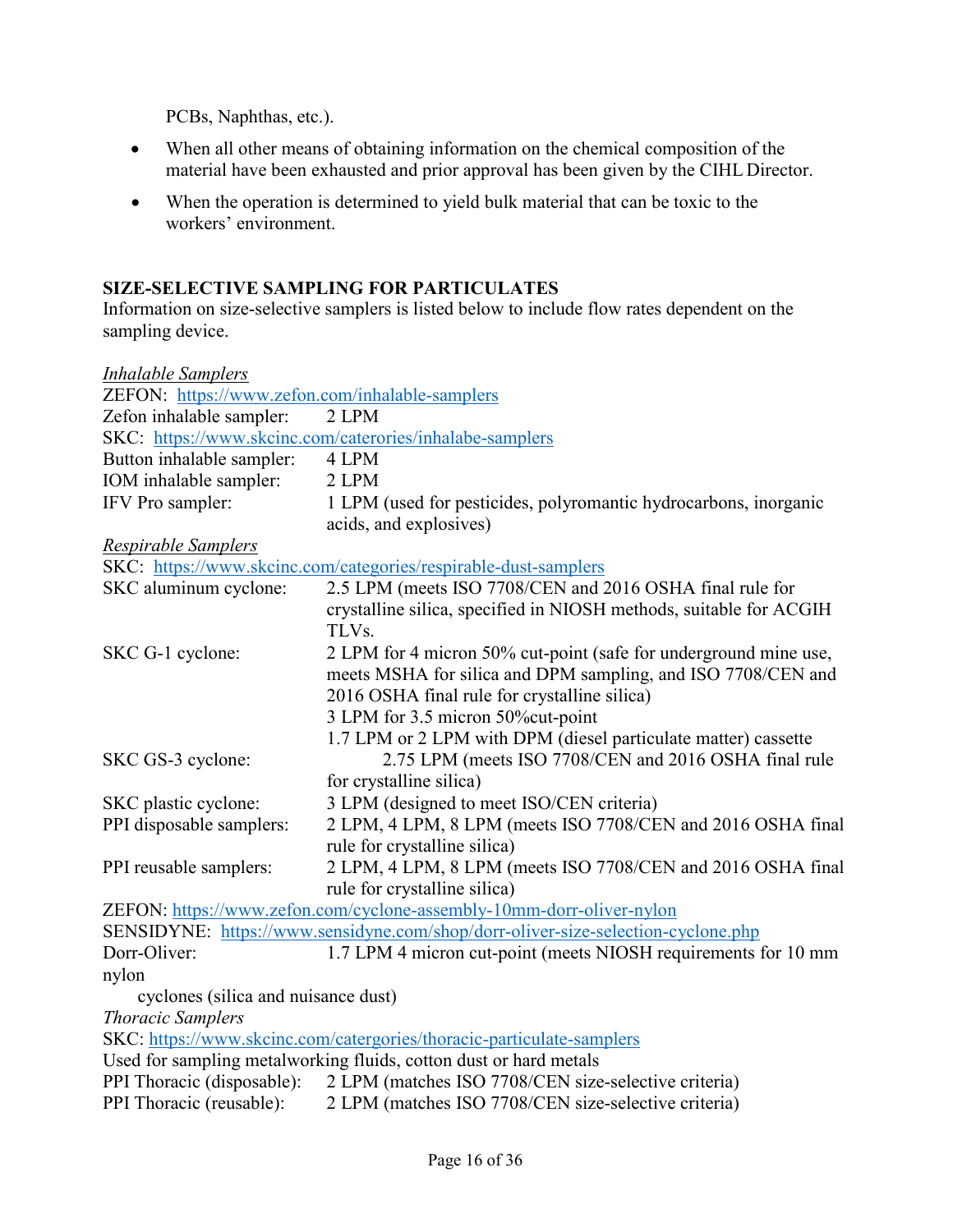## **CHROMIUM AND CHROMATES**

Chromium metal, (or total Chromium) Cr(II) and Cr(III) compounds are collected on mixed cellulose ester filters (MCEF) and analyzed using ICP. Hexavalent Chromium (Cr(VI)) compounds are collected using Polyvinyl Chloride (PVC) filters. MCEF filters have a high background for Cr(VI).

Chromium in the +6 oxidation state (i.e., Cr(VI) or Hexavalent Chromium), chromic acid, chromium trioxide, all chromates and dichromates must be collected on PVC filters, with backup pads. If other filter materials are used, the Cr(VI) may be reduced to the Cr(II) or Cr(III) states and thus give a diminished value for Cr(VI). Note: There is no need to separate the filter from the backup pad prior to shipping the sample. Simply ship the PVC filters in their sampling cassettes.

OSHA has issued a revised version of the OSHA ID-215 method for hexavalent chromium sampling. Method Number ID-215 (version 2), Control Number T-ID215-FV-02-0604-M. The significant modification (related to sample collection) in the method is that when using the 37 or 25 mm PVC filter with cellulose back-up pad for welding operations, or chromium plating operations, special handling requirements have been added.

A summary of the special handling requirements *for samples collected from welding or plating operations* follows:

- Samples collected on PVC filters from welding or plating operations must be shipped overnight to the laboratory within 24 hours of sampling.
- Samples collected on PVC filters from welding operations must be analyzed within 8 days of sampling or be stabilized at the laboratory upon receipt.
- Samples collected on PVC filters from chromium plating operations must be analyzed within 6 days of sampling or be stabilized at the laboratory upon receipt.
- Please make sure that the shop operation is plainly stated on your IH Air Sample Survey Form, e.g., welding, plating, painting, abrasive blasting. This allows the CIHL to verify that expedited analysis is not required but the examples of painting and abrasive blasting do NOT imply that samples arising from those operations require special handling or expedited analysis.

Your analytical results could potentially be jeopardized if the above requirements are not adhered to. We will preserve the samples with the appropriate buffers when received in our laboratory if the samples cannot be analyzed within the days required by the new method changes.

## **ENVIRONMENTAL LEAD SAMPLES**

Both CIHLs are accredited by AIHA LAP, LLC under the Environmental Lead Laboratory Accreditation Program (ELLAP) and accept paint chips and dust wipes for lead analyses.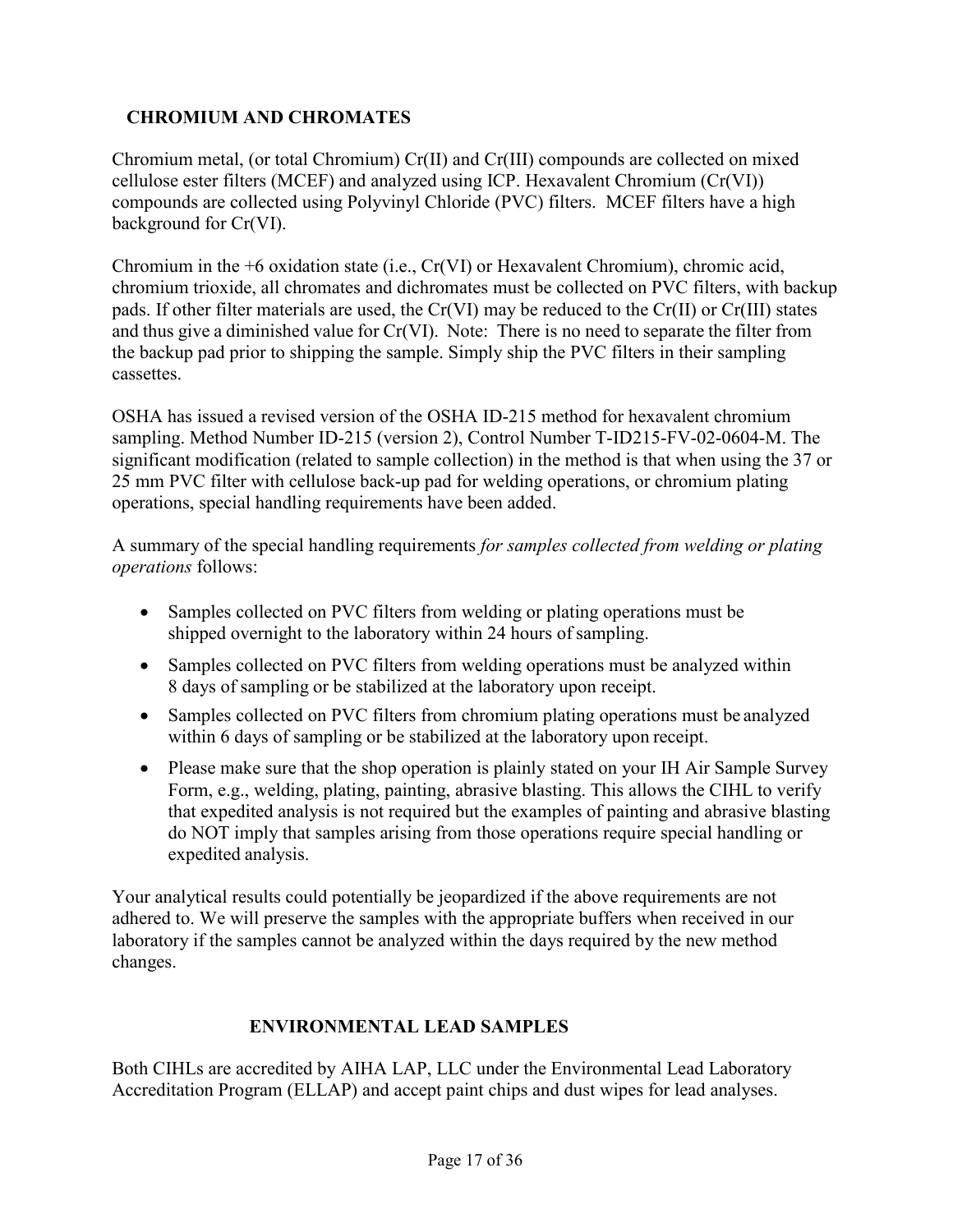#### **FIBER COUNTS AND ASBESTOS IDENTIFICATION**

Laboratories performing asbestos analyses must be proficient in the appropriate quality assurance (QA) programs. For fiber counts and bulk asbestos identification the appropriate QA program is the AIHA Proficiency Analytical Testing (PAT) program. Both CIHLs are proficient in the PAT program and also accredited by AIHA LAP, LLC under the Industrial Hygiene Laboratory Accreditation Program (IHLAP) and accept air and bulk samples for asbestos analyses.

#### **POLYCHLORINATEDBIPHENYLS (PCBs)**

IHanalysis of PCBs does not satisfy Toxic Substance Control Act (TSCA) requirements for waste disposal.

## **SILICA (CRYSTALLINE SILICA) ANALYSIS**

**This method determines silica (α-quartz and cristobalite) in respirable and total dust by the OSHA method. The sample filter used is a 5 um PVC filter. An SKC Cat No. 225-8-01 (low silica homopolymer PVC), the Omega SILICAL PVC filters, or equivalent low silica homopolymer PVC filter should be used. The respirable dust sample is collected at 1.7 LPM to obtain 800 to 1,000 liters of air. A smaller air volume may be used if filter loading greater than 2.0 milligrams is expected. Bulk samples can be semi-quantitatively analyzed for α quartz and cristobalite.**

### **CONVERSION FACTORS**

In a metal scan, Iron (Fe), Zinc (Zn) and Vanadium (V) concentrations (in mg/m<sup>3</sup>) are reported instead of the metal oxide concentrations (i.e.,  $Fe<sub>2</sub>O<sub>3</sub>$ , ZnO, and V  $<sub>2</sub>O<sub>5</sub>$ ) for which one is actually</sub> sampling. Therefore, a conversion factor must be used to "convert" the reported result for the metal to the equivalent concentration of the metal oxide for comparison with the PEL/Threshold Limit Values (TLV) listed for the oxide. The following are examples of how to calculate a conversion factor and use it to calculate the concentration of metal oxide:

### **CONVERSION OF ZINC TO ZINC OXIDE**

Calculate the conversion factor - MW of  $ZnO$  / MW of  $Zn = 81.4 / 65.4 = 1.245$ 

Multiply the conversion factor times the result reported as Zn to obtain the amount of ZnO.

The correction factor is applied to any Zn results reported by the lab that should be assessed as ZnO.

The OSHA PELs and American Conference of Governmental Industrial Hygienists (ACGIH) TLVs are for ZnO (zinc oxide); therefore, the conversion factor is used for results reported as Zn for ZnO exposures. The OSHA PELs are for total dust, or as a fume, and the ACGIH TLVs are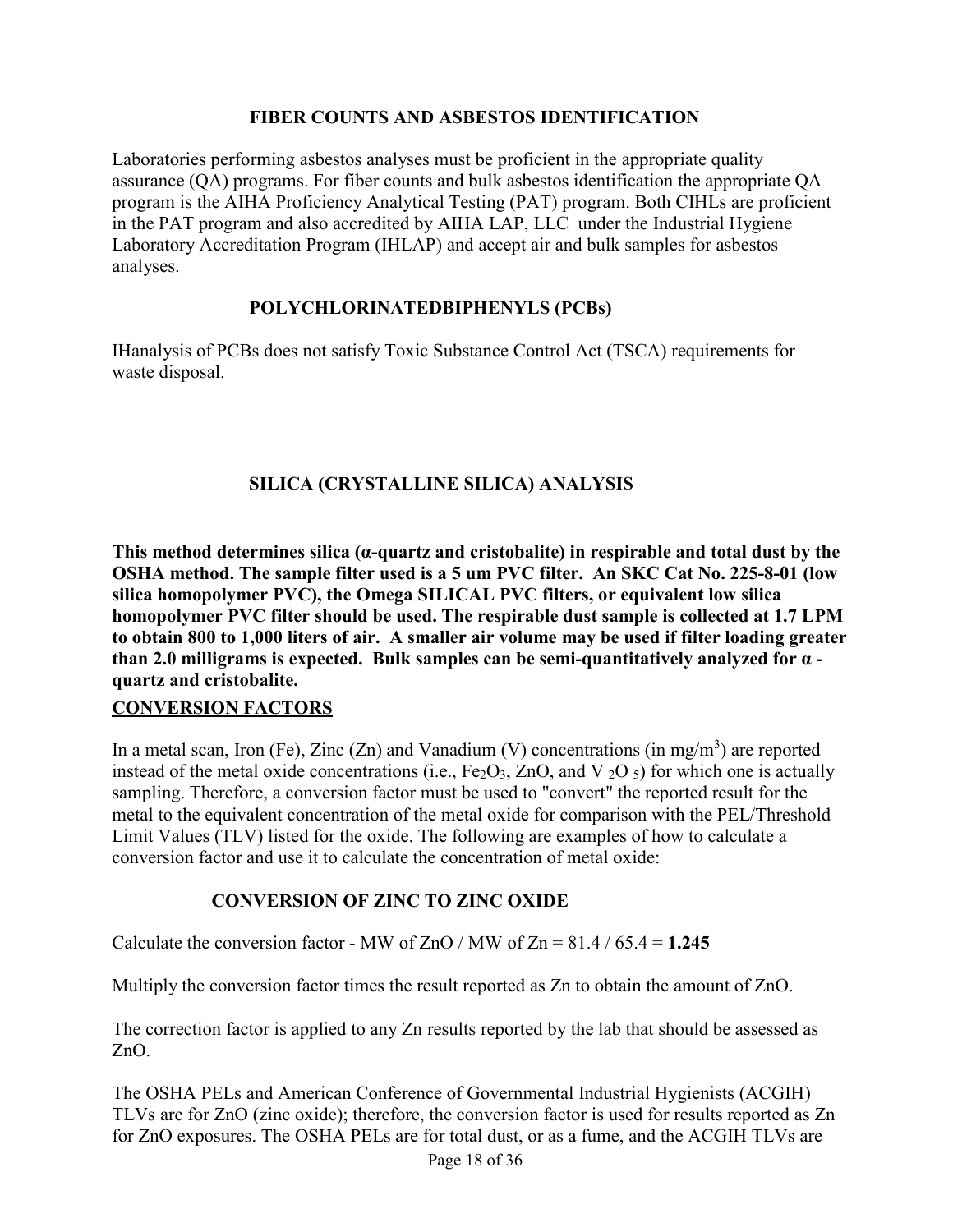for the respirable fraction. If sampling for ZnO as a dust is performed to compare against the TLV for ZnO as a respirable dust, it would then typically be sampled as a respirable dust. Technically, that means sampling with a cyclone. (However, if the total dust result (typical sampling method for metal scan) is below the respirable TLV then there should not be an exposure problem since the sampling method would overestimate the respirable fraction. But, if the total dust sample result exceeds the TLV, then the IH should sample the respirable fraction to accurately assess ZnO as compared to the respirable TLV.) This discussion on respirable fractions does not affect ZnO total dust or fume results for comparison to the total dust or fume PELs

### **CONVERSION OF VANADIUM TO VANADIUM PENTOXIDE**

Calculate the conversion factor - MW of  $V_2O_5$ / MW of  $V_2 = 181.9$ / 101.9 = 1.785

Multiply the conversion factor times the result reported as V to obtain the amount of  $V_2O_5$ .

The correction factor is applied to any Vanadium (V) results reported by the lab that should be assessed as  $V<sub>2</sub>O<sub>5</sub>$ .

The OSHA PELs are for  $V_2O_5$  (vanadium pentoxide); therefore, the conversion factor is used for results reported as V for  $V_2O_5$  exposures. The OSHA PELs are for respirable dust, or as a fume. If sampling for  $V_2O_5$  as a dust is performed to compare against the OSHA PEL for  $V_2O_5$  as a respirable dust, it would then then typically be sampled as a respirable dust. Technically, that means sampling with a cyclone. (However, if the total dust result (typical sampling method for metal scan) is below the respirable PEL then there should not be an exposure problem since the sampling method would overestimate the respirable fraction. But, if the total dust sample result exceeds the PEL, then the IH should sample the respirable fraction to accurately assess  $V_2O_5$  as compared to the respirable PEL.) This discussion on respirable fractions does not affect  $V_2O_5$ fume results for comparison to the fume PEL. The ACGIH TLV is for  $V_2O_5$  as V; therefore no conversion factor is needed.

## **CONVERSION OF IRON TO IRON OXIDE**

Calculate the conversion factor - MW of  $Fe<sub>2</sub>O<sub>3</sub>/MW$  of  $Fe<sub>2</sub> = 159.7 / 111.7 = 1.43$ 

Multiply the conversion factor times the result reported as  $Fe<sub>2</sub>$  to obtain the amount of  $Fe<sub>2</sub>O<sub>3</sub>$ .

The correction factor is applied to any Fe<sub>2</sub> results reported by the lab that should be assessed as  $Fe<sub>2</sub>O<sub>3</sub>$ .

The OSHA PEL and ACGIH TLV is for  $Fe<sub>2</sub>O<sub>3</sub>$  (iron oxide), therefore, the conversion factor is used for results reported as  $Fe<sub>2</sub>$  for  $Fe<sub>2</sub>O<sub>3</sub>$  exposures. The OSHA PEL is for fume, and the ACGIH TLV is for the respirable fraction. If sampling for  $Fe<sub>2</sub>O<sub>3</sub>$  as a dust is performed to compare against the TLV for  $Fe<sub>2</sub>O<sub>3</sub>$  as a respirable dust, it would then typically be sampled as a respirable dust. Technically, that means sampling with a cyclone. (However, if the total dust result (typical sampling method for metal scan) is below the respirable TLV then there should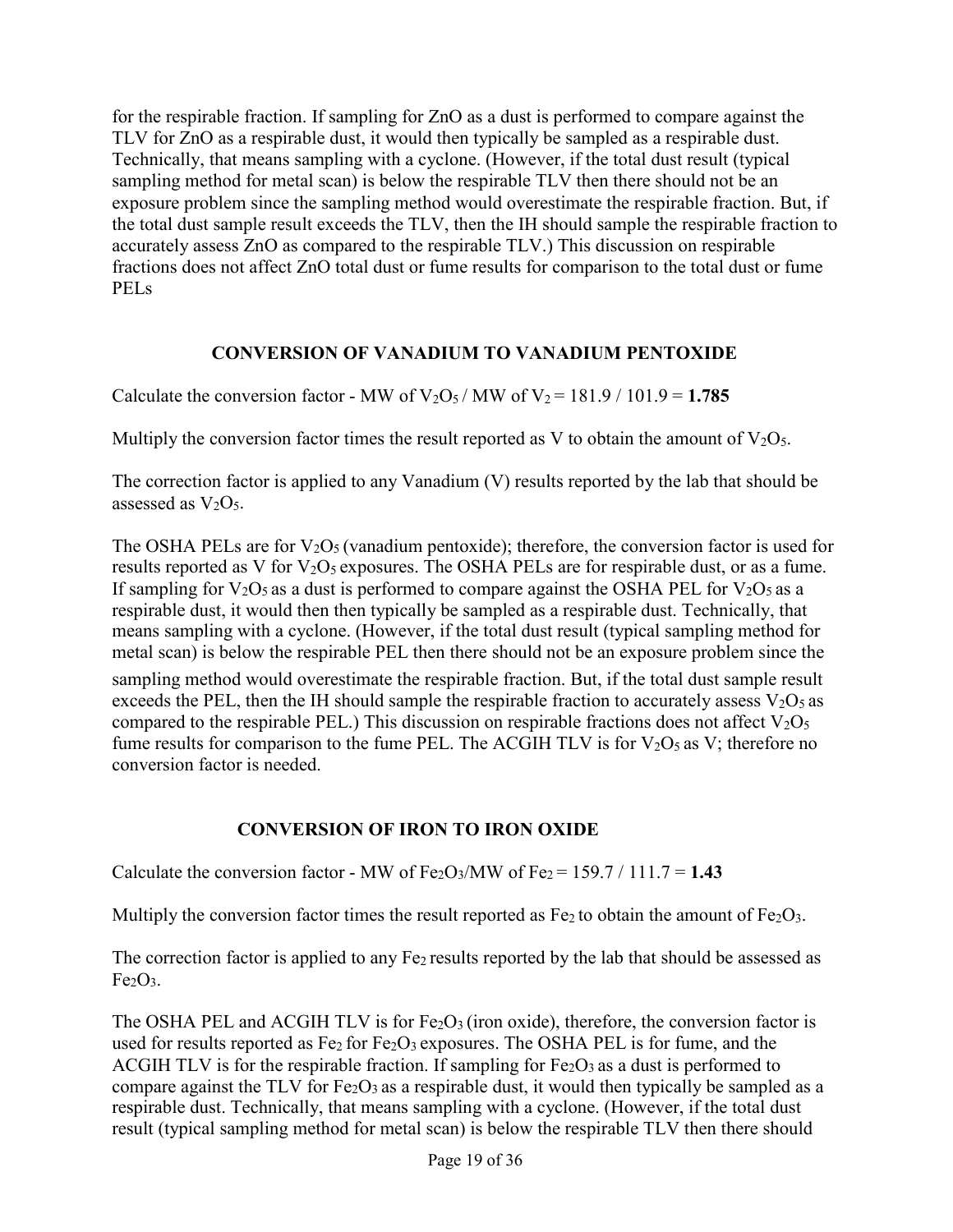not be an exposure problem since the sampling method would overestimate the respirable fraction. But, if the total dust sample result exceeds the TLV, then the IH should sample the respirable fraction to accurately assess  $Fe<sub>2</sub>O<sub>3</sub>$  as compared to the respirable TLV.) This discussion on respirable fractions does not affect  $Fe<sub>2</sub>O<sub>3</sub>$  fume results for comparison to the fume PEL.

### **CONVERSION OF CR(VI) TO CHROMATES (AS CRO3)**

Calculate the conversion factor - MW of  $CrO_3$ /atomic weight of  $Cr(VI) = 99.9 / 51.9 = 1.92$ 

Multiply the conversion factor times the result reported as Cr(VI) to obtain the amount of CrO<sub>3</sub>.

The correction factor is applied to any Cr(VI) results reported by the lab that should be assessed as  $CrO<sub>3</sub>$ 

- Chromic Acid (CAS # 7738-94-5): The OSHA PELs for chromates as CrO3 apply only to any operations or sectors for which the exposure limit in the OSHA Cr(VI) standards for the various industries is stayed or is otherwise not in effect. The results reported by the laboratory when using a **PVC** filter are as total Cr(VI); therefore, the conversion factor is used to convert these sampling results to as  $CrO<sub>3</sub>$ , as needed for assessing these operations or sectors for chromate compounds where the OSHA Cr(VI) standards do not apply.
- Hexavalent Chromium Cr(VI) (CAS # 18540-29-9): However, **NO** conversion factor is used if sampling and assessing chromate compounds covered under the OSHA Cr(VI) standards where the results are reported as Cr(VI). This is because the OSHA Cr(VI) standards' PEL is as  $Cr(VI)$  and not as  $CrO<sub>3</sub>$ . This also holds true when comparing  $Cr(VI)$  results reported from the lab to ACGIH TLVs for chromate compounds where the TLVs are asCr(VI).
- Note: Laboratory results reported for an **MCEF** filter are for "total Cr", that is, all forms of chromium. Therefore, you may overestimate certain chromium exposures if there are other forms of chromium generated by the process being evaluated. Also, Cr(VI) compounds cannot be determined if sampled on a MCEF; MCEF filters have a high background for  $Cr(VI)$ .

## **SOURCES FOR ANALYTICAL SUPPLIES**

### **MANUALS**

The NIOSH analytical manuals may be obtained from: <https://www.cdc.gov/niosh/docs/2003-154/default.html>

The OSHA analytical manuals may be obtained from: <http://www.osha.gov/dts/sltc/methods/index.html>

ACGIH Publications 1330 Kemper Meadow Drive Cincinnati, OH 45240-1634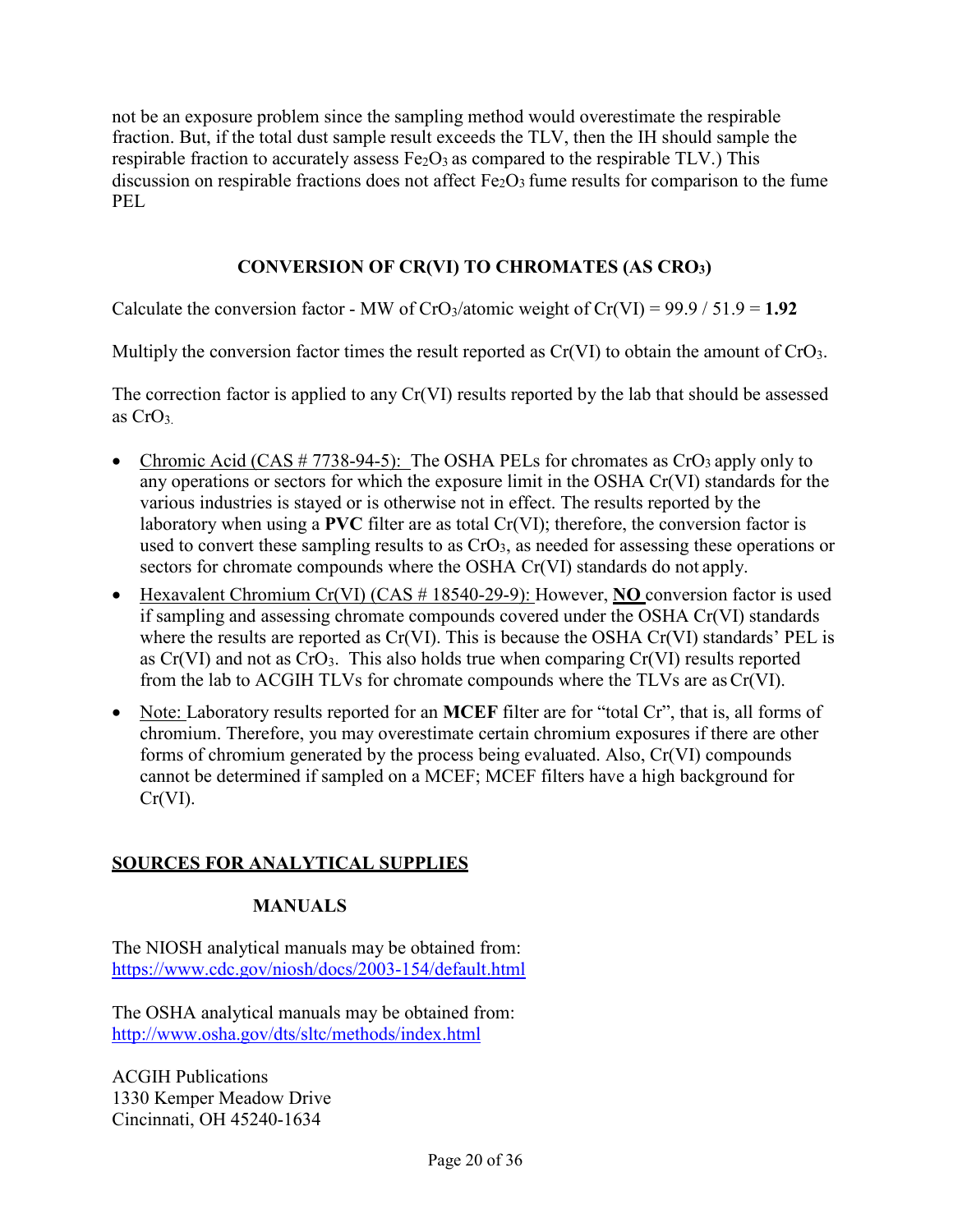Phone: (513) 742-2020 FAX: (513) 742-3355 [Publications #4542, #4544 and #4545] <http://www.acgih.org/>

#### **FILTERS AND SORBENT TUBES**

Filters and sorbent tubes may be obtained from a number of sources; however, this manual cites SKC order number for filters and tubes (listed in the SPECIAL INSTRUCTIONS column in the Laboratory Sampling Guide), simply because of convenience and uniformity.

Special attention should be given to SKC Guide to NIOSH/OSHA Air Sampling Standards which is in the SKC Comprehensive Catalog and Air Sampling Guide (Request free copy from SKC.)

SKC, Inc. World Headquarters 863 Valley View Road Eight Four, PA 15330-9614 Phone: (800) 752-8472 FAX: (800) 752-8476 Website:<http://www.skcinc.com/>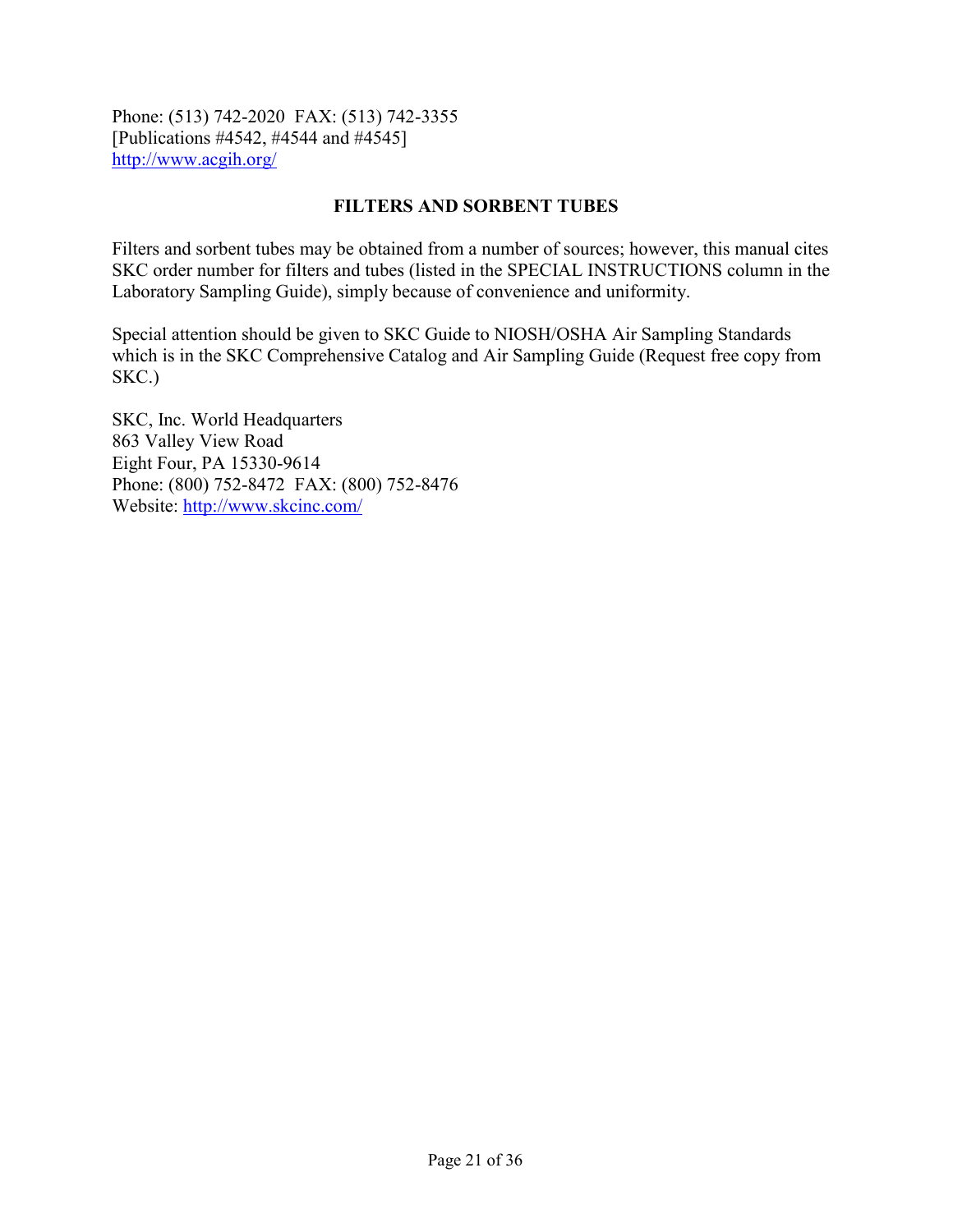SKC, Gulf Coast 9827 Whithorn Drive Houston, TX 77095-5027 Phone: (800) 225-1309 FAX: (800)752-4853

SKC, West P.O. Box 4133 Fullerton, CA 92634-4133 Phone: (800) 752-9378 FAX: (800) 752-1127

Supelco, Inc. Supelco Park Bellefonte, PA 16823-0048 Phone: (800) 247-6628 FAX: (800) 447-3044 Technical information only phone: (800) 359-3041 Website:<http://www.sigma-aldrich.com/>

#### **PASSIVE MONITORS**

**3** M Company Occupational & Environmental Safety Division 3 M Center, Bldg 224-5S-04 St. Paul, MN 55144-1000 Phone: (800) 752-3623 (Federal System Group orders) Technical information only phone: (800) 243-4630 Websit[e: http://www.3m.com/](http://www.3m.com/)

#### **PRINTED SAMPLE NUMBER LABELS**

Shamrock Scientific 34 Davis DR, Bellwood, IL 60104 Phone: (800) 323-0249 Website:<http://www.shamrocklabels.com/>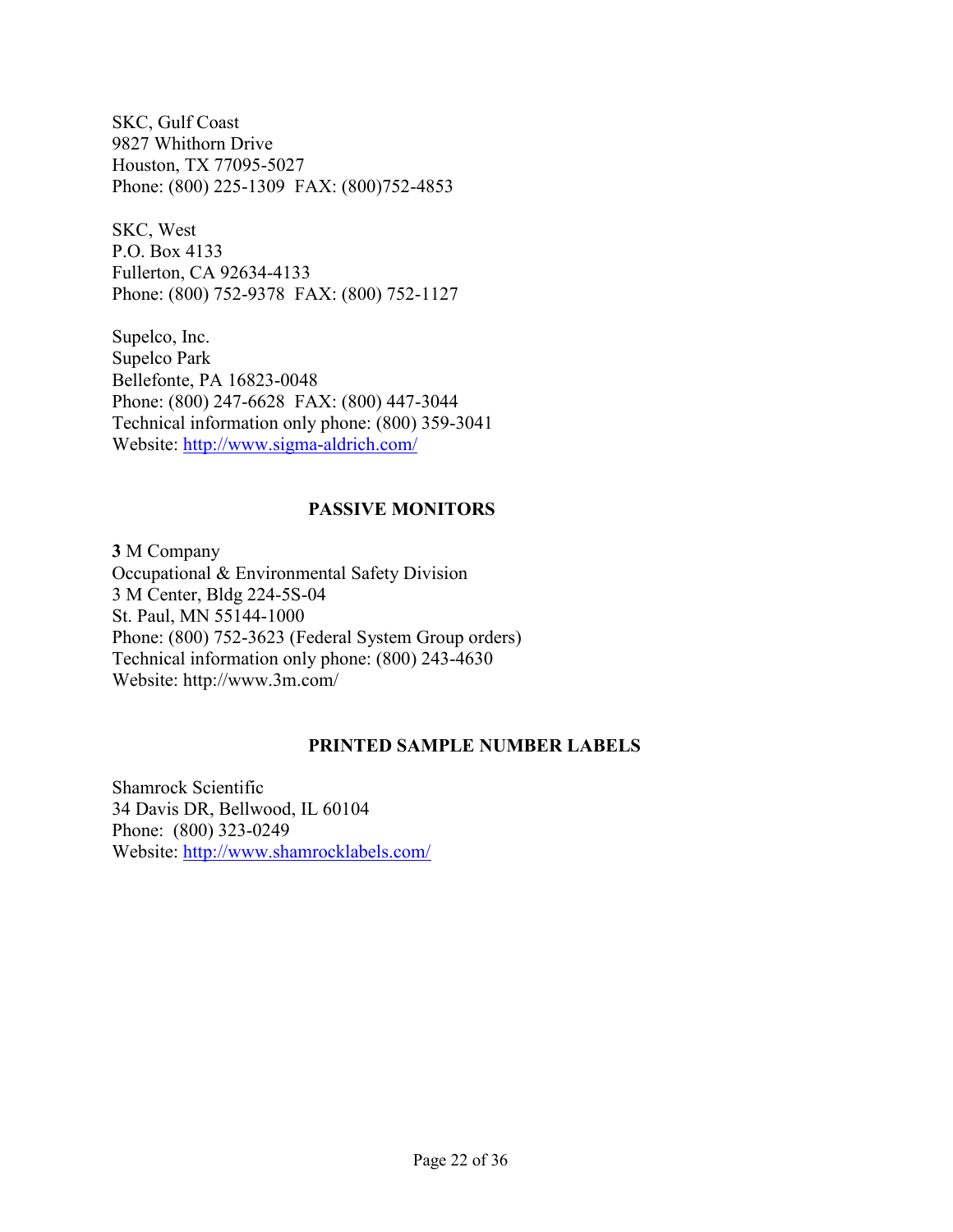### **SAMPLE COLLECTION BOTTLES, VIALS, AND SUPPLIES**

Supelco, Inc. Supelco Park, Bellefonte, PA 16823-0048 Phone: (800) 247-6628 Website:<http://www.sigma-aldrich.com/>

SKC, Inc. 863 Valley View RD Eighty Four, PA 15330-9614 Phone: (800) 752-8472 Website:<http://www.skcinc.com/>

### **DUST WIPE MEDIA**

Ghost Wipe Available from Environmental Express, 490 Wando Park Blvd., Mt. Pleasant, CA 29464 Phone: (800) 343-5319 Website:<http://www.envexp.com/>

### **NOTE:**

The mention of specific company names and products does not constitute endorsement by the laboratories, NMCPHC, or Department of Navy (DoN). Similarly, the omission of a specific company name or product does not imply that they or their product is not recommended for use it only means that this is not and cannot be an all-inclusive listing.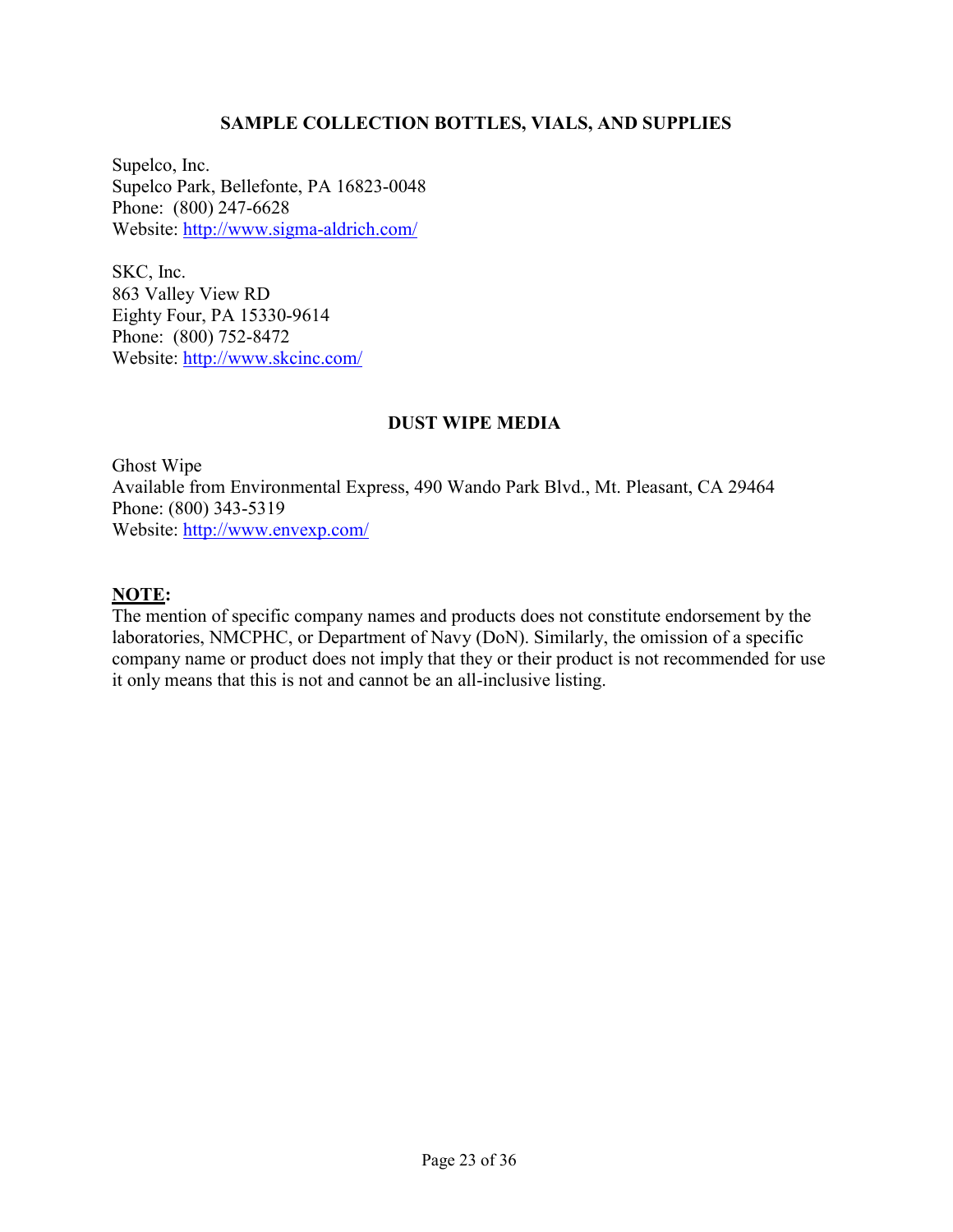# **ABBREVIATIONS**

| $\mathbf C$       | Contract laboratory                                                        |
|-------------------|----------------------------------------------------------------------------|
| N                 | Norfolk laboratory (CIHL East)                                             |
| ${\mathbf S}$     | San Diego laboratory (CIHL West)                                           |
| @                 | At the concentration of                                                    |
| <b>AMBERSORB</b>  | Special type of adsorption tube                                            |
| aq                | Aqueous                                                                    |
| CAS#              | Chemical Abstract Service registry number                                  |
| <b>CIHL</b>       | Comprehensive Industrial Hygiene Laboratory                                |
| <b>CHROMOSORB</b> | Special type of adsorption tube                                            |
| <b>CT</b>         | Charcoal tube (see special instructions for part number)                   |
| <b>CV</b>         | Coefficient of Variation                                                   |
| <b>FLORISIL</b>   | Special type of adsorption tube                                            |
| <b>FLT</b>        | Filter                                                                     |
| <b>GFF</b>        | Glass fiber filter                                                         |
| <b>HOPCALITE</b>  | Special type of adsorption tube for Mercury vapor                          |
| <b>ICP</b>        | Inductively Coupled Plasma (analyzes multiple metals per sample)           |
| <b>INHOUSE</b>    | Laboratory method developed within the organization                        |
| L                 | Liters                                                                     |
| <b>LPM</b>        | Liters per minute                                                          |
| <b>LOD</b>        | Limit of Detection (an amount equal to three times the standard deviations |
|                   | of the analytical noise or three times that of a blank, whichever is more  |
|                   | appropriate)                                                               |
| LOQ               | Limit of Quantitation (the lowest concentration at which a contaminant     |
|                   | can be reliably reported)                                                  |
| 0.8 MCEF          | Mixed cellulose ester filter, 0.8 micrometer pore size                     |
| $mg/m^3$          | Milligrams per cubic meter                                                 |
| ml                | Milliliters                                                                |
| mm                | Millimeter                                                                 |
| <b>MW</b>         | Molecular weight                                                           |
| <b>NIOSH</b>      | National Institute for Occupational Safety and Health                      |
| <b>NOS</b>        | Not otherwise specified                                                    |
| <b>ORBO</b>       | Adsorption tube trade marked by Supelco                                    |
| <b>OSHA</b>       | Occupational Safety and Health Administration                              |
| <b>OVS</b>        | OSHA Versatile Sampler--Special collection device for pesticides,          |
|                   | available from SKC $\#$ ST 226-30-16.                                      |
| ppm               | Parts per million                                                          |
| <b>PTFE</b>       | Polytetrafluoroethylene filter                                             |
| <b>PVC</b>        | Polyvinylchloride filter, 5 micrometer pore size                           |
| <b>QCC</b>        | <b>Quality Control Coordinator</b>                                         |
| SG                | Silica gel sampling tube                                                   |
| <b>ST</b>         | Sorbent tube                                                               |
| <b>TENAX</b>      | Special type of adsorption tube                                            |
| um                | Micrometer                                                                 |
| <b>XAD</b>        | Special type of adsorption tube                                            |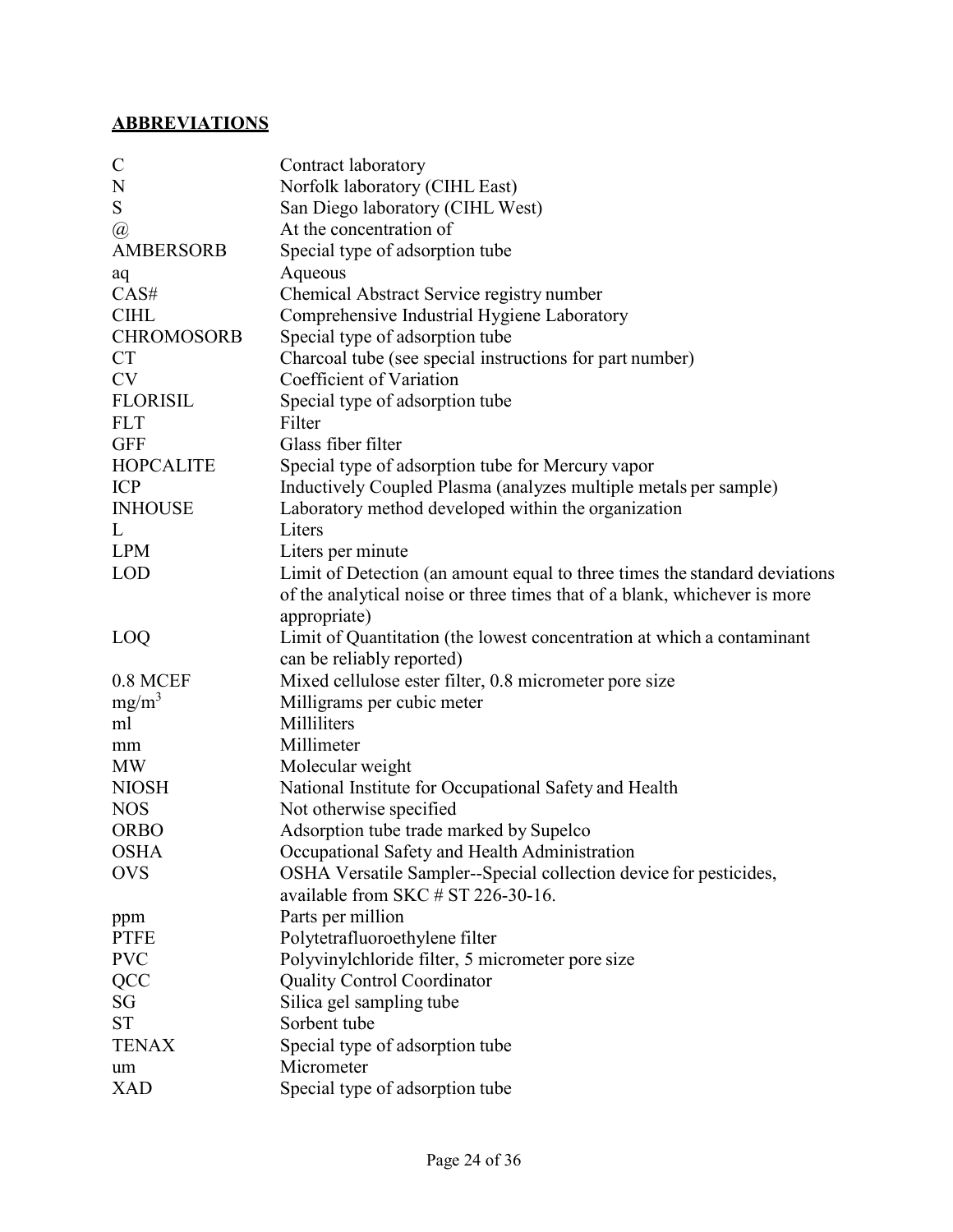LAB: ALL = Both Labs N = Norfolk S = San Diego  $C =$  Contract Lab

LOQ = Limit of Quantitation

-\* Subject to Change

\*\*Volumes are suggestions from the method

OVM and 575 are passive monitors. SKC produces 575 and 3M OVMs

| <b>SUBSTANCE</b>                               | <b>CAS NO</b>           | <b>METHOD</b> (modified)       | $LOQ*$ | <b>SAMPLING</b>                                                        | SAMPLE**                         | <b>SAMPLING</b>                                 | <b>INSTRUCTIONS</b>                                                                                                        | <b>LAB</b>   |
|------------------------------------------------|-------------------------|--------------------------------|--------|------------------------------------------------------------------------|----------------------------------|-------------------------------------------------|----------------------------------------------------------------------------------------------------------------------------|--------------|
|                                                |                         | *not modified                  | (ug)   | <b>MEDIA</b>                                                           | <b>VOLUME</b> (L)                | <b>RATE (LPM)</b>                               |                                                                                                                            |              |
| <b>ACETIC ACID</b>                             | 64-19-7                 | OSHA PV2119                    |        | CT (100/50)                                                            | 48                               | 0.2                                             | ST 226-01 Not compatible with other organics.                                                                              | $\mathsf{C}$ |
| <b>ACETONE</b>                                 | 67-64-1                 | <b>NIOSH 1300</b>              | 10     | CT (100/50) 3M OVM,<br>575                                             | $0.5 - 3$                        | $0.01 - 0.2$                                    | ST 226-01,575-001, 575-002 or 3M OVM                                                                                       | <b>ALL</b>   |
| <b>ACETONE</b>                                 | 67-64-1                 | OSHA 69                        | 10     | CT(130/65)                                                             | 3                                | 0.05                                            | ORBO 91 Carbosieve S-III CMS                                                                                               | N            |
| <b>ACETONITRILE</b>                            | 75-05-8                 | <b>NIOSH 1606</b>              | 10     | CT (400/200)                                                           | $-25$                            | $0.01 - 0.2$                                    | ST 226-09 Not compatible with other organics.                                                                              | $\mathsf{N}$ |
| ACIDS, INORGANIC (HBr)                         |                         | 10035-10-6 OSHA ID-165SG       |        | SG (400/200) prewashed,<br>or ORBO 53                                  | $3 - 100$                        | $0.2 - 0.5$                                     | ST 226-10-03 (may contain high sulfate) Supelco 2-<br>0265M is preferred; send blanks                                      | <b>ALL</b>   |
| ACIDS, INORGANIC (HCI)                         | 7647-01-0               | OSHA ID-174SG                  |        | SG (400/200) prewashed,  7.5<br>or ORBO 53                             |                                  | 0.5                                             | ST 226-10-03 (may contain high sulfate) Supelco 2-<br>0265M is preferred; send blanks                                      | <b>ALL</b>   |
| ACIDS, INORGANIC (HF)                          | 7664-39-3               | <b>NIOSH 7906</b>              |        | Nitrocellulose                                                         | 15-1000                          | $0.2 - 0.5$                                     | ST 225-9031 Remove filters and place in plastic<br>vessels. Place prefilter portion in 2 mL eluent<br>solution. Ship cold. | N            |
| ACIDS, INORGANIC (HF)                          | 7664-39-3               | <b>OSHA 110</b>                |        | 0.8 um MCEF                                                            | 90 (TWA)<br>22.5 (STEL)          | 1.5                                             | ST 225-5                                                                                                                   | <b>ALL</b>   |
| ACIDS, INORGANIC (H3PO4)                       | 7664-38-2               | OSHA ID-165SG                  |        | SG (400/200) prewashed,<br>or ORBO 53                                  | $3 - 100$                        | $0.2 - 0.5$                                     | ST 226-10-03 (may contain high sulfate) Supelco 2-<br>0265M is preferred; send blanks                                      | <b>ALL</b>   |
| ACIDS, INORGANIC (H3PO4)                       | 7664-38-2               | OSHA 111                       |        | 0.8 um MCEF                                                            | 960                              | 12                                              | FLT 225-5 Remove filter and ship in glass vial; send<br>blanks                                                             | <b>ALL</b>   |
| ACIDS, INORGANIC (HNO3)                        | 7697-37-2               | OSHA ID-165SG                  |        | SG (400/200) prewashed, 3 - 100<br>or ORBO 53                          |                                  | $0.2 - 0.5$                                     | ST 226-10-03 (may contain high sulfate) Supelco 2-<br>0265M is preferred; send blanks                                      | <b>ALL</b>   |
| ACIDS, INORGANIC (H2SO4)                       | 7664-93-9               | OSHA ID-165SG                  |        | SG (400/200) prewashed,<br>or ORBO 53                                  | 96                               | 0.2                                             | ST 226-10-03 (may contain high sulfate) Supelco 2-<br>0265M is preferred; send blanks                                      | <b>ALL</b>   |
| ACIDS, INORGANIC (H2SO4)                       | 7664-93-9               | OSHA ID-113                    |        | 0.8 um MCEF                                                            | 480                              | $\overline{2}$                                  | FLT 225-5 Remove filter and ship in glass vial.                                                                            | <b>ALL</b>   |
| <b>ACRYLAMIDE</b>                              | 79-06-1                 | OSHA PV2004                    |        | XAD-7                                                                  | 120                              |                                                 | 226-57 OVS                                                                                                                 | N.           |
| <b>ACRYLONITRILE</b>                           | $107 - 13 - 1$          | <b>NIOSH 1604</b>              |        | CT (100/50)                                                            | $3.5 - 20$                       | $0.01 - 0.2$                                    | ST 226-01 Not compatible with other organics.                                                                              | N            |
| <b>ALDEHYDE SCREEN</b>                         | Contact lab<br>for list | NIOSH 2016 (Modified)          |        | 2,4-DNPH Silica Gel or<br>GFF; Waters XPO SURE<br>2,4-DNPH Pouch media | $-15$<br>12-96                   | $0.03 - 1.5$<br>0.2 Long Term<br>1.5 Short Term | SKC ST 226-119, 226-119-7, 226-120, Waters<br>WATO 47205 or UMEx 100.<br>Refrigerate & ship to laboratory promptly.        | $\mathsf{S}$ |
| ALUMINUM and compounds as (AI)<br>except Al2O3 | 7429-90-5               | NIOSH 7300 (S) OSHA ID-206 (N) |        | 0.8 um MCEF                                                            | 5-100 NIOSH<br>480 OSHA          | 1-4 NIOSH<br>2 OSHA                             | FLT 225-5                                                                                                                  | <b>ALL</b>   |
| ALUMINUM and compounds as (AI)<br>except Al2O3 | 7429-90-5               | OSHA ID-206                    |        | 0.8 um PVC                                                             | 480                              | $\mathcal{D}$                                   | 225-803                                                                                                                    | N.           |
| AMINOETHANOL (Ethanolamine)                    | 141-43-5                | OSHA 60                        |        | XAD-2 with 1-<br>Napthylisothiocyanate                                 | 10 for TWA<br>1.5 for STEL       | 0.1                                             | ST 226-30-18                                                                                                               | S            |
| <b>AMMONIA</b>                                 | 7664-41-7               | <b>NIOSH 6016</b>              |        | SILICAGEL(SULFURIC<br>ACID)                                            | $1.5 - 24$                       | $0.1 - 0.5$                                     | ST 226-10-06                                                                                                               | C            |
| AMYL ACETATE, iso-                             | 123-92-2                | <b>NIOSH 1450</b>              |        | CT (100/50),575,OVM                                                    | $1 - 10$                         | $0.01 - 0.2$                                    | ST 226-01, 575-001, 575-002 or 3M OVM Ship cold                                                                            | ALL          |
| AMYL ACETATE, n-                               | 628-63-7                | <b>NIOSH 1450</b>              |        | CT (100/50),575,OVM                                                    | 1 - 10                           | $0.01 - 0.2$                                    | ST 226-01, 575-001, 575-002 or 3M OVM Ship cold                                                                            | <b>ALL</b>   |
| AMYL ACETATE, sec                              | 626-38-0                | <b>NIOSH 1450</b>              |        | CT (100/50),575,OVM                                                    | 1 - 10                           | $0.01 - 0.2$                                    | ST 226-01, 575-001, 575-002 or 3M OVM Ship cold                                                                            | <b>ALL</b>   |
| AMYL ALCOHOL, iso                              | 123-51-3                | <b>NIOSH 1405</b>              | 10     | CT (100/50),575,OVM                                                    | 1 - 10                           | $0.01 - 0.2$                                    | ST 226-01,575-001,575-002 or 3M OVM Not<br>compatible with other organics.                                                 | <b>ALL</b>   |
| <b>ANTIMONY (Sb)</b>                           | 7440-36-0               | NIOSH 7300 (S) OSHA ID-206 (N) |        | 0.8 um MCEF                                                            | 50-2000 NIOSH<br><b>480 OSHA</b> | 1-4 NIOSH<br>2 OSHA                             | <b>FLT 225-5</b>                                                                                                           | <b>ALL</b>   |
| ARSENIC and compounds as As                    | 7440-38-2               | NIOSH 7300 (S) OSHA ID-206 (N) |        | 0.8 um MCEF                                                            | 30-2000 NIOSH<br>480 OSHA        | 1-4 NIOSH<br>2 OSHA                             | FLT 225-5                                                                                                                  | <b>ALL</b>   |
| ARSENIC and compounds as As                    | 7440-38-2               | OSHA ID-206                    |        | 0.8 um PVC                                                             | 480                              |                                                 | <b>FLT 225-5</b>                                                                                                           | N.           |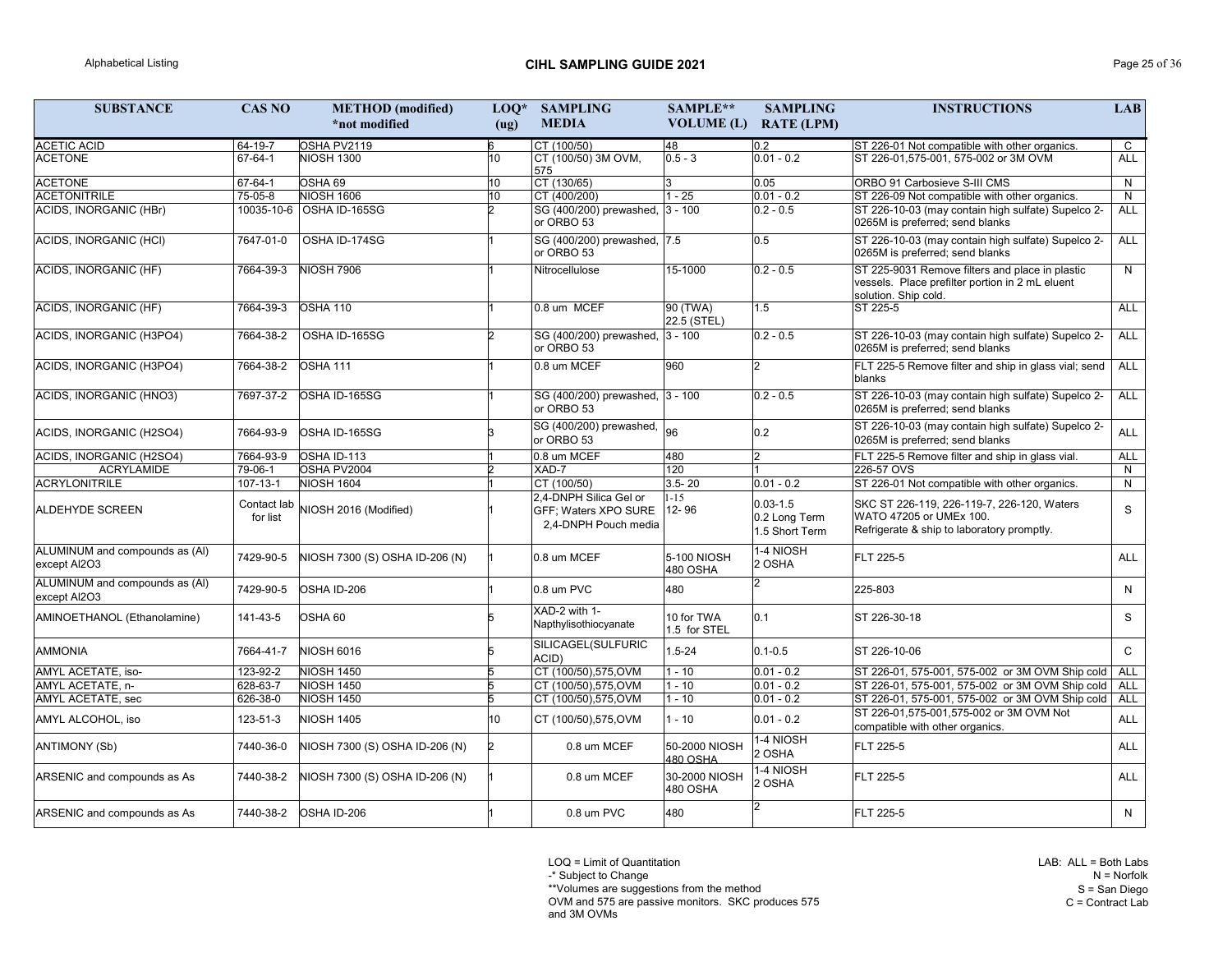LOQ = Limit of Quantitation

-\* Subject to Change

\*\*Volumes are suggestions from the method

OVM and 575 are passive monitors. SKC produces 575 and 3M OVMs

| <b>SUBSTANCE</b>                                            | <b>CAS NO</b> | <b>METHOD</b> (modified)<br>*not modified | $LOQ*$<br>(ug)  | <b>SAMPLING</b><br><b>MEDIA</b>                   | <b>SAMPLE VOLUME</b><br>$(L)$ **           | <b>SAMPLING</b><br><b>RATE (LPM)</b> | <b>INSTRUCTIONS</b>                                                                         | <b>LAB</b>     |
|-------------------------------------------------------------|---------------|-------------------------------------------|-----------------|---------------------------------------------------|--------------------------------------------|--------------------------------------|---------------------------------------------------------------------------------------------|----------------|
| ASBESTOS IDENTIFICATION OF<br><b>BULK MATERIAL</b>          |               | NIOSH 9002*                               | < 1 %           | Bulk, Clear 4"X4" ZipLok < 10 Grams, 2x2x2 cm     |                                            |                                      | 4"x4" Zip-lok bag 8105-00-837-7753                                                          | ALL            |
| BARIUM (Ba)                                                 | 7440-39-3     | NIOSH 7300 (S) OSHA ID-206 (N)            |                 | 0.8 um MCEF                                       | 50-2000NIOSH<br>480 OSHA                   | 1-4 NIOSH<br>2 OSHA                  | FLT 225-5                                                                                   | ALL            |
| <b>BENZENE</b>                                              | 71-43-2       | <b>OSHA 1005</b>                          |                 | CT (100/50),575, OVM                              | 12 TWA 0.75 STEL                           | $0.01 - 0.2$                         | ST 226-01, 575-001, 575-002, or 3M OVM                                                      | <b>ALL</b>     |
| <b>BENZYL ALCOHOL</b>                                       | 100-51-6      | OSHA PV 2009                              | 10 <sup>°</sup> | XAD-7                                             | 24                                         | 0.2                                  | ST 226-95 Not compatible with other organics.                                               | <b>ALL</b>     |
| <b>BENZYL ALCOHOL</b>                                       | 100-51-6      | NIOSH 1401                                | 10              | CT (100/50)                                       | $2 - 10$                                   | $0.01 - 0.2$                         | ST 226-01 or ST 226-09 or 3M OVM.<br>Not compatible with other organics.                    | All            |
| <b>BENZYL CHLORIDE</b>                                      | 100-44-7      | <b>NIOSH 1003</b>                         | 10              | CT (100/50),575,OVM                               | 10                                         | $0.1 - 0.2$                          | ST 226-01, 575-001, 575-002, or 3M OVM                                                      | N              |
| BERYLLIUM and compounds as Be<br>except for Beryllium oxide | 7440-41-7     | NIOSH 7300 (S) OSHA ID-206 (N)            | 0.05            | 0.8 um MCEF                                       | 50-2000 NIOSH<br>480 OSHA                  | 1-4 NIOSH<br>2 OSHA                  | FLT 225-5                                                                                   | <b>ALL</b>     |
| <b>BERYLLIUM OXIDE</b>                                      | 1304-56-9     | OSHA125G                                  |                 | 0.8 um MCEF                                       | 30-480                                     |                                      | FLT 225-5                                                                                   | N              |
| <b>BISPHENOL A</b>                                          | 80-05-7       | <b>OSHA 1018</b>                          | 0.4             | <b>GFF</b>                                        | 240                                        | 1.0                                  | FLT-225-7 Ship sample overnight with cold packs.<br>Store sample in freezer.                | $\mathsf{C}^-$ |
| <b>BROMINE</b>                                              |               | 7726-95-6 NIOSH 6011                      | $.6\,$          | 1 Teflon pre-filter & 1<br>Silver membrane filter | $8 - 360$                                  | $0.3 - 1.0$                          | FLT-225-9006 Protect from light                                                             | N.             |
| BROMOFORM (tribromomethane)                                 | 75-25-2       | <b>NIOSH 1003</b>                         | 10.             | CT (100/50), 575, OVM                             | $4 - 70$ NIOSH<br>- 10 OSHA                | $ 0.01 - 0.2 $                       | ST 226-01, 575-001 or 3M OVM                                                                | <b>ALL</b>     |
| <b>BROMOPROPANE, -1</b>                                     | 106-94-5      | <b>NIOSH 1025</b>                         | 10              | CT (100/50),575, OVM                              | $1 - 12$                                   | $0.01 - 0.2$                         | ST 226-01, 575-001, 575-002 or 3M OVM                                                       | S.             |
| BROMOPROPANE, -2                                            | 75-26-3       | <b>NIOSH 1025</b>                         | 10              | CT (100/50)                                       | $1 - 12$                                   | $0.01 - 0.2$                         | ST 226-01                                                                                   | S              |
| BUTADIENE, 1,3-                                             | 106-99-0      | OSHA 56                                   |                 | <b>CT Treated</b>                                 | વ                                          | 0.05                                 | ST 226-73 After sampling store in freezer and ship<br>cold.                                 | $\mathsf{C}$   |
| BUTANONE, 2- (See Methyl Ethyl<br>Ketone or MEK)            | 78-93-3       | NIOSH 2500 or OSHA 1004                   | 10.             | Anasorb 747 (140/70)<br>575 or OVM                | 0.25 - 12 NIOSH; 12 OSHA 0.01 - 0.2 NIOSH; | 0.5 OSHA                             | ST 226-81A or 226-01, 575-002 or 3M OVM.<br>NIOSH Method compatible with MIBK or Acetone.   | <b>ALL</b>     |
| BUTOXYETHANOL (butyl cellosolve)                            |               | 111-76-2 <b>OSHA 83 or NIOSH 1403</b>     |                 | CT (100/50), 575 or<br><b>OVM</b>                 | 48 OSHA; 2-10 NIOSH                        | 0.01-0.05 NIOSH<br>0.1 OSHA          | ST 226-01,575-002 or 3M OVM Not compatible<br>with other organics. Store in FREEZER.        | ALL            |
| <b>BUTYL ACETATE, iso-</b>                                  |               | 110-19-0 NIOSH 1450                       |                 | CT (100/50) or OVM                                | $1 - 10$                                   | $0.01 - 0.2$                         | ST 226-01 or 3M OVM Ship cold                                                               | ALL            |
| BUTYL ACETATE, n-                                           | 123-86-4      | <b>NIOSH 1450</b>                         |                 | CT (100/50), 575, OVM  1 - 10                     |                                            | $0.01 - 0.2$                         | ST 226-01, 575-001, 575-002 or 3M OVM Ship cold                                             | ALL            |
| <b>BUTYL ACETATE, sec-</b>                                  | 105-46-4      | <b>NIOSH 1450</b>                         |                 | CT (100/50), 575, OVM 1 - 10                      |                                            | $0.01 - 0.2$                         | ST 226-01, 575-001,575-002 or 3M OVM Ship cold                                              | ALL            |
| <b>BUTYL ACETATE, tert-</b>                                 | 540-88-5      | <b>NIOSH 1450</b>                         |                 | $\overline{CT}$ (100/50), 575, OVM  1 - 10        |                                            | $0.01 - 0.2$                         | ST 226-01, 575-001, 575-002 or 3M OVM Ship cold                                             | ALL            |
| <b>BUTYL ALCOHOL, iso-</b>                                  | 78-83-1       | <b>NIOSH 1405</b>                         | 10              | CT (100/50), OVM                                  | $2 - 10$                                   | $0.01 - 0.2$                         | ST 226-01 or 3M OVM Not compatible with other<br>organics. Store in freezer                 | ALL            |
| BUTYL ALCOHOL, n-                                           | 71-36-3       | <b>NIOSH 1405</b>                         | 10              | CT (100/50),575,OVM                               | $2 - 10$                                   | $0.01 - 0.2$                         | ST 226-01,575-001,575-002 or 3M OVM Not<br>compatible with other organics. Store in freezer | ALL            |
| <b>BUTYL ALCOHOL, sec-</b>                                  | 78-92-2       | <b>NIOSH 1405</b>                         | 10              | CT (100/50),575,OVM                               | $2 - 10$                                   | $0.01 - 0.2$                         | ST 226-01,575-001, 575-002 or 3M OVM Not<br>compatible with other organics.                 | ALL            |
| <b>BUTYL ALCOHOL, tert-</b>                                 | 75-65-0       | <b>NIOSH 1405</b>                         | 10              | CT (100/50),575, OVM                              | $2 - 10$                                   | $0.01 - 0.2$                         | ST 226-01 575-002 or 3M OVM Not compatible<br>with other organics.                          | ALL            |
| <b>BUTYL GLYCIDYL ETHER (BGE)</b>                           |               | 2426-08-6 NIOSH 1616                      | 10 <sub>1</sub> | CT (100/50),575, OVM                              | $15 - 30$                                  | $0.01 - 0.2$                         | ST 226-01, 575-002, or OVM                                                                  | N              |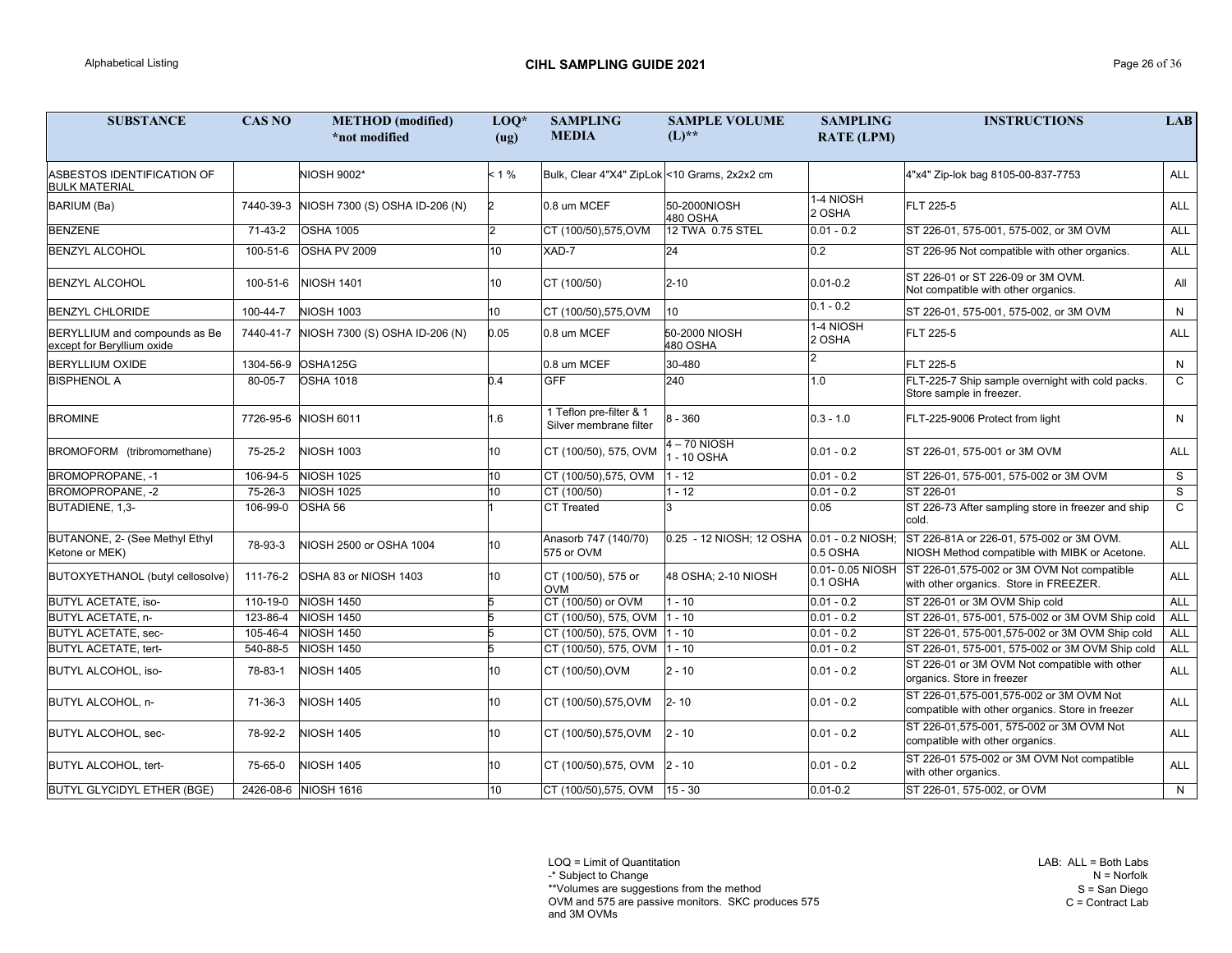## Alphabetical Listing **CIHL SAMPLING GUIDE 2021** Page 27 of 36

LAB: ALL = Both Labs N = Norfolk S = San Diego  $C =$  Contract Lab

LOQ = Limit of Quantitation

-\* Subject to Change

\*\*Volumes are suggestions from the method

OVM and 575 are passive monitors. SKC produces 575

| <b>SUBSTANCE</b>                                                                                         | <b>CAS NO</b> | <b>METHOD</b><br>(modified)<br>*not modified       | $LOQ*$<br>(ug) | <b>SAMPLING MEDIA</b>                                                                      | <b>SAMPLE VOLUME</b><br>$(L)$ ** | <b>SAMPLING</b><br><b>RATE (LPM)</b> | <b>INSTRUCTIONS</b>                                                                                                                                                                           | <b>LAB</b>   |
|----------------------------------------------------------------------------------------------------------|---------------|----------------------------------------------------|----------------|--------------------------------------------------------------------------------------------|----------------------------------|--------------------------------------|-----------------------------------------------------------------------------------------------------------------------------------------------------------------------------------------------|--------------|
| <b>BUTYL LACTATE</b>                                                                                     | 138-22-7      | OSHA PV 2080                                       | 20             | CT (100/50)                                                                                | 10 <sup>1</sup>                  | 0.2                                  | ST 226-01, Not compatible with other organics                                                                                                                                                 | N            |
| CADMIUM and compounds as Cd                                                                              | 7440-43-9     | NIOSH 7300 (S) OSHA ID-206 (N) 0.05                |                | 0.8 um MCEF                                                                                | 13-2000 NIOSH<br>480 OSHA        | 1-4 NIOSH<br>2 OSHA                  | <b>FLT 225-5</b>                                                                                                                                                                              | <b>ALL</b>   |
| CADMIUM and compounds as Cd                                                                              | 7440-43-9     | OSHA ID-206                                        | 0.05           | 0.8 um PVC                                                                                 | 480                              |                                      | FLT 225-803                                                                                                                                                                                   | N            |
| CADMIUM PANEL (Blood & Urine)<br>(Includes Blood Cd, Urine Cd, Ur B2-<br>Microglogulin, & Ur Creatinine) |               | AA-GFF + In-House Methods                          | 0.3            | EDTA vacutainer (Lavender) 3-mL Whole Blood; plus<br>or Sodium Heparin (Royal<br>Blue Top) | 5- mL random urine<br>sample     |                                      | Mix blood thoroughly immediately after collection;<br>Adjust Urine pH to 6-8 after collection. Refrigerate<br>urine & ship cool using overnight courier service                               | S            |
| CALCIUM and compounds as Ca                                                                              | 7440-70-2     | OSHA ID-206                                        |                | 0.8 um MCEF                                                                                | 5-200 NIOSH 480OSHA              | 1-4 NIOSH<br>2 OSHA                  | FLT 225-5                                                                                                                                                                                     | N            |
| <b>CAMPHOR</b>                                                                                           | 76-22-2       | <b>NIOSH 1301</b>                                  | 50             | CT (100/50) or OVM                                                                         | $1 - 25$                         | $0.01 - 0.2$                         | ST 226-01 3M OVM Not compatible with other<br>organics.                                                                                                                                       | $\mathsf{C}$ |
| CARBARYL (Sevin)                                                                                         | 63-25-2       | OSHA 63                                            |                | <b>OSHA Versatile Sampler</b><br>(OVS) XAD-2 + GFF                                         | 60                               | 1.0                                  | ST 226-30-16                                                                                                                                                                                  | <b>ALL</b>   |
| <b>CARBON BLACK</b>                                                                                      | 1333-86-4     | <b>NIOSH 5000</b>                                  | 0.03           | Tared 5um PVC or dual<br><b>MCEF</b>                                                       | 30-570                           | $1 - 2$                              | FLT 225-8-01 or FLT 225-8202 (matched weight)                                                                                                                                                 | <b>ALL</b>   |
| <b>CARBON DISULFIDE</b>                                                                                  | 75-15-0       | <b>NIOSH 1600</b>                                  | 10             | CT (100/50)                                                                                | $2 - 25$                         | $0.01 - 0.2$                         | ST 226-01 Not compatible with other organics.                                                                                                                                                 | $\mathsf{C}$ |
| <b>CARBON TETRACHLORIDE</b>                                                                              | 56-23-5       | NIOSH 1003                                         | 10             | CT (100/50), 575, OVM                                                                      | $3 - 150$                        | $0.01 - 0.2$                         | ST 226-01, 575-001, or 3M OVM                                                                                                                                                                 | <b>ALL</b>   |
| CATHECOL                                                                                                 | 120-80-9      | OSHA PV 2014                                       | 30             | OVS-7                                                                                      | 100                              | 1.0                                  | ST 226-57                                                                                                                                                                                     | N.           |
| <b>CHLORDANE</b>                                                                                         | 57-74-9       | OSHA 67                                            | 0.1            | <b>OSHA Versatile Sampler</b><br>(OVS) XAD-2 + GFF                                         | 480                              | 1.0                                  | ST 226-30-16                                                                                                                                                                                  | <b>ALL</b>   |
| <b>CHLORINE</b>                                                                                          | 7782-50-5     | <b>NIOSH 6011</b>                                  | 0.6            | 1 Teflon pre-filter & 1 Silver<br>membrane filter                                          | 8-360                            | $0.3 - 1$                            | FLT-225-9006 Protect from light                                                                                                                                                               | N            |
| <b>CHLOROBENZENE</b>                                                                                     | 108-90-7      | <b>NIOSH 1003</b>                                  | 10             | CT (100/50), 575, OVM                                                                      | $1.5 - 40$                       | $0.01 - 0.2$                         | ST 226-01, 575-001, 575-002 or 3M OVM                                                                                                                                                         | S            |
| <b>CHLOROBENZYLIDENE</b><br>MALONONITRILE (CS GAS)                                                       | 2698-41-1     | NIOSH 304                                          | 0.5            | <b>OVS-Tenax</b>                                                                           | 90                               | 1.5                                  | ST 226-56                                                                                                                                                                                     | N            |
| CHLOROFORM (Trichloromethane)                                                                            | 67-66-3       | <b>NIOSH 1003</b>                                  |                | CT (100/50), 575, OVM                                                                      | $-50$                            | $ 0.01 - 0.2 $                       | ST 226-01, 575-001 or 3M OVM                                                                                                                                                                  | <b>ALL</b>   |
| CHLORPYRIFOS (Dursban)                                                                                   | 2921-88-2     | OSHA 62                                            |                | <b>OSHA Versatile Sampler</b><br>(OVS)                                                     | 480                              | 1.0                                  | ST 226-30-16                                                                                                                                                                                  | $\mathsf{C}$ |
| CHROMIUM and compounds as total Cr   7440-47-3                                                           |               | NIOSH 7300 (S) OSHA ID-206 (N) 1                   |                | 0.8 um MCEF                                                                                | 5-1000 NIOSH<br><b>OSHA</b>      | 480 1-4 NIOSH<br>$2$ OSHA            | FLT 225-5                                                                                                                                                                                     | <b>ALL</b>   |
| CHROMIUM and compounds as total Cr   7440-47-3                                                           |               | OSHA ID-206                                        |                | 0.8 um PVC                                                                                 | 480                              |                                      | FLT 225-803                                                                                                                                                                                   | N            |
| CHROMIUM VI (Hexavalent Chromium,<br>$CrO3$ )                                                            | 18540-29-9    | OSHA ID-215V2                                      | 0.05           | 5 um PVC                                                                                   | 960                              |                                      | Send to the lab immediately after sampling. Chrome<br>plating operations must be stabilized within 6 days of<br>sampling. Welding operations must be stabilized<br>within 8 days of sampling. | <b>ALL</b>   |
| COBALT and compounds as Co                                                                               | 7440-48-4     | <b>NIOSH 7300 (S)</b><br><b>OSHA</b><br>ID-206 (N) |                | 0.8um MCEF                                                                                 | 25-2000 NIOSH<br><b>OSHA</b>     | 480 1-4 NIOSH<br>2 OSHA              | FLT 225-5                                                                                                                                                                                     | <b>ALL</b>   |
| COBALT and compounds as Co                                                                               | 7440-48-4     | OSHA ID-206                                        |                | 0.8 um PVC                                                                                 | 480                              | $\overline{2}$                       | FLT 225-803                                                                                                                                                                                   | N            |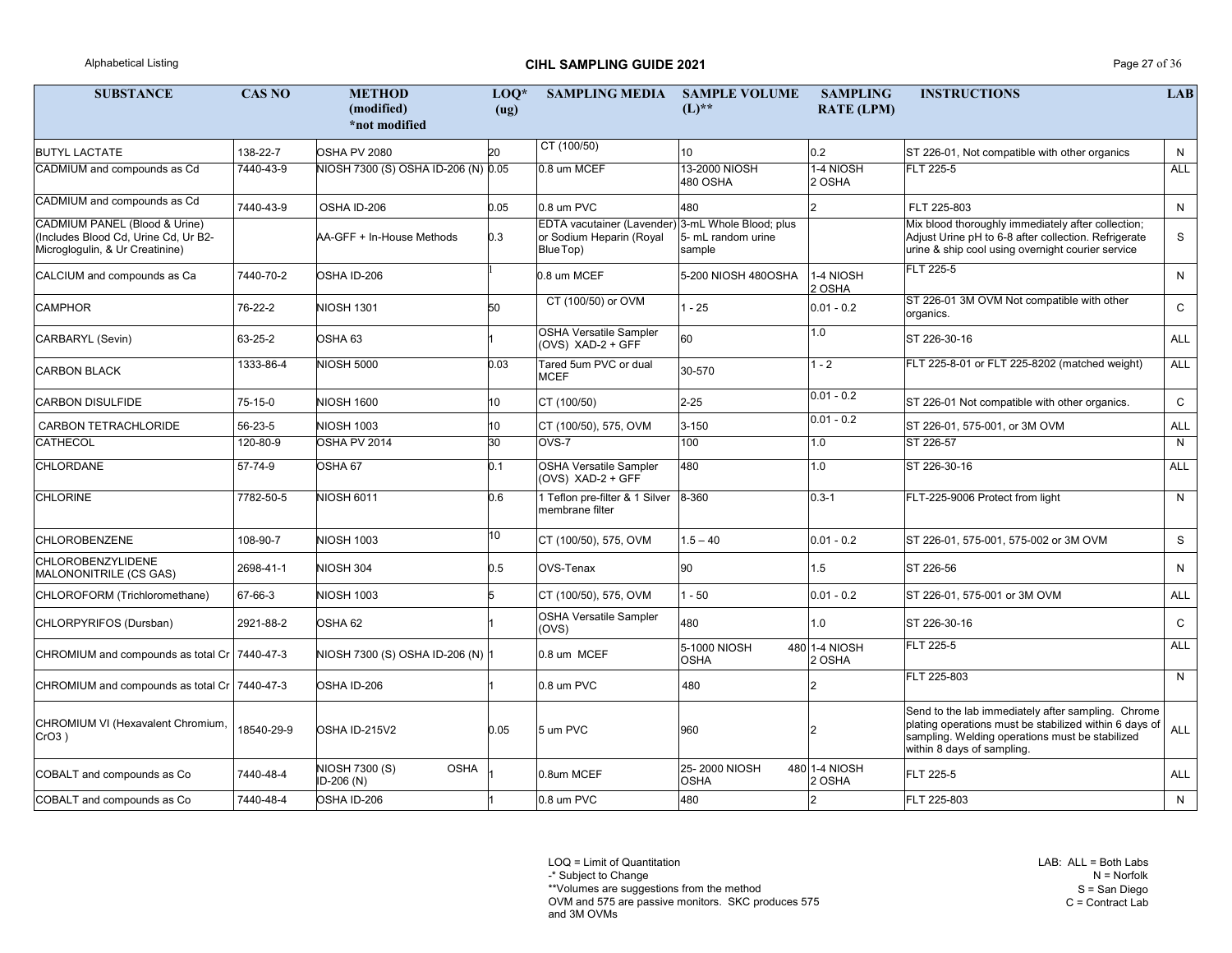LAB: ALL = Both Labs N = Norfolk S = San Diego  $C =$  Contract Lab

LOQ = Limit of Quantitation

-\* Subject to Change

\*\*Volumes are suggestions from the method

OVM and 575 are passive monitors. SKC produces 575

| <b>Alphabetical Listing</b>                                  |               |                                  | Page 28 of 36   |                                                    |                           |                     |                                                                                                              |              |
|--------------------------------------------------------------|---------------|----------------------------------|-----------------|----------------------------------------------------|---------------------------|---------------------|--------------------------------------------------------------------------------------------------------------|--------------|
| <b>SUBSTANCE</b>                                             | <b>CAS NO</b> | <b>METHOD</b> (modified)         | $LOQ*$          | <b>SAMPLING MEDIA</b>                              | <b>SAMPLE VOLUME</b>      | <b>SAMPLING</b>     | <b>INSTRUCTIONS</b>                                                                                          | <b>LAB</b>   |
|                                                              |               | *not modified                    | (ug)            |                                                    | $(L)$ **                  | <b>RATE (LPM)</b>   |                                                                                                              |              |
| COPPER dust/Fume as Cu                                       | 7440-50-8     | NIOSH 7300 (S) OSHA ID-206 (N) 1 |                 | 0.8um MCEF                                         | 5-1000 NIOSH<br>480 OSHA  | 1-4 NIOSH<br>2 OSHA | FLT 225-5                                                                                                    | <b>ALL</b>   |
| COPPER dust/Fume as Cu                                       | 7440-50-8     | OSHA ID-206                      |                 | 0.8 um PVC                                         | 480                       |                     | FLT 225-803                                                                                                  | N.           |
| CRESOL (ALL ISOMERS)                                         | 1319-77-3     | <b>NIOSH 2546</b>                | 26              | XAD-7 (100/50)                                     | $1 - 24$                  | $0.01 - 0.1$        | ST 226-95                                                                                                    | N.           |
| CUMENE (isopropyl benzene)                                   | 98-82-8       | <b>NIOSH 1501</b>                | 10 <sup>1</sup> | CT (100/50), 575, OVM                              | $-30$                     | $0.01 - 0.2$        | ST 226-01, 575-001, 575-002 or 3M OVM                                                                        | <b>ALL</b>   |
| CYANIDES, as CN                                              | 74-90-8       | <b>NIOSH 6010</b>                |                 | GF & Soda Lime (200/600)                           | $ 2 - 90 $                | $0.025 - 0.05$      | FLT 225-710 & ST 226-210                                                                                     | $\mathsf{C}$ |
| <b>CYCLOHEXANE</b>                                           | 110-82-7      | <b>NIOSH 1500</b>                | 10 <sup>°</sup> | CT (100/50), 575, OVM                              | $2.5 - 5$                 | $0.01 - 0.2$        | ST 226-01, 575-001, 575-002 or 3M OVM                                                                        | <b>ALL</b>   |
| <b>CYCLOHEXANOL</b>                                          | 108-93-0      | <b>NIOSH 1405</b>                | 10              | CT (100/50), 575, OVM                              | $-10$                     | $0.01 - 0.2$        | ST 226-01,575-01, 575-002 or 3M OVM Not<br>compatible with other organics.                                   | ALL          |
| <b>CYCLOHEXANONE</b>                                         | 108-94-1      | <b>NIOSH 1300</b>                | 10              | CT (100/50), 575, OVM                              | $-10$                     | $0.01 - 0.2$        | ST 226-01, 575-002, or 3M OVM                                                                                | <b>ALL</b>   |
| <b>CYCLOHEXANONE</b>                                         | 108-94-1      | OSHA <sub>01</sub>               | 10 <sup>1</sup> | Chromosorb 108                                     | 10 <sup>1</sup>           | 0.2                 | ST 226-110                                                                                                   | N.           |
| <b>CYCLOHEXENE</b>                                           | 110-83-8      | <b>NIOSH 1500</b>                | 10 <sup>°</sup> | CT (100/50) or OVM                                 | $5-7$                     | $0.01 - 0.2$        | ST 226-01 or 3M OVM                                                                                          | <b>ALL</b>   |
| <b>CYCLOHEXYLAMINE</b>                                       | 108-91-8      | OSHA PV 2016                     |                 | COATED XAD-7                                       | 10 <sup>1</sup>           | 0.1                 | ST 226-98                                                                                                    | N            |
| CYCLONITE (RDX)                                              | 121-82-4      | OSHA PV2135                      |                 | <b>GFF</b>                                         | 120                       | 1.0                 | <b>FLT 225-7</b>                                                                                             | N            |
| DDVP (Dichlorovos)                                           | 62-73-7       | OSHA 62                          | 0.7             | OVS-2                                              | 480                       | 1.0                 | ST 226-30-16                                                                                                 | N            |
| DESFLURANE                                                   | 57041-67-5    | OSHA 106                         |                 | ANASORB 747 (140/70) 5753<br>OVM                   |                           | 0.05                | ST 226-81A, 575-002, and OVM. Store samples at<br>reduced temperatures. Ship cold.                           | ALL          |
| <b>DIACETONE ALCOHOL</b>                                     | 123-42-2      | <b>NIOSH 1405</b>                | 10              | CT (100/50),575,OVM                                | $1 - 10$                  | $0.01 - 0.2$        | ST 226-01, 575-002, or 3M OVM compatible with<br>some other alcohols. Not compatible with other<br>organics. | ALL          |
| <b>DIAZINON</b>                                              | 333-41-5      | OSHA 62                          |                 | <b>OSHA Versatile Sampler</b><br>(OVS) XAD-2 + GFF | 480                       | 1.0                 | ST 226-30-16                                                                                                 | N            |
| <b>DIBUTYL PHTHALATE (DBP)</b>                               | 84-74-2       | <b>OSHA 104</b>                  |                 | OVS-Tenax                                          | 240                       | 1.0                 | ST 226-56                                                                                                    | N.           |
| DICHLOROBENZENE, 1,2- (ortho)                                | $95 - 50 - 1$ | <b>NIOSH 1003</b>                | 10 <sup>°</sup> | CT (100/50),575, OVM                               | $1 - 10$                  | $0.01 - 0.2$        | ST 226-01, 575-001, 575-002, 3M OVM Samples<br>stable for 30 days.                                           | ALL          |
| DICHLOROBENZENE, 1,4- (para)                                 | 106-46-7      | <b>NIOSH 1003</b>                | 10              | CT (100/50), 575, OVM                              | $-8$                      | $0.01 - 0.2$        | ST 226-01,575-001,575-002, 3M OVM Samples<br>stable for 30 days.                                             | <b>ALL</b>   |
| DICHLOROETHANE, 1,1-                                         | 75-34-3       | <b>NIOSH 1003</b>                | 10              | CT (100/50), 575, OVM                              | $0.5 - 15$                | $0.01 - 0.2$        | ST 226-01, 575-001 or 3M OVM                                                                                 | S            |
| DICHLOROETHANE, 1,2-<br>(Ethylene dichloride)                | 107-06-2      | <b>NIOSH 1003</b>                | 10              | CT (100/50),575, OVM                               | $-50$                     | $0.01 - 0.2$        | ST 226-01, 575-001, or 3M OVM Samples stable for   ALL<br>30 days.                                           |              |
| DICHLOROETHYLENE, 1,2-                                       | 540-59-0      | <b>NIOSH 1003</b>                | 10              | CT (100/50),575, OVM                               | $0.2 - 5$                 | $0.01 - 0.2$        | ST 226-01, 575-001 or 3M OVM                                                                                 | S            |
| <b>DIESEL EXHAUST PARTICULATE</b>                            |               | <b>NIOSH 5040</b>                |                 | QUARTZ PRECLEANED                                  | $1 - 4$                   | 142-19,000          | Samples must be collected open faced or with a<br>cyclone for even deposition across the filter.             | $\mathsf{C}$ |
| <b>DIESEL FUEL MARINE</b>                                    |               | NIOSH 1550 (N) OSHA 48 (S)       | $\overline{75}$ | Large CT (200/400)                                 | $1 - 20$                  | $0.01 - 0.2$        | ST 226-09 Provide 2 ml bulk sample. Ship bulk<br>separately.                                                 | ALL          |
| DIETHYLENE GLYCOL MONOBUTYL<br><b>ETHER (BUTYL CARBITOL)</b> | 112-34-5      | OSHA PV 2095                     | 10              | CT (100/50)                                        | 10 <sup>°</sup>           | 0.2                 | ST 226-01, Not compatible with other organics                                                                | N            |
| DI-(2-ETHYL HEXYL) PHTHALATE<br>(DEHP)                       | 117-81-7      | OSHA 104                         | 10 <sup>°</sup> | OVS-Tenax                                          | <b>240 TWA</b><br>15 STEL | 1.0                 | ST 226-56                                                                                                    | N.           |
| DIETHYL PHTHALATE (DEP)                                      | 84-66-2       | <b>OSHA 104</b>                  | 10              | OVS-Tenax                                          | <b>240 TWA</b><br>15 STEL | 1.0                 | ST 226-56                                                                                                    | N            |
| DIETHYLENE TRIAMINE (DETA)                                   | 111-40-0      | OSHA 60                          |                 | XAD-2 with 1-<br>Napthylisothiocyanate             | 10 <sup>1</sup>           | 0.1                 | ST 226-30-18                                                                                                 | S.           |
| <b>DIISOBUTYL KETONE</b>                                     | 108-83-8      | <b>NIOSH 1300</b>                | 10 <sub>1</sub> | CT (100/50) 575, OVM                               | 1 - 10                    | $0.01 - 0.2$        | ST 226-01,575-002 or 3M OVM                                                                                  | <b>ALL</b>   |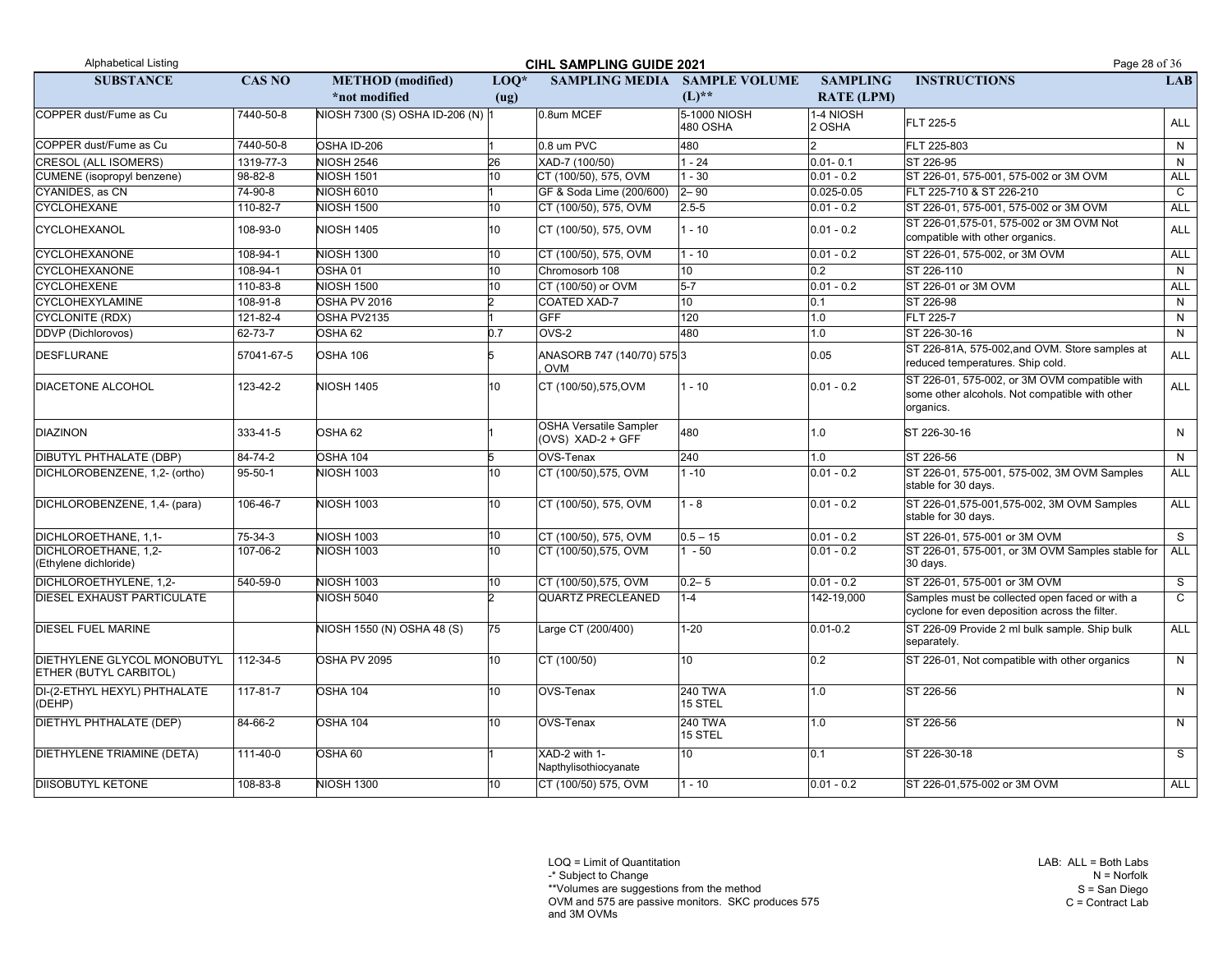# Alphabetical Listing **CIHL SAMPLING GUIDE 2021** Page 29 of 36

LOQ = Limit of Quantitation

-\* Subject to Change

\*\*Volumes are suggestions from the method

OVM and 575 are passive monitors. SKC produces 575 and 3M OVMs

| <b>SUBSTANCE</b>                                | <b>CAS NO</b>  | <b>METHOD</b> (modified)<br>*not modified | $LOQ*$<br>(ug) | <b>SAMPLING</b><br><b>MEDIA</b>                          | <b>SAMPLE VOLUME</b><br>$(L)$ ** | <b>SAMPLING</b><br><b>RATE (LPM)</b>                  | <b>INSTRUCTIONS</b>                                                                                                            | <b>LAB</b>   |
|-------------------------------------------------|----------------|-------------------------------------------|----------------|----------------------------------------------------------|----------------------------------|-------------------------------------------------------|--------------------------------------------------------------------------------------------------------------------------------|--------------|
| DIMETHYLFORMAMIDE (DMF)                         | 68-12-2        | <b>NIOSH 2004</b>                         | 10             | SG (150/75)                                              | 1580                             | $0.01 - 1.0$                                          | ST 226-10                                                                                                                      | N            |
| DIMETHYLACETAMIDE (N,N)                         | 127-19-5       | <b>NIOSH 2004</b>                         | 10             | SG (150/75)                                              | $15 - 80$                        | $0.01 - 1.0$                                          | ST 226-10                                                                                                                      | N.           |
| DIMETHYL PHTHALATE (DMP)                        | $131 - 11 - 3$ | OSHA 104                                  | 10             | OVS-Tenax                                                | 240 TWA 15 STEL                  | 1.0                                                   | ST 226-56                                                                                                                      | N            |
| DINITROTOLUENE, 2,4-                            | 121-14-2       | OSHA 44                                   |                | GFF-Tenax                                                | 60                               | 1.0                                                   | ST 226-56                                                                                                                      | $\mathsf{N}$ |
| DINITROTOLUENE, 2,6-                            | 606-20-2       | OSHA 44                                   |                | GFF-Tenax                                                | 60                               | 1.0                                                   | ST 226-56                                                                                                                      | N            |
| DIOCTYL PHTHALATE (DOP)                         | 117-84-0       | OSHA 104                                  | 10             | OVS-Tenax                                                | 240 TWA 15 STEL                  | 1.0                                                   | ST 226-56                                                                                                                      | N            |
| DIOXANE (1,4 Diethylene dioxide)                | 123-91-1       | <b>NIOSH 1602</b>                         | 10             | CT (100/50), 575, OVM                                    | $0.5 - 15 L$                     | $0.01 - 0.2$                                          | ST 226-01, 575-002 or 3M OVM                                                                                                   | <b>ALL</b>   |
| DIPROPYLENE GLYCOL METHYL<br><b>ETHER</b>       |                | 34590-94-8 NIOSH 2554                     | 10             | CT (100/50) or OVM                                       | $3 - 25$                         | $0.1 - 0.2$                                           | ST 226-01 OR 3M OVM Not compatible with other<br>organics.                                                                     | N            |
| D-LIMONENE                                      | 5989-27-5      | OSHA PV 2036                              | 10             | CT (100/50)                                              | 10                               | 0.2                                                   | ST 226-01 Not compatible with other organics.                                                                                  | N            |
| <b>DIVINYL BENZENE</b>                          | 108-57-6       | OSHA 89                                   | 70             | <b>CT TBC Treated</b>                                    | 12 <sub>2</sub>                  | 0.5                                                   | ST 226-73                                                                                                                      | N            |
| DURSBAN (Chlorpyrifos)                          | 2921-88-2      | OSHA 62                                   |                | <b>OSHA Versatile</b><br>Sampler (OVS) XAD-2             | 60-480                           | 1.0                                                   | ST 226-30-16                                                                                                                   | N            |
| <b>DUST (RESPIRABLE)</b>                        |                | <b>NIOSH 0600</b>                         | 50             | TARED 5um PVC +<br><b>CYCLONE</b>                        | 20-400                           | 1.7 nylon cyclone<br>2.2 HD cyclone<br>2.5 Al Cyclone | PVC, FLT 225-8-01 or 225-8202 (matched wt) FIELD ALL<br>Do not exceed 2mg dust on filter.                                      |              |
| DUST (TOTAL NUISANCE)                           |                | <b>NIOSH 0500</b>                         | 50             | Tared 5um PVC Filter<br>or matched weight<br><b>MCEF</b> | $7 - 133$                        | $1.0 - 2.0$                                           | FLT 225-8-01 or 225-8202 (matched wt) FIELD. Do<br>not exceed 2mg dust on filter.                                              | ALL          |
| <b>ELEMENTAL CARBON (Diesel</b><br>Particulate) |                | <b>NIOSH 5040</b>                         | $2 - 10$       | Quartz-Fiber (Heat<br>treated)                           | 142 L minimum Volume.            | $1 - 4$                                               | ST 225-401 (Call lab for special media) Media<br>supplied & shipped. Samples must be<br>collected open face or with a cyclone. | $\mathsf{C}$ |
| <b>EPICHLOROHYDRIN</b>                          | 106-89-8       | <b>NIOSH 1010</b>                         | 10             | CT (100/50)                                              | $2 - 30$                         | $0.01 - 0.2$                                          | ST 226-01                                                                                                                      | <b>ALL</b>   |
| ETHANOLAMINE (Aminoethanol)                     | 141-43-5       | OSHA 60                                   |                | XAD-2 with 1-<br>Napthylisothiocyanate                   | 10 L=TWA 1.5 L=STEL              | 0.1                                                   | ST 226-30-18                                                                                                                   | S            |
| ETHOXYETHANOL, 2- (Ethyl cellosolve) 110-80-5   |                | <b>NIOSH 1403</b>                         | 10             | CT (100/50)                                              | 1 - 6                            | $0.01 - 0.05$                                         | ST 226-01 Not compatible with other organics. Store<br>in FREEZER.                                                             | N.           |
| ETHOXYETHYL ACETATE, 2-<br>(Cellosolve acetate) | 111-15-9       | <b>NIOSH 1450</b>                         | 10             | CT (100/50)                                              | $1 - 10$                         | $ 0.01 - 0.02 $                                       | ST 226-01 Not compatible with other organics. Store<br>in FREEZER. Ship cold.                                                  | N            |
| <b>ETHYL ACETATE</b>                            | 141-78-6       | NIOSH1457                                 | 10             | CT (100/50),575,OVM                                      |                                  | $ 0.01 - 0.2 $                                        | ST 226-01, 575-001, 575-002, or 3M OVM                                                                                         | ALL          |
| <b>ETHYL ACRYLATE</b>                           | 140-88-5       | OSHA 92                                   | 10             | CT TBC Treated                                           | 12                               | 0.05                                                  | ST 226-73 ship cold                                                                                                            | N.           |
| <b>ETHYL ACRYLATE</b>                           | 140-88-5       | <b>NIOSH 1450</b>                         | 10             | CT (100/50), 575, OVM   1 - 10                           |                                  | $0.01 - 0.2$                                          | ST 226-01, 575-002, or 3M OVM Ship cold                                                                                        | ALL          |
| <b>ETHYL ALCOHOL (ETHANOL)</b>                  | 64-17-5        | <b>NIOSH 1400</b>                         | 10             | CT (100/50), 575, OVM                                    | $0.1 - 1.0$                      | $0.01 - 0.05$                                         | ST 226-01, 575-002, 3M OVM Not compatible with<br>other organics. Refrigerate shipment.                                        | <b>ALL</b>   |
| <b>ETHYL BENZENE</b>                            | 100-41-4       | <b>NIOSH 1501</b>                         |                | CT (100/50), 575, OVM                                    | $1 - 24$                         | $ 0.01 - 0.2 $                                        | ST 226-01, 575-001, 575-002, 3M OVM                                                                                            | ALL          |
| ETHYL BUTYL KETONE (3-heptanone)                | 106-35-4       | <b>NIOSH 1301</b>                         | 10             | CT (100/50),575, OVM                                     | $1 - 25$                         | $0.01 - 0.2$                                          | ST 226-01, 575-001, 575-002, 3M OVM                                                                                            | ALL          |
| <b>ETHYL ETHER</b>                              | 60-29-7        | <b>NIOSH 1610</b>                         | 10             | CT (100/50),575,OVM                                      | $0.25 - 3.0$                     | $ 0.01 - 0.2 $                                        | ST 226-01, 575-001, or 3M 3520 Not compatible<br>with other organics. Stable for 14 days per method.                           | <b>ALL</b>   |
| <b>ETHYL ETHOXY PROPIONATE</b>                  | 763-69-9       | OSHA PV2025                               | 2.4            | CT (100/50)                                              | 10                               | 0.2                                                   | ST 226-01 Not compatible with other organics.                                                                                  | N            |
| <b>ETHYL FORMATE</b>                            | 109-94-4       | <b>NIOSH 1452</b>                         | 10.            | CT(100/50), 575, OVM                                     | 10                               | $0.01 - 0.2$                                          | ST 226-01, 575-001 or 3M OVM                                                                                                   | S            |
| ETHYLENE DIAMINE (EDA)                          | 107-15-3       | OSHA 60                                   | 3.7            | XAD-2 with 1-<br>Napthylisothiocyanate                   | 10                               | 0.1                                                   | ST 226-30-18                                                                                                                   | S            |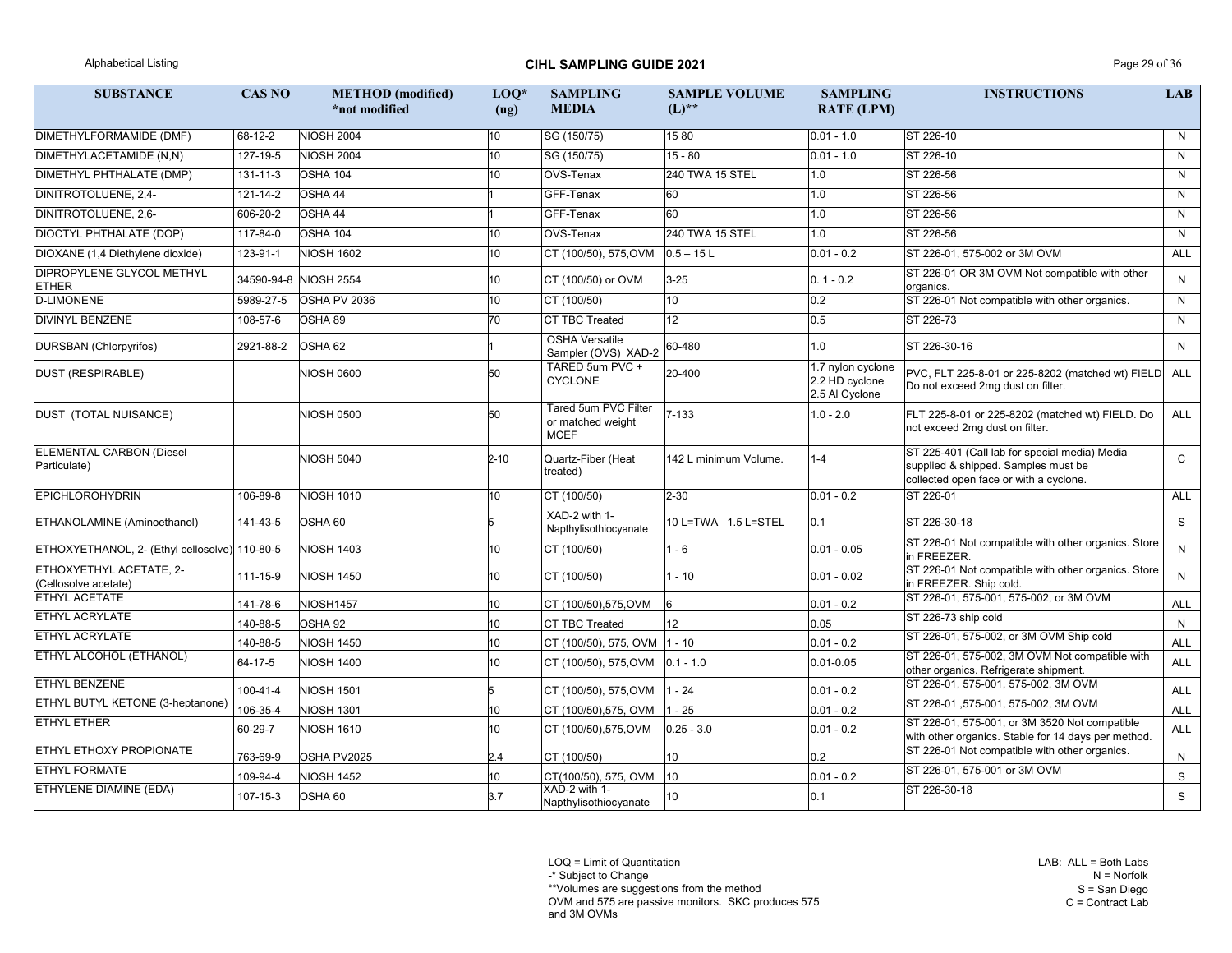LAB: ALL = Both Labs N = Norfolk S = San Diego  $C =$  Contract Lab

-\* Subject to Change

\*\*Volumes are suggestions from the method

OVM and 575 are passive monitors. SKC produces 575 and 3M OVMs

| <b>SUBSTANCE</b>                                                | <b>CAS NO</b>     | <b>METHOD</b> (modified)<br>*not modified | $LOQ*$<br>(ug)      | <b>SAMPLING</b><br><b>MEDIA</b>                          | <b>SAMPLE VOLUME</b><br>$(L)$ ** | <b>SAMPLING</b><br><b>RATE (LPM)</b> | <b>INSTRUCTIONS</b>                                                                                                | <b>LAB</b>   |
|-----------------------------------------------------------------|-------------------|-------------------------------------------|---------------------|----------------------------------------------------------|----------------------------------|--------------------------------------|--------------------------------------------------------------------------------------------------------------------|--------------|
| <b>ETHYLENE DICHLORIDE (1,2-</b><br>Dichloroethane)             | 107-06-2          | <b>NIOSH 1003</b>                         |                     | CT (100/50)                                              | 1-50 (3 optimium)                | $0.01 - 0.2$                         | ST 226-01. Samples stable for 30 days.                                                                             | <b>ALL</b>   |
| <b>ETHYLENE GLYCOL</b>                                          | $107 - 21 - 1$    | <b>NIOSH 5523</b>                         | 10                  | OVS-XAD (200/100)                                        | $5 - 60$                         | $0.5 - 2.0$                          | ST 226-57                                                                                                          | N            |
| ETHYLENE GLYCOL DINITRATE<br>$ $ (EGDN)                         | 628-96-6          | <b>NIOSH 2507</b>                         | 0.6                 | Tenax GC (100/50)                                        | $3 - 100$                        | $0.2 - 1.0$                          | Supelco 2-0832                                                                                                     | $\mathsf{C}$ |
| <b>ETHYLENE GLYCOL MONOBUTYL</b><br><b>ETHER ACETATE</b>        | 112-07-2          | OSHA 83                                   | 7.2                 | CT (100/50)                                              | 48                               | 0.1                                  | ST 226-01 Not compatible with other organics. Store                                                                | N            |
| <b>ETHYLENE OXIDE (EtO)</b>                                     | $75 - 21 - 8$     | <b>OSHA 1010</b>                          |                     | Anasorb 747treated<br>with hydrogen bromide              | 12 <sup>°</sup>                  | 0.05                                 | Isamples cold<br> ST226-178 Before sampling store media in freezer.<br>After sampling refrigeration is recommended | $\mathsf{C}$ |
| <b>ETHYLENE OXIDE (3M passive</b><br>monitor)                   | 75-21-8           | OSHA 49                                   |                     | OVM, 575                                                 | 15 minutes - 8 hours             | 0.0493                               | 3M EtO Monitor. After sampling refrigeration.                                                                      | $\mathsf{C}$ |
| FIBER COUNT (Personal Monitoring or<br>Area Clearance Sampling) |                   | <b>NIOSH 7400</b>                         | 5.5<br>f/100 flds   | 0.8 um MCEF<br>$(25$ mm $)$                              | 400                              | $0.5 - 2.5$ (Pers)<br>1.0-16 (Area)  | FL/CL 225-321 or 225-321A Adjust volume for fiber<br>density = 100-1300 f/mm2. Do not overload filter.             | <b>ALL</b>   |
| <b>FIBROUS GLASS (As Total Nuisance</b><br>Dust)                |                   | <b>NIOSH 0500</b>                         | 50                  | Tared 5um PVC Filter<br>or matched weight<br><b>MCEF</b> | $7 - 133$                        | $1.0 - 2.0$                          | FLT 225-8-01 or 225-8202 (matched wt) FIELD                                                                        | <b>ALL</b>   |
| FIBROUS GLASS (by fiber count)                                  |                   | <b>NIOSH 7400</b>                         | 5.5<br>$f/100$ flds | 0.8 um MCEF<br>$(25 \text{ mm})$                         | 400                              | $0.5 - 2.5$                          | FL/CL 225-321 or 225-321A Adjust volume for fiber<br>density = 100-1300 f/mm2. Do not overload filter.             | <b>ALL</b>   |
| <b>FORMALDEHYDE</b>                                             | $50 - 00 - 0$     | <b>NIOSH 2016</b>                         |                     | 2,4-DNPH Silica Gel<br>umex                              | $1 - 15$                         | $0.03 - 1.5$                         | SKC ST 226-119 and 226-119-7, UMEX.<br>Refrigerate & ship to lab promptly.                                         | <b>ALL</b>   |
| <b>FORMALDEHYDE</b>                                             | $50 - 00 - 0$     | <b>NIOSH 2016</b>                         |                     | <b>Waters XPO SURE;</b><br>2,4-DNPH Pouch<br>media       | 22.5 to 96                       | 0.2 Long Term<br>1.5 Short Term      | Waters WATO 47205. Refrigerate & ship to lab<br>promptly.                                                          | <b>ALL</b>   |
| <b>GASOLINE</b>                                                 |                   | 8006-61-9 NIOSH 1550                      | 75                  | CT(100/50), 575, OVM 1.3-20                              |                                  | $0.01 - 0.2$                         | ST 226-01, 575-001, 575-002, or 3M OVM<br>Provide 2ml bulk sample. Ship bulk separately.                           | $\mathsf{N}$ |
| <b>GASOLINE</b>                                                 | 8006-61-9 OSHA 48 |                                           | 50                  | CT (100/50)                                              | 10 <sup>°</sup>                  | $0.01 - 0.2$                         | ST 226-01 or 3M OVM<br>Provide 2ml bulk sample. Ship bulk separately.                                              | S            |
| <b>GLUTARALDEHYDE</b>                                           | 111-30-8          | <b>NIOSH 2532</b>                         | 0.5                 | 2,4-DNPH Silica Gel                                      | $1 - 30$                         | $0.05 - 0.5$                         | SKC ST 226-119 or WATO 47205                                                                                       | <b>ALL</b>   |
| <b>GLUTARALDEHYDE</b>                                           | 111-30-8          | OSHA 64                                   | 0.5                 | 2,4-DNPH GFFs                                            | 15-480                           | 1.0                                  | SKC 225-9003                                                                                                       | N            |
| HALOTHANE (Fluothane)                                           | 151-67-7          | <b>OSHA 103</b>                           |                     | <b>ANASORB 747</b><br>(140/70)                           | 12 <sub>2</sub>                  | 0.05                                 | ST 226-81A Store samples at reduced<br>temperatures.                                                               | N            |
| HALOTHANE (Fluothane)                                           | 151-67-7          | OSHA 29                                   | 15                  | Two CT (100/50)                                          | 10 <sup>°</sup>                  | $\overline{0.1}$                     | ST 226-01, 2 Tubes in series or St 226-09. Not<br>compatible with other organics                                   | N            |
| <b>HEPTACHLOR</b>                                               | 76-44-8           | OSHA PV 2029                              | 0.5                 | <b>OSHA Versatile</b><br>Sampler (OVS) XAD-2<br>$+$ GFF  | 60                               | 1.0                                  | ST 226-30-16                                                                                                       | <b>ALL</b>   |
| HEPTANE,n-                                                      | 142-82-5          | <b>NIOSH 1500</b>                         | 10                  | $CT(100/50), 575, OVM$ 4                                 |                                  | $0.01 - 0.2$                         | ST 226-01 575-001, 575-002 or 3M OVM                                                                               | ALL          |
| HEPTANONE, 3- (Ethyl Butyl Ketone)                              | 106-35-4          | <b>NIOSH 1301</b>                         | 10                  | $CT(100/50), 575, OVM$ 1 - 25                            |                                  | $0.01 - 0.2$                         | ST 226-01, 575-0001, 575-002, or 3M OVM                                                                            | ALL          |
| HEPTANONE, 2- (Methyl n-Amyl<br>Ketone)                         | 110-43-0          | <b>NIOSH 1301</b>                         | 10                  | CT (100/50),575, OVM 1 - 25                              |                                  | $0.01 - 0.2$                         | ST 226-01,575-002 or 3M OVM                                                                                        | <b>ALL</b>   |
| <b>HEXACHLOROETHANE</b>                                         | $67 - 72 - 1$     | <b>NIOSH 1003</b>                         | 10 <sup>°</sup>     | CT(100/50)                                               | $3 - 70$                         | $0.01 - 0.2$                         | ST 226-01 or 3M OVM                                                                                                | S            |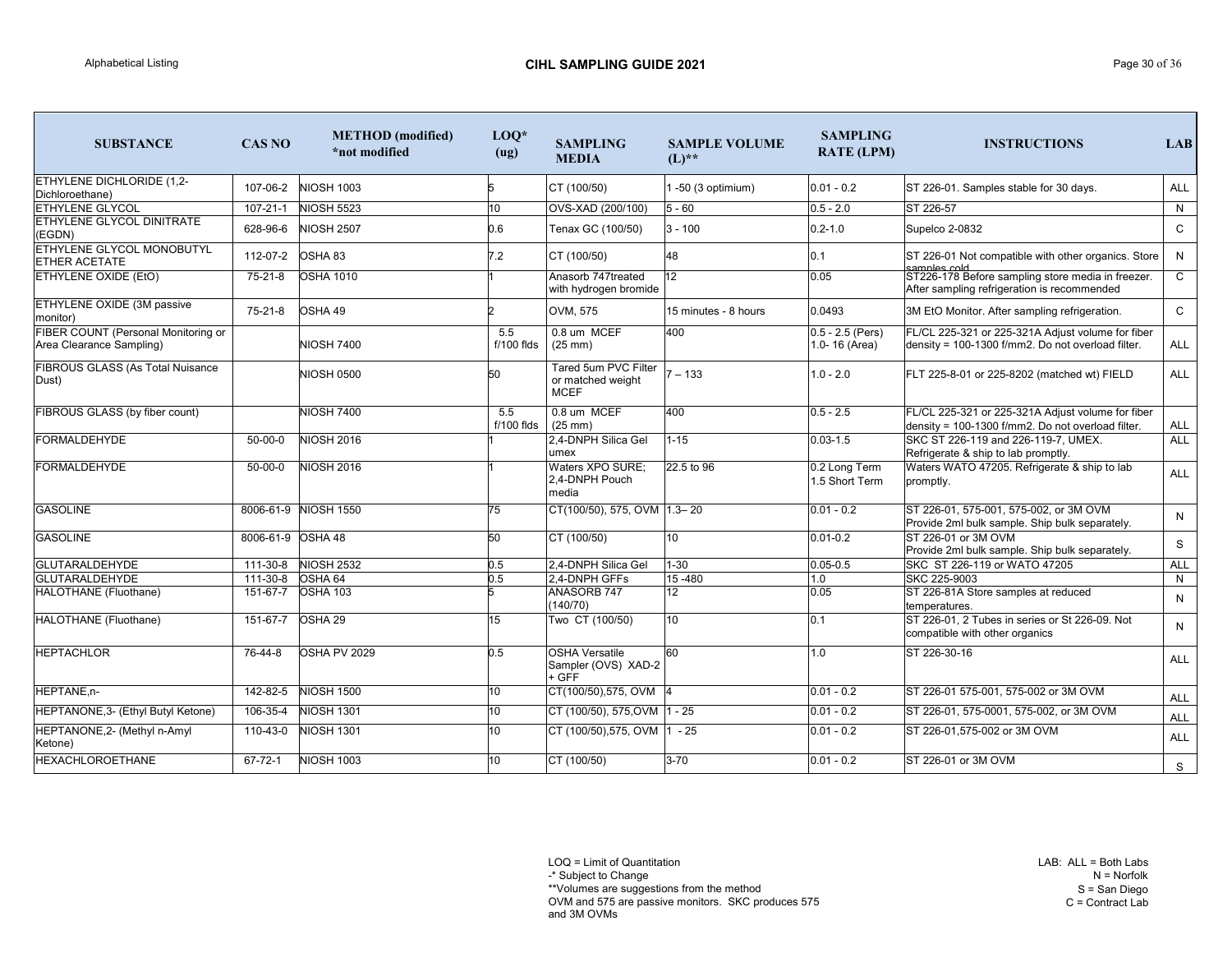LAB: ALL = Both Labs N = Norfolk S = San Diego  $C =$  Contract Lab

LOQ = Limit of Quantitation

-\* Subject to Change

\*\*Volumes are suggestions from the method

OVM and 575 are passive monitors. SKC produces 575

| <b>SUBSTANCE</b>                                          | <b>CAS NO</b>       | <b>METHOD</b> (modified)<br>*not modified | $LOQ*$<br>(ug) | <b>SAMPLING</b><br><b>MEDIA</b>       | <b>SAMPLE VOLUME</b><br>$(L)$ ** | <b>SAMPLING</b><br><b>RATE (LPM)</b> | <b>INSTRUCTIONS</b>                                                                                                                          | <b>LAB</b>   |
|-----------------------------------------------------------|---------------------|-------------------------------------------|----------------|---------------------------------------|----------------------------------|--------------------------------------|----------------------------------------------------------------------------------------------------------------------------------------------|--------------|
| HEXAMETHYLENE DIISOCYANATE<br>(HDI)                       | 822-06-0            | OSHA 42                                   |                | Treated 37mm GFF                      | 15                               | 1.0                                  | FLT 225-9002 or Call LAB for coated filters; Sample<br>open faced. Keep media cold and ship cold.                                            | N            |
| <b>HEXAMETHYLENE DIISOCYANATE</b><br>(HDI)                | 822-06-0            | OSHA 42 & OSHA 18 (Modified)              | 0.35           | Treated 37mm GFF                      | $15 - 240$                       | 1.0                                  | Call LAB for coated filters; Sample open faced.                                                                                              | S            |
| HEXAMETHYLENE DIISOCYANATE<br>(HDI Oligomers)             |                     | 28182-81-2 OSHA 42 & OSHA 18 (Modified)   |                | Treated 37mm GFF                      | $15 - 240$                       | 1.0                                  | Call LAB for coated filters; Sample open faced.                                                                                              | S            |
| <b>HEXAMETHYLENE DIISOCYANATE</b><br><b>BIURET (HDIB)</b> | 4035-89-6           | OSHA PV 2030                              | 1.1            | Treated 37mm GFF                      | 15 <sub>1</sub>                  | 1.0                                  | FLT 225-9002 or Call LAB for coated filters; Sample<br>open faced. Keep media cold and ship cold.                                            | N            |
| HEXAMETHYLENE DIISOCYANATE<br><b>HOMOPOLYMER</b>          |                     | 28182-81-2 OSHA PV 2125                   | 0.35           | Treated 37mm GFF                      | 15                               | 1.0                                  | Call LAB for coated filters; Sample open faced. Keep<br>media cold and ship cold.                                                            | N            |
| HEXANE, n-                                                | 110-54-3            | <b>NIOSH 1500</b>                         | 10             | CT (100/50), 575, OVM                 | $\vert 4 \vert$                  | $0.01 - 0.2$                         | ST 226-01,575-001, 575-002 or 3M OVM                                                                                                         | ALL          |
| HEXANONE, 2- (Methyl n-Butyl Ketone<br>or MBK)            | 591-78-6            | <b>NIOSH 1300</b>                         | 10             | CT (100/50),575, OVM                  | $1 - 10$                         | $0.01 - 0.2$                         | ST 226-01, 575-002, or 3M OVM                                                                                                                | <b>ALL</b>   |
| HEXONE (Methyl Isobutyl Ketone or<br>MIBK)                | 108-10-1            | <b>NIOSH 1300</b>                         | 10             | CT (100/50),575, OVM                  | $1 - 10$                         | $0.01 - 0.2$                         | ST 226-01,575-002 or 3M OVM Store refrigerated<br>after sampling and ship cold.                                                              | ALL          |
| <b>HEXYLENE GLYCOL</b>                                    | 107-41-5            | <b>NIOSH 1403</b>                         | 10             | CT (100/50)                           | $1 - 10$                         | $0.01 - 0.5$                         | ST 226-01, Not compatible with other organics                                                                                                | N            |
| HYDROGEN CYANIDE, as CN                                   | 74-90-8             | <b>NIOSH 6010</b>                         |                | Soda Lime (200/600)                   | $2 - 90$                         | $0.05 - 0.2$                         | ST 226-210                                                                                                                                   | $\mathsf{C}$ |
| HYDROGEN CHLORIDE                                         | 7647-01-0           | OSHA 174SG                                |                | SG (400/200)<br>prewashed, or ORBO 53 | 7.5                              | $0.2 - 0.5$                          | ST 226-10-03 (may contain high sulfate) Supelco 2-<br>0265M is preferred; send blanks                                                        | ALL          |
| HYDROGEN FLUORIDE                                         | 7664-39-3           | <b>NIOSH 7906</b>                         |                | <b>MCEF</b>                           | 15-1000                          | $1 - 2$                              | ST 225-5                                                                                                                                     | N            |
| <b>HYDROGEN FLUORIDE</b>                                  | 7664-39-3           | <b>OSHA 110</b>                           |                | 0.8 um MCEF                           | 90 (TWA) 22.5 (STEL)             | 1.5                                  | FLT 225-5                                                                                                                                    | S            |
| <b>HYDROGEN SULFIDE</b>                                   |                     | 7783-06-04 NIOSH 6013                     | 11             | CT (400/200),<br>washed, sulfur-free  | $1.2 - 40$                       | $0.1 - 1.5$<br>recommend 0.2         | Supelco ORBO 34                                                                                                                              | S.           |
| HYDROGENATED MDI (HMDI, not HDI) 5124-30-1                |                     | OSHA PV 2092                              | 0.7            | Treated 37mm GFF                      | 60                               | 1.0                                  | FLT 225-9002.Call LAB for coated filters; Sample<br>open faced. Note: HMDI is not the same chemical as<br>HDI Keep media cold and ship cold. | N.           |
| <b>HYDROQUINONE</b>                                       | 123-31-9            | <b>NIOSH 5004</b>                         | 10             | 0.8 um MCEF                           | 30 - 180                         | $1 - 3$                              | FLT 225-5 Immediately after sampling, field desorb<br>the filter in glass bottle with 10 mL of 1% acetic acid<br>and ship.                   | $\mathsf{C}$ |
| <b>IRON FUME</b> and particulate as Fe                    | 1309-37-1           | NIOSH 7300 (S) OSHA 206 (N)               |                | 0.8 um MCEF                           | 5-100 NIOSH 480 OSHA             | 1-4 NIOSH<br>2 OSHA                  | FLT 225-5                                                                                                                                    | ALL          |
| <b>IRON FUME and particulate as Fe</b>                    | 1309-37-1           | OSHA 206                                  |                | 0.8 um PVC                            | 480                              | 2 OSHA                               | FLT 225-803                                                                                                                                  | N            |
| <b>ISOFLURANE</b>                                         | 26675-46-7 OSHA 103 |                                           |                | ANASORB 747<br>(140/70), 575, OVM     | 12 <sup>°</sup>                  | 0.05                                 | ST 226-81A, 575-002, OR 3M OVMS Store<br>samples at reduced temperatures. Ship cold.                                                         | ALL          |
| <b>ISOPHORONE</b>                                         | 78-59-1             | <b>NIOSH 2508</b>                         | 20             | CT (100/50)                           | $2 - 25$                         | $0.01 - 1.0$                         | ST 226-81A                                                                                                                                   | N            |
| <b>ISOPHORONE DIISOCYANATE</b>                            | 4098-71-9           | OSHA PV 2092                              | 0.3            | Treated 37mm GFF                      | 60                               |                                      | FLT 225-9002 or Call LAB for coated filters; Sample<br>open faced. Keep media cold and ship cold.                                            | N            |
| <b>ISOPHORONE DIISOCYANATE</b>                            | 4098-71-9           | OSHA 42& OSHA 18                          | 0.3            | Treated 37mm GFF                      | 60                               |                                      | FLT 225-9002 or Call LAB for coated filters; Sample<br>open faced. Keep media cold and ship cold.                                            | S            |
| J <sub>P4</sub>                                           |                     | 50815-00- NIOSH 1550 (N) OSHA 48 (S)      | 75             | CT (100/50)                           | $1.3 - 20$                       | $0.01 - 0.2$                         | ST 226-01 Provide 1 ml bulk sample. Send Bulk<br>separate from samples.                                                                      | ALL          |
| JP <sub>5</sub>                                           |                     | 64741-77-1 NIOSH 1550 (N) OSHA 48 (S)     | 75             | CT (100/50)                           | $1.3 - 20$                       | $0.01 - 0.2$                         | ST 226-01 Provide 1 ml bulk sample. Send Bulk<br>separate from samples.                                                                      | ALL          |
| JP8                                                       |                     | 64742-81-0 NIOSH 1550 (N) OSHA 48 (S)     | 75             | CT (100/50)                           | $1.3 - 20$                       | $0.01 - 0.2$                         | ST 226-01 Provide 1 ml bulk sample. Send Bulk<br>separate from samples.                                                                      | ALL          |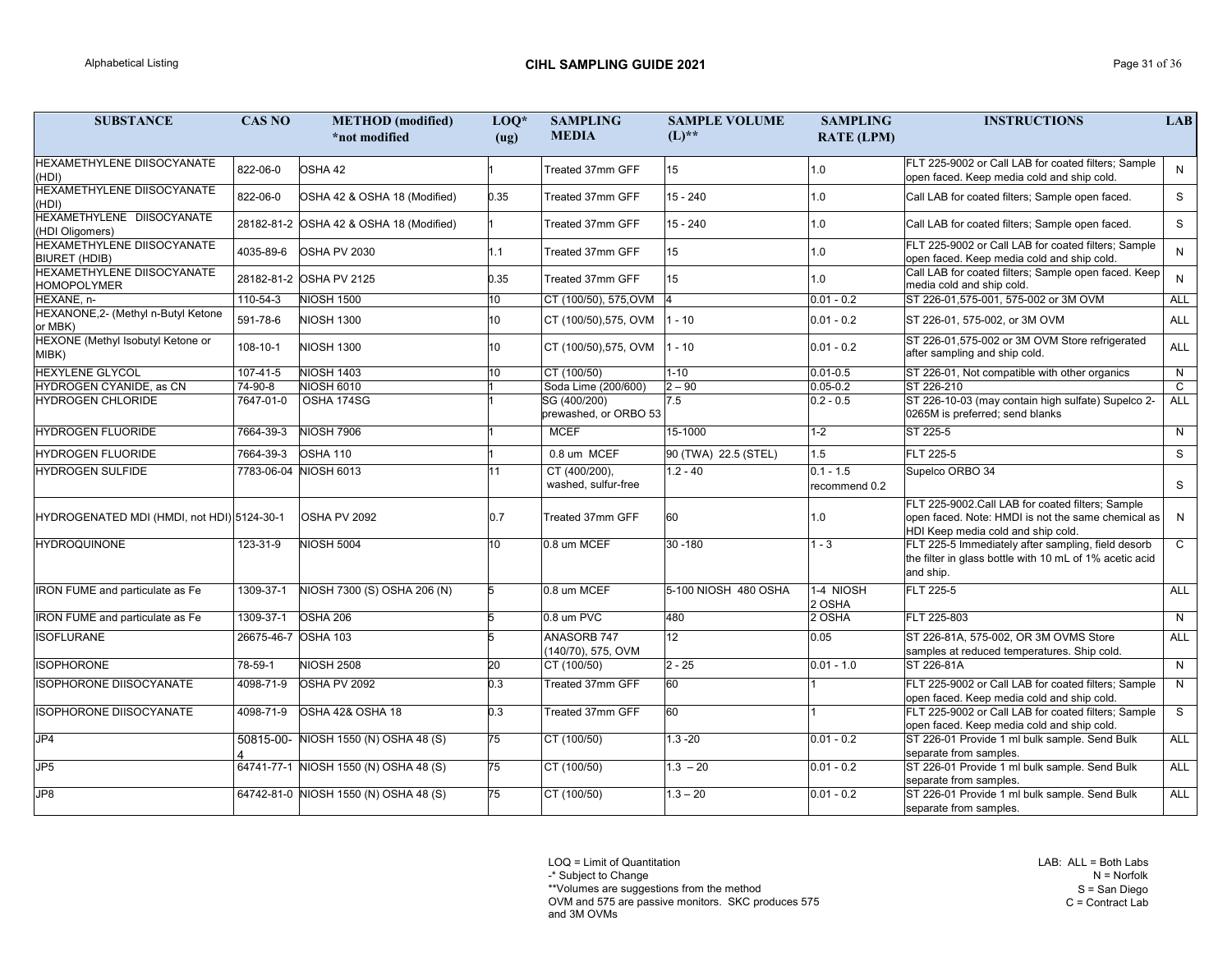# Alphabetical Listing Page 32 of 36

LOQ = Limit of Quantitation

-\* Subject to Change

\*\*Volumes are suggestions from the method

OVM and 575 are passive monitors. SKC produces 575 and 3M OVMs

| <b>SUBSTANCE</b>                                                                        | <b>CAS NO</b> | <b>METHOD</b> (modified)       | $LOQ*$              | <b>SAMPLING</b>                                  | <b>SAMPLE VOLUME</b>                                                        | <b>SAMPLING</b>     | <b>INSTRUCTIONS</b>                                                                                                              | LAB          |
|-----------------------------------------------------------------------------------------|---------------|--------------------------------|---------------------|--------------------------------------------------|-----------------------------------------------------------------------------|---------------------|----------------------------------------------------------------------------------------------------------------------------------|--------------|
|                                                                                         |               | *not modified                  | (ug)                | <b>MEDIA</b>                                     | $(L)$ **                                                                    | <b>RATE (LPM)</b>   |                                                                                                                                  |              |
| <b>KEROSENE</b>                                                                         | 8030-30-6     | NIOSH 1550 (N) OSHA 48 (S)     | 75                  | CT (100/50)                                      | $1.3 - 20$                                                                  | $0.01 - 0.2$        | ST 226-01 Provide 2 ml bulk sample. Send Bulk<br>separate from samples.                                                          | ALL          |
| <b>LEAD in Bulk Paint</b>                                                               | 7439-92-1     | NIOSH 7300 (S) OSHA ID-206 (N) | 0.01%               | Dry paint chips                                  | 500 mg ( $\sim$ size of two<br>quarters)                                    | N/A                 | Ship dry paint chip material in 4"x4" Zip-lok bag 8105- ALL<br>00-837-7753 or use a sample vial.                                 |              |
| <b>LEAD</b> in Dust Wipes                                                               | 7439-92-1     | NIOSH 7300 (S) OSHA ID-206 (N) | $1 - 10$<br>ug      | Ghost Wipes--(Pre-<br>moistened)                 | Do either the IH 10 x 10 cm<br>or the HUD 1 ft sq wipe area wipes per batch | Include 2 Blank     | Environmental Express Cat # 4210. Ship each wipe<br>in a sample vial. Must be a hard wall container.                             | ALL          |
| LEAD in Air and inorganic compounds<br>as Pb                                            | 7439-92-1     | NIOSH 7300 (S) OSHA ID-206 (N) |                     | 0.8 um MCEF                                      | 50-2000 NIOSH 480 OSHA                                                      | 1-4 NIOSH<br>2 OSHA | FLT 225-5                                                                                                                        | <b>ALL</b>   |
| LEAD in Air and inorganic compounds<br>as Pb                                            | 7439-92-1     | <b>OSHA ID-206 (N)</b>         |                     | 0.8 um PVC                                       | 480                                                                         | 2 OSHA              | FLT 225-803                                                                                                                      | N            |
| <b>LEAD In blood</b>                                                                    | 7439-92-1     | NIOSH 8003 lab modified        | $<$ 3<br>ug/dL      | <b>EDTA</b> vacutainer (BD<br>#6488;#6527;#6541) | 3 ml Whole Blood                                                            |                     | Mix thoroughly immediately after collection;<br>refrigerate shipment using overnight courier<br>service. Do not ship on dry ice. | <b>ALL</b>   |
| LITHIUM                                                                                 | 7439-93-2     | OSHA ID-206                    |                     | 0.8 um MCEF                                      | 100                                                                         | 2 OSHA              | FLT 225-5; Collect separately                                                                                                    | N            |
| MAGNESIUM OXIDE FUME as Mg                                                              | 1309-48-4     | VIOSH 7300 (S) OSHA ID-206 (N) |                     | 0.8 um MCEF                                      | 5-67 NIOSH 480 OSHA                                                         | 1-4 NIOSH<br>2 OSHA | FLT 225-5                                                                                                                        | <b>ALL</b>   |
| MAGNESIUM OXIDE FUME as Mg                                                              | 1309-48-4     | <b>OSHA ID-206 (N)</b>         |                     | 0.8 um PVC                                       | 480                                                                         | $\overline{2}$      | FLT 225-803                                                                                                                      | N            |
| MALATHION                                                                               | 121-75-5      | OSHA 62                        | 0.5                 | <b>OSHA Versatile</b><br>Sampler (OVS) XAD-2     | 60                                                                          |                     | ST 226-30-16                                                                                                                     | $\mathsf{C}$ |
| MANGANESE (Mn)                                                                          | 7439-96-5     | NIOSH 7300 (S) OSHA ID-206 (N) |                     | 0.8 um MCEF                                      | 5-200 NIOSH 480 OSHA                                                        | 1-4 NIOSH<br>2 OSHA | <b>FLT 225-5</b>                                                                                                                 | ALL          |
| <b>MERCURY PARTICULATE as Hg</b>                                                        |               | 7439-97-6 OSHA ID-145          | 0.05                | 0.8 um MCEF                                      | 10                                                                          |                     | <b>FLT 225-5</b>                                                                                                                 | $\mathsf{C}$ |
| Mercury in wipe                                                                         |               | 7439-97-6 OSHA ID-145          | 0.1                 | Ghost wipe                                       |                                                                             |                     | Ghost wipe/palintests                                                                                                            | $\mathsf{C}$ |
| MERCURY VAPOR as Hg                                                                     |               | 7439-97-6 NIOSH 6009           | 0.05                | <b>ANASORB C300</b><br>(200mg)                   | $2 - 100$                                                                   | $0.15 - 0.25$       | ST 226-17-1A Send two unexposed for blanks                                                                                       | S            |
| MERCURY in urine                                                                        | 7439-97-6     | NIOSH 165 lab modified         | 5 ug/L              | Drug screening bottle                            |                                                                             |                     | Immediately add 100 milligrams potassium persulfate<br>as preservative. Ship refrigerated using overnight<br>courier service.    | S            |
| MESITYL OXIDE                                                                           | 141-79-7      | <b>NIOSH 1301</b>              |                     | CT (100/50) or OVM                               | 25                                                                          | 0.2                 | ST 226-01 or 3M OVM                                                                                                              | $\mathbf{C}$ |
| METAL SCAN-ICP (14 Metals) (AI, As,<br>Cd,Co, Cr, Cu, Fe, Mo, Mn, Ni, Pb, Sr,<br>V, Zn) |               | NIOSH 7300 (S) OSHA ID-206 (N) | $1 - 5$<br>call lab | 0.8 um MCEF or PVC                               | 480                                                                         |                     | Standard metals for cutting, welding, abrasive<br>blasting operations. Additional metals can also be<br>added by request.        | <b>ALL</b>   |
| METHANOL (Methyl Alcohol)                                                               | 67-56-1       | <b>NIOSH 2000</b>              | 10 <sup>1</sup>     | SG (100/50)                                      | $-5$                                                                        | $0.02 - 0.2$        | ST 226-51 Not compatible with other organics. Use<br>larger tubes when high quantities of methanol are<br>expected ST 226-10.    | <b>ALL</b>   |
| METHOXYETHANOL, 2- (Methyl<br>cellosolve)                                               | 109-86-4      | <b>NIOSH 1403</b>              | 10 <sup>1</sup>     | CT (100/50)                                      | $6 - 50$                                                                    | $0.01 - 0.5$        | ST 226-01 or 3M OVM Not compatible with other<br>organics. Store in FREEZER. Ship cold.                                          | N            |
| METHOXYETHANOL, 2- (Methyl<br>cellosolve)                                               | 109-86-4      | OSHA 53                        | 10 <sup>°</sup>     | CT (100/50)                                      | 10                                                                          | 0.1                 | ST 226-01 or 3M OVM Not compatible with other<br>organics. Store in FREEZER. Ship cold.                                          | N            |
| METHOXYETHYL ACETATE, 2-                                                                | 109-49-6      | OSHA 53                        | 10                  | CT (100/50)                                      | 10 <sup>°</sup>                                                             | 0.1                 | ST 226-01 Not compatible with other organics. Store  <br>in FREEZER. Ship cold.                                                  | N            |
| <b>METHYL ACETATE</b>                                                                   | 79-20-9       | <b>VIOSH 1458</b>              | 10 <sup>°</sup>     | CT (100/50),575,OVM                              |                                                                             | $0.01 - 0.2$        | ST 226-01,575-002 or OVM. Store in refrigerator and ALL<br>ship cold.                                                            |              |
| METHYL CHLOROFORM (1,1,1-<br>Trichloroethane)                                           | 71-55-6       | <b>VIOSH 1003</b>              | 10                  | CT (100/50)                                      | $0.1 - 8$                                                                   | $0.01 - 0.2$        | ST 226-01. Samples stable for 30 days.                                                                                           | ALL          |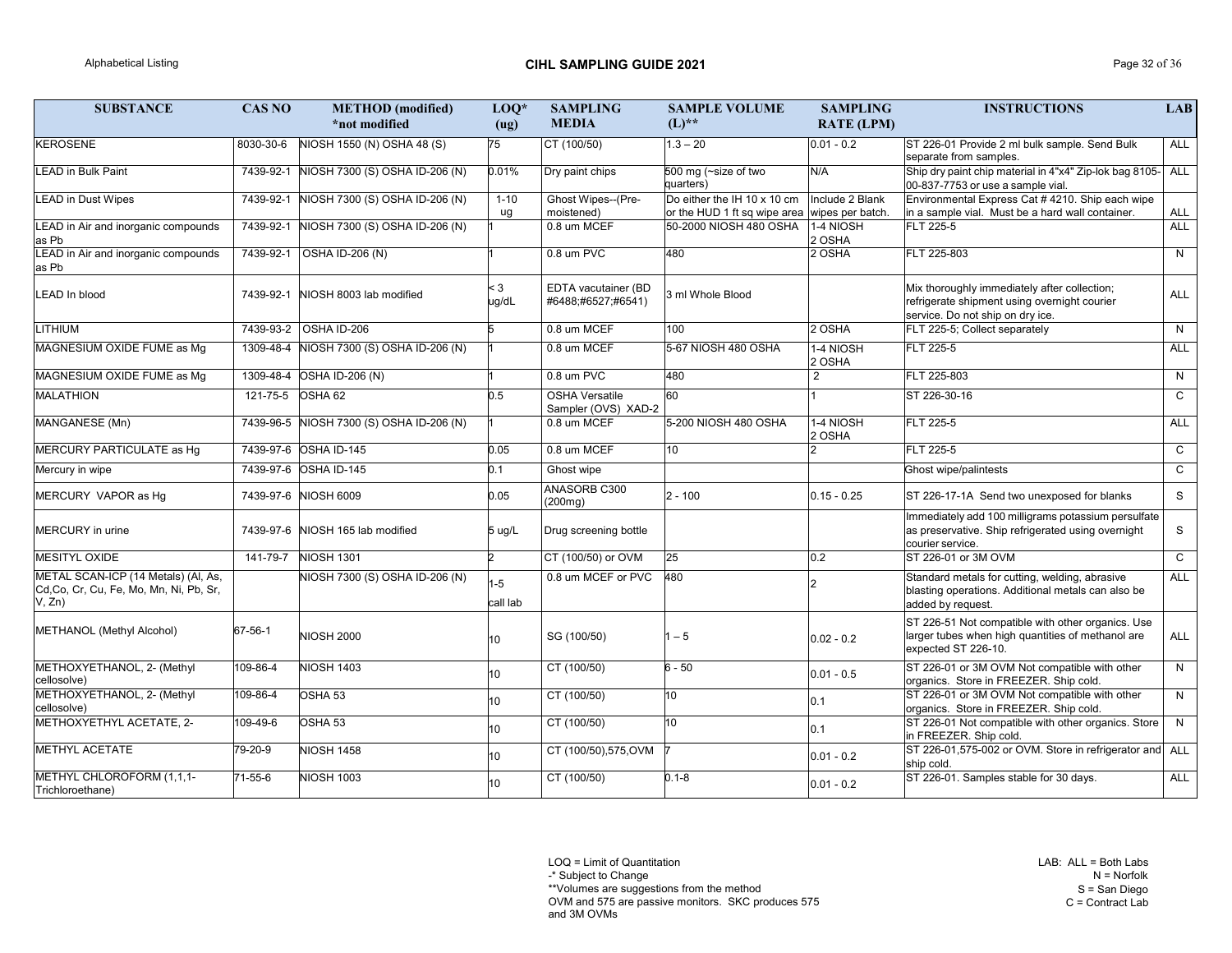# Alphabetical Listing **CIHL SAMPLING GUIDE 2021** Page 33 of 36

LAB: ALL = Both Labs N = Norfolk S = San Diego  $C =$  Contract Lab

LOQ = Limit of Quantitation

-\* Subject to Change

\*\*Volumes are suggestions from the method

OVM and 575 are passive monitors. SKC produces 575 and 3M OVMs

| <b>SUBSTANCE</b>                                      | <b>CAS NO</b>  | <b>METHOD</b> (modified)             | $LOQ*$    | <b>SAMPLING MEDIA</b>                   | <b>SAMPLE</b>            | <b>SAMPLING</b>               | <b>INSTRUCTIONS</b>                                                                                            | <b>LAB</b>   |
|-------------------------------------------------------|----------------|--------------------------------------|-----------|-----------------------------------------|--------------------------|-------------------------------|----------------------------------------------------------------------------------------------------------------|--------------|
|                                                       |                | *not modified                        | (ug)      |                                         | VOLUME $**$ (L)          | <b>RATE (LPM)</b>             |                                                                                                                |              |
| METHYL ETHYL KETONE (2-Butanone   78-93-3<br>or MEK)  |                | <b>NIOSH 2500</b>                    | 10        | Anasorb 747 (140/70) 575,<br><b>OVM</b> | $0.25 - 12$              | $0.01 - 0.2$ ;                | ST 226-81A, 575-002 or OVM. NIOSH Method<br>compatible with MIBK or Acetone                                    | <b>ALL</b>   |
| <b>METHYL ETHYL KETONE (2-Butanone)</b><br>or MEK)    | 78-93-3        | <b>OSHA 1004</b>                     | 10        | <b>OVM, 575</b>                         |                          |                               | 575-002, OVM                                                                                                   | N            |
| METHYL ISOBUTYL KETONE (MIBK)<br><b>HEXONE</b>        | 108-10-1       | NIOSH 2500 or OSHA 1004              | 10        | ANASORB 747 (140/70)                    | 0.25-12 NIOSH<br>12 OSHA | 0.01 - 0.2 NIOSH<br>0.05 OSHA | ST 226-81A. NIOSH Method compatible with MEK or ALL<br>Acetone                                                 |              |
| <b>METHYL ACRYLATE</b>                                | 96-33-3        | OSHA 92                              | 10        | CT TBC Treated 575, OVM                 | 12 <sup>12</sup>         | 0.05                          | ST 226-73,575-002 or OVM                                                                                       | N            |
| <b>METHYLAL</b>                                       | 109-87-5       | <b>NIOSH 1611</b>                    | 10        | CT (100/50)                             | $1 - 3$                  | $0.01 - 0.2$                  | ST 226-01 Not compatible with other organics.                                                                  | N.           |
| METHYLAMINE                                           | 74-89-5        | OSHA 40                              |           | XAD-7 COATED (100/50)                   | 10L                      | 0.2                           | ST 226-30-13-07                                                                                                | $\mathsf{C}$ |
| METHYLCYCLOHEXANE                                     | 108-87-2       | <b>NIOSH 1500</b>                    | 10        | CT (100/50), 575, OVM                   |                          | $0.01 - 0.2$                  | ST 226-01,575-002 or OVM                                                                                       | <b>ALL</b>   |
| METHYLENE BIS-CHLOROANILINE,<br>4,4',2- (MOCA)        | $101 - 14 - 4$ | OSHA 71                              | 0.05      | <b>GFF Treated</b>                      | 100                      |                               | FLT 225-9004 Transfer to vial w/ 2ml DI water.                                                                 | $\mathsf{C}$ |
| <b>METHYLENE BISPHENYL</b><br>ISOCYANATE, 4,4'- (MDI) | 101-68-8       | OSHA 47                              | 0.5       | Treated 37mm GFF                        | $15 - 240$               | 1.0                           | FLT 225-9002 or Call LAB for coated filters; Sample<br>open faced.                                             | N.           |
| METHYLENE BISPHENYL<br>ISOCYANATE, 4,4'- (MDI)        | 101-68-8       | OSHA 47 & OSHA 18 (Modified)         | 0.5       | Treated 37mm GFF                        | 15-240                   | 1.0                           | Call LAB for coated filters; Sample open faced.                                                                | S            |
| <b>METHYLENE CHLORIDE</b><br>(Dichloromethane)        | 75-09-2        | <b>NIOSH 1005</b>                    |           | Two CT (100/50), 575, OVM $ 0.5 - 2.5 $ |                          | $0.01 - 0.2$                  | ST 226-01,575-001 OR 3M OVM Tubes in series;<br>separate & cap ship to LAB. Samples are stable for<br>30 days. | <b>ALL</b>   |
| <b>METHYLENE CHLORIDE</b><br>(Dichloromethane)        | 75-09-2        | OSHA 80                              |           | CT (130/65),                            | 3.0                      | 0.05                          | ORBO 91 Carbosieve S-III CMS                                                                                   | <b>ALL</b>   |
| METHYLENE DIANILINE, 4,4'-                            | 101-77-9       | OSHA 57                              | 0.01      | <b>GFF Treated</b>                      | 100                      | 1.0                           | FLT 225-9004 Transfer to vial w/ 2ml DI water.                                                                 | N            |
| METHYL ISOAMYL KETONE                                 | 110-12-3       | OSHA PV2042                          | 10        | CT (100/50),575 OVM                     | 10 <sup>1</sup>          | 1.0                           | ST 226-01,575-002 OR OVM                                                                                       | <b>ALL</b>   |
| <b>METHYL METHACRYLATE</b>                            | 80-62-6        | OSHA 94                              |           | <b>CT TBC Treated</b>                   | l3                       | 0.05                          | ST 226-73 Store samples cold.                                                                                  | <b>ALL</b>   |
| METHYL-2-PYRROLIDINONE                                | 872-50-4       | OSHA PV2043                          |           | CT (100/50)                             | 10 <sup>1</sup>          | 0.2                           | ST 226-01                                                                                                      | $\mathsf{C}$ |
| <b>MINERAL SPIRITS</b>                                | 8052-41-3      | NIOSH 1550 (N) OSHA 48 (S)           | 75        | CT (100/50)                             | $1.3 - 20$               | $0.01 - 0.2$                  | ST 226-01 Provide 2 ml bulk sample. Send bulk<br>separately from samples.                                      | <b>ALL</b>   |
| MOLYBDENUM (Mo)                                       | 7439-98-7      | NIOSH 7300 (S) OSHA ID-206 (N)       |           | 0.8 um MCEF                             | 5-67 NIOSH 480 OSHA      | 1-4 NIOSH<br>2 OSHA           | FLT 225-5                                                                                                      | <b>ALL</b>   |
| MOLYBDENUM (Mo)                                       |                | 7439-98-7 OSHA ID-206                |           | 0.8 um PVC                              | 480 OSHA                 |                               | FLT 225-803                                                                                                    | N            |
| MORPHOLINE                                            | 110-91-8       | <b>NIOSH 2010</b><br>OSHA PV2123     | 0.4<br>10 | silica gel<br>XAD-7, phosphoric acid    | 20 L                     | $≤0.2$                        | ST 226-10 or 226-15                                                                                            | $\mathsf{C}$ |
|                                                       |                |                                      |           | treated                                 | 10                       | 0.1                           | ST 226-98                                                                                                      |              |
| NAPHTHALENE                                           | $91 - 20 - 3$  | OSHA 35                              |           | CHROMOSORB 106<br>(100/50)              | 10 <sup>1</sup>          | 0.2                           | ST 226-110                                                                                                     | ALL          |
| NAPHTHAS (REFINED PETROLEUM<br>SOLVENTS)              | 8030-30-6      | NIOSH 1550 (N) OSHA 48 (S)           | 75        | CT (100/50), OVM                        | $1.3 - 20$               | $0.01 - 0.2$                  | ST 226-01 OR OVM Provide 2 ml bulk sample. Send ALL<br>bulk separately from samples.                           |              |
| NICKEL (Ni)                                           | 7440-02-0      | NIOSH 7300 (S) OSHA ID-206 (N)       |           | 0.8 um MCEF                             | 5-1000 NIOSH<br>480 OSHA | 1-4 NIOSH<br>2 OSHA           | FLT 225-5                                                                                                      | <b>ALL</b>   |
| NICKEL (Ni)                                           | 7440-02-0      | OSHA ID-206                          |           | 0.8 um PVC                              | 480 OSHA                 | $\overline{2}$                | FLT 225-803                                                                                                    | N            |
| NITROGEN DIOXIDE                                      |                | 10102-44-0 OSHA ID-182               |           | Molecular Sieve Tube                    | 3                        | 0.2                           | ST 226-40-02                                                                                                   | ALL          |
| NITROGEN DIOXIDE / NITRIC OXIDE<br>(NOX)              |                | 10102-43-9 OSHA ID-182 & OSHA ID-190 |           | Molecular Sieve Tube                    | Ι3                       | $0.01 - 0.025$                | ST 226-40                                                                                                      | ALL          |
| NITROGLYCERIN (NG)                                    | 55-63-0        | NIOSH 2507 & OSHA 43                 | 0.6       | TENAX (100/50)                          | $3 - 100$                | $0.2 - 1.0$                   | ST 226-35-03                                                                                                   | N            |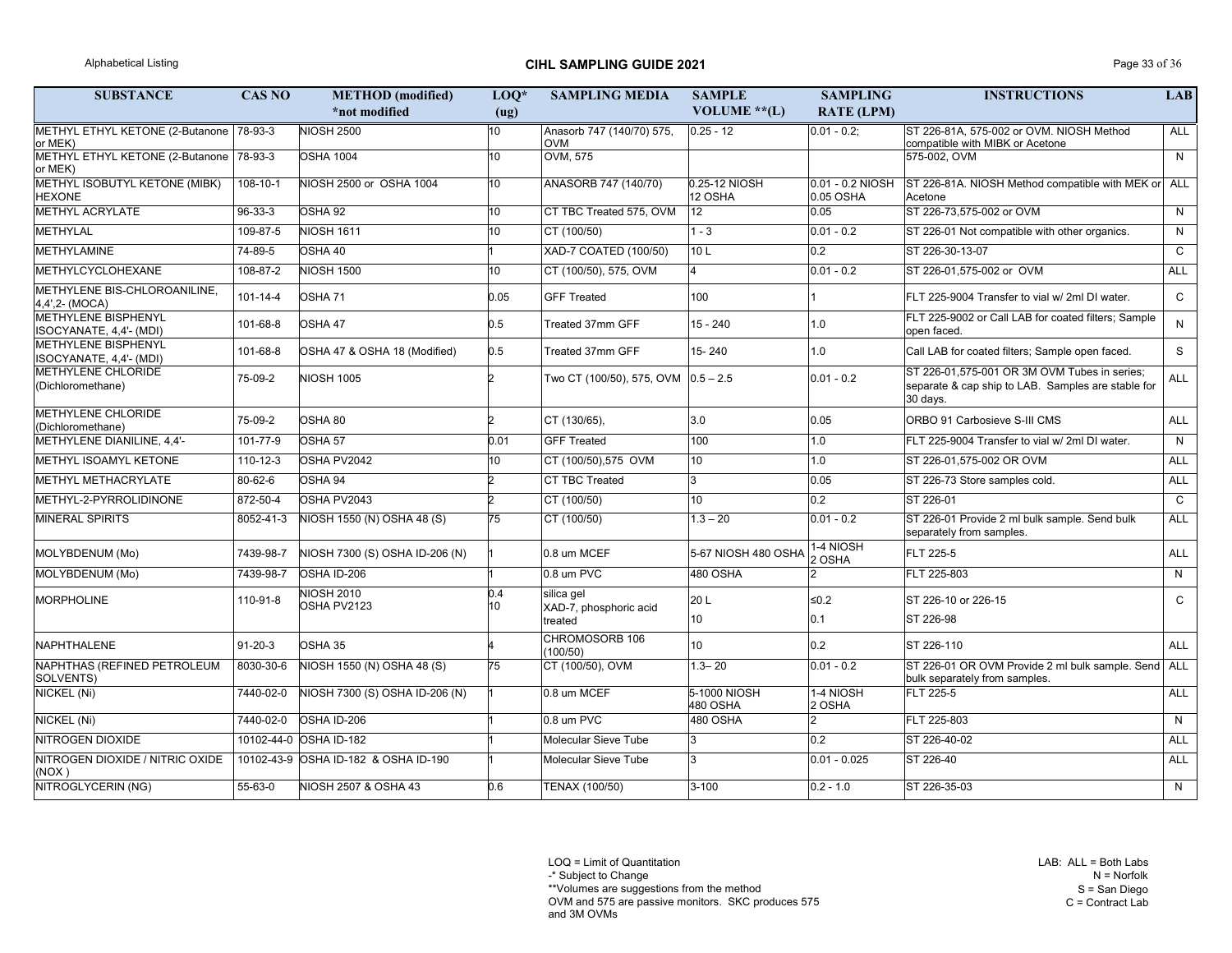# Alphabetical Listing **CIHL SAMPLING GUIDE 2021** Page 34 of 36

LAB: ALL = Both Labs N = Norfolk S = San Diego  $C =$  Contract Lab

LOQ = Limit of Quantitation

-\* Subject to Change

\*\*Volumes are suggestions from the method

OVM and 575 are passive monitors. SKC produces 575

| <b>SUBSTANCE</b>                                         | <b>CAS NO</b>  | <b>METHOD</b> (modified)          | $LOQ*$ | <b>SAMPLING MEDIA</b>                          | <b>SAMPLE</b>               | <b>SAMPLING</b>              | <b>INSTRUCTIONS</b>                                                                                          | LAB          |
|----------------------------------------------------------|----------------|-----------------------------------|--------|------------------------------------------------|-----------------------------|------------------------------|--------------------------------------------------------------------------------------------------------------|--------------|
|                                                          |                | *not modified                     | (ug)   |                                                | VOLUME ** $(L)$             | <b>RATE</b>                  |                                                                                                              |              |
| <b>NITROMETHANE</b>                                      | 75-52-5        | <b>NIOSH 2527</b>                 | 0.3    | CHROMOSORB 106<br>(600/300)                    | $1.2 - 3$                   | $ 0.01 - 0.5$                | ST 226-111A. Separate front and back. Stable 7<br>days from sampling.                                        | N            |
| NITROPROPANE, 1-                                         | 108-03-2       | OSHA 46                           | 0.4    | XAD-4 (80/40)                                  |                             | $0.01 - 0.1$                 | ST 226-93                                                                                                    | S            |
| NITROPROPANE, 2-                                         | 79-46-9        | OSHA 46                           | 0.4    | XAD-4 (80/40)                                  |                             | $0.01 - 0.1$                 | ST 226-93                                                                                                    | S            |
| <b>NONANE</b>                                            | 111-84-2       | <b>NIOSH1500</b>                  |        | CT (100/50),575 or OVM                         |                             | $0.01 - 0.2$                 | ST 226-01, 575-002 OR OVM                                                                                    | N            |
| N-METHYL-2-PYRROLIDINONE                                 | 872-50-4       | OSHA PV 2043                      |        | CT (100/50), 575, OVM                          | 10                          | 0.2                          | ST 226-01, 575-001 or OVM Not compatible with<br>other organics (PV2043)                                     | <b>ALL</b>   |
| OCTANE, n-                                               | 111-65-9       | <b>NIOSH 1500</b>                 | 10     | CT (100/50) 575, OVM                           |                             | $ 0.01 - 0.2 $               | ST 226-01, 575-001, 575-002 or OVM                                                                           | <b>ALL</b>   |
| <b>OIL MIST, MINERAL</b>                                 | 8012-95-1      | <b>NIOSH 5524</b>                 | 50     | 37mm 0.8 MCE or 37mm 5-<br>um PVC or 37 mm GFF | 960                         |                              | FLT 225-5 or FLT-225-8-01 or FLT 225-709.<br>Provide 2 ml bulk mineral oil sample.                           | $\mathsf{C}$ |
| <b>ORGANIC SCREEN</b>                                    | <b>ASK LAB</b> | IN HOUSE METHOD                   |        | CT (100/50)                                    | $2 - 25$                    | $0.01 - 0.2$                 | ST 226-01 OR OVMS                                                                                            | <b>ALL</b>   |
| <b>OZONE</b>                                             |                | 10028-15-6 OSHA ID 214            |        | Two Treated GFF (nitrite-<br>impregnated)      | 90-120                      | $0.25 - 0.5$                 | Call LAB for instructions on filters. Special order<br>limited shelf filters: SKC 225-9014 and send 4 extra. | N            |
| PARATHION                                                | 56-38-2        | OSHA 62                           |        | OVS XAD -2 + GFF                               | 480                         | 0.1                          | ST 226-30-16                                                                                                 | $\mathsf{C}$ |
| PENTACHLOROPHENOL (PCP)                                  | 87-86-5        | OSHA 39                           |        | GFF + two XAD-7 (80/40)                        | 48                          | 0.01 - 0.2                   | ST 226-30-11-07 & FLT 225-7                                                                                  | $\mathsf{C}$ |
| PENTANE, n-                                              | 109-66-0       | <b>NIOSH 1500</b>                 |        | CT (100/50), 575, OVM                          |                             | $0.01 - 0.2$                 | ST 226-01, 575-001 or OVM                                                                                    | <b>ALL</b>   |
| PENTANONE, 2- (Methyl Propyl Ketone) 107-87-9            |                | <b>NIOSH 1300</b>                 |        | CT (100/50),575, OVM                           | $1 - 10$                    | $ 0.01 - 0.2 $               | ST 226-01, 575-002, or OVM                                                                                   | <b>ALL</b>   |
| PERCHLOROETHYLENE<br>(Tetrachloroethylene)               | 127-18-4       | <b>NIOSH 1003</b>                 |        | CT (100/50), 575, OVM                          | $1.0 - 40$                  | $ 0.01 - 0.2 $               | ST 226-01, 575-002, or 3M OVM                                                                                | <b>ALL</b>   |
| PERMETHRIN                                               | 52645-53-1     | <b>OSHA In-House</b>              |        | 37mm GFF                                       | 60                          | .0                           | ST 225-7                                                                                                     | N            |
| <b>PETROLEUM DISTILLATE</b><br><b>FRACTIONS</b>          | 8002-05-9      | OSHA 48                           | 50     | CT (100/50)                                    |                             | 0.2                          | ST 226-01. Provide 2 mL bulk sample                                                                          | S            |
| <b>PETROLEUM ETHER</b>                                   | 8032-32-4      | <b>NIOSH 1550 (N) OSHA 48 (S)</b> | 75     | CT (100/50)                                    | 1.3-20 NIOSH<br><b>OSHA</b> | 3 0.01-0.2 NIOSH<br>0.2 OSHA | ST 226-01. Provide 2 mL bulk sample. Send bulk<br>separately.                                                | <b>ALL</b>   |
| PHENOL                                                   | 108-95-2       | OSHA 32                           |        | XAD-7 (100/50)                                 | 24                          | 0.1                          | ST 226-95 Not compatible with other organics.                                                                | <b>ALL</b>   |
| PHENYL-1-CYCLOHEXENE, 4-                                 | 4994-16-5      | <b>OSHA IN HOUSE</b>              |        | CT (100/50)                                    | 10                          | 0.2                          | ST 226-01                                                                                                    | $\mathsf{C}$ |
| PHENYL GLYCIDYL ETHER (PGE)                              | 122-60-1       | <b>NIOSH 1619</b>                 | 10     | CT (100/50)                                    | 80 - 150                    | $0.01 - 1.0$                 | ST 226-01 OR 3M OVM                                                                                          | N            |
| <b>POLYNUCLEAR AROMATIC</b><br>HYDROCARBONS (PNAH)       |                | <b>NIOSH 5506</b>                 | 0.2    | <b>PTFE + XAD2 (150/75)</b>                    | 200 - 1000                  | 2                            | FLT 225-17-07 & ST 226-30-04 Ship immediately in<br>Aluminum foil wrapped glass vial.                        | $\mathsf{C}$ |
| POTASSIUM (K)                                            | 7440-09-7      | <b>VIOSH 7303</b>                 | 10     | 0.8 um MCEF/PVC                                | 30-960                      | $1 - 4$                      | FLT 225-5; Collect separately.                                                                               | $\mathsf{C}$ |
| PROPYL ACETATE, iso-                                     | 108-21-4       | <b>VIOSH 1454</b>                 | 10     | CT (100/50)                                    | $0.1 - 9$                   | $0.01 - 0.2$                 | ST 226-01                                                                                                    | ALL          |
| PROPYL ACETATE, n-                                       | 109-60-4       | <b>NIOSH 1450</b>                 | 10     | CT (100/50), 575, OVM                          | 1 - 10                      | $0.01 - 0.2$                 | ST 226-01, 575-001, OR OVM. Ship cold                                                                        | <b>ALL</b>   |
| PROPYL ALCOHOL, iso                                      | 67-63-0        | <b>NIOSH 1400</b>                 | 10     | CT(100/50)                                     | $0.3 - 3$                   | $0.01 - 0.2$                 | ST 226-01 Not compatible with other organics. Store<br>in FREEZER. Ship cold.                                | ALL          |
| PROPYL ALCOHOL, n-                                       | 71-23-8        | NIOSH 1401 & 1405                 | 10     | CT(100/50)                                     | $1 - 10$                    | $0.01 - 0.2$                 | ST 226-01 Not compatible with other organics. Store<br>in FREEZER. Ship cold.                                | <b>ALL</b>   |
| <b>PROPYLENE GLYCOL DINITRATE</b><br>(PGDN OR OTTO FUEL) | 6423-43-4      | <b>NIOSH 2507</b>                 | 0.5    | Tenax (100/50)                                 | $3 - 100$                   | $0.2 - 1.0$                  | ST 226-35-03 2 blanks are required. Not compatible<br>with other organics.                                   | <b>ALL</b>   |
| <b>PROPYLENE GLYCOL ETHYL ETHER</b>                      | 1569-02-4      | OSHA 99                           | 10     | CT(100/50)                                     | 10                          | 0.01                         | ST 226-01 Not compatible with other organics.                                                                | N            |
| <b>PROPYLENE GLYCOL MONOMETHYL</b><br><b>ETHER</b>       | 107-98-2       | OSHA 99                           | 10     | CT(100/50)                                     | 10                          | 0.1                          | ST 226-01 Not compatible with other organics.                                                                | N            |
| PROPYLENE GLYCOL MONOMETHYL<br><b>ETHER ACETATE</b>      | 108-65-6       | OSHA 99                           | 10     | CT (100/50), 575, OVM                          | 10                          | 0.1                          | ST 226-01, 575-001, 575-002, OR 3M OVM Not<br>compatible with other organics.                                | ALL          |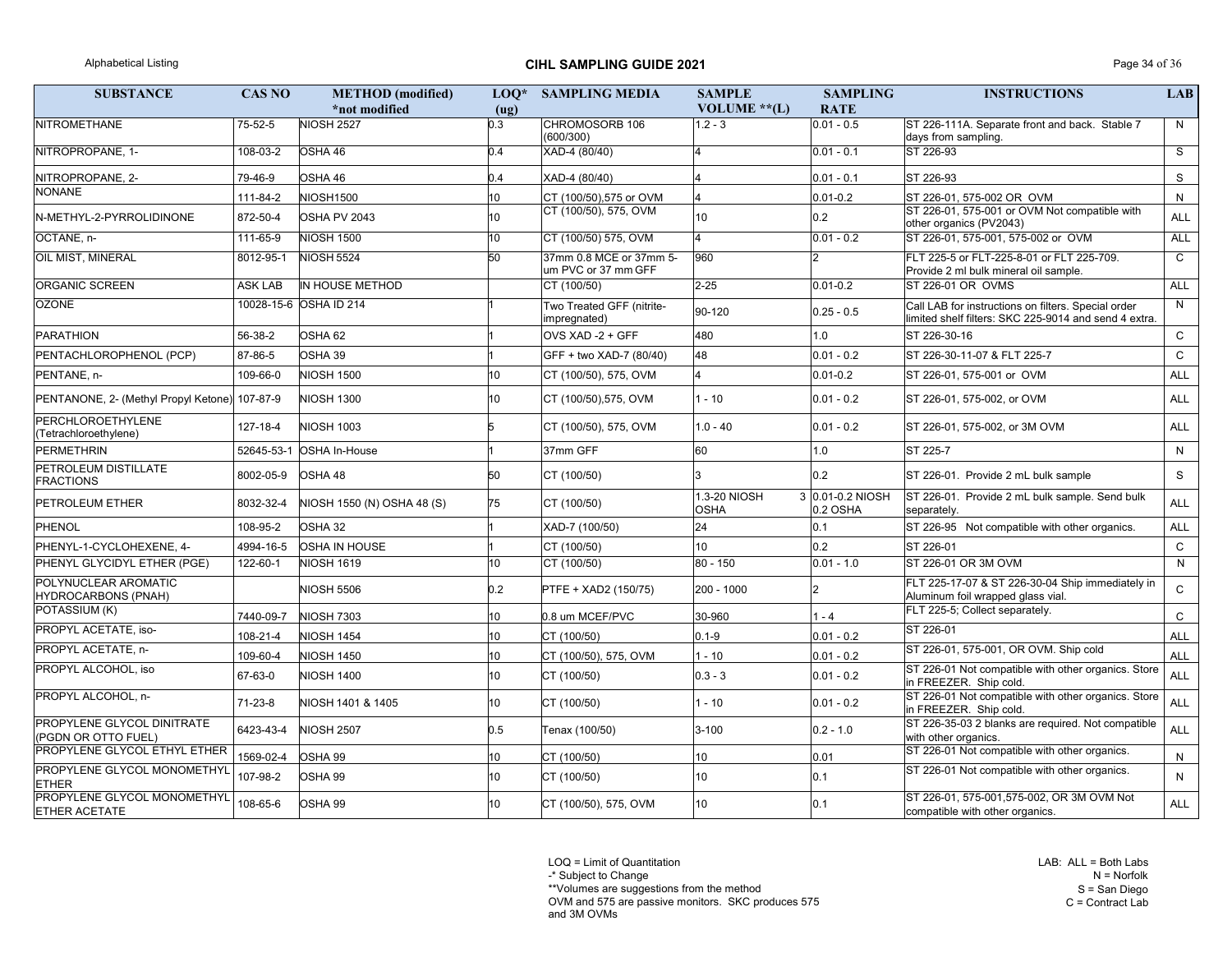LAB: ALL = Both Labs N = Norfolk S = San Diego  $C =$  Contract Lab

LOQ = Limit of Quantitation

-\* Subject to Change

\*\*Volumes are suggestions from the method

OVM and 575 are passive monitors. SKC produces 575

| <b>Alphabetical Listing</b>                |                |                                | Page 35 of 36                             |                                                      |                                   |                                  |                                                                                                   |              |
|--------------------------------------------|----------------|--------------------------------|-------------------------------------------|------------------------------------------------------|-----------------------------------|----------------------------------|---------------------------------------------------------------------------------------------------|--------------|
| <b>SUBSTANCE</b>                           | <b>CAS NO</b>  | <b>METHOD</b> (modified)       | <b>CIHL SAMPLING GUIDE 2021</b><br>$LOQ*$ | <b>SAMPLING MEDIA</b>                                | <b>SAMPLE</b>                     | <b>SAMPLING</b>                  | <b>INSTRUCTIONS</b>                                                                               | LAB          |
|                                            |                | *not modified                  | (ug)                                      |                                                      | VOLUME $**$ (L)                   | <b>RATE (LPM)</b>                |                                                                                                   |              |
| PYRETHRUM                                  | 8003-34-7      | OSHA 70                        |                                           | <b>OSHA Versatile Sampler</b><br>$(OVS)$ XAD-2 + GFF | 60                                | 1.0                              | ST 226-30-16                                                                                      | <b>ALL</b>   |
| PYRIDINE                                   | 110-86-1       | <b>NIOSH 1613</b>              | 20                                        | CT (100/50)                                          | $18 - 150$                        | $0.01 - 1.0$                     | ST 226-01 Not compatible with other organics.                                                     | S            |
| RDX (Cyclonite)                            | 121-82-4       | <b>OSHA In-House</b>           |                                           | <b>GFF</b>                                           | 120                               |                                  | <b>FLT 225-7</b>                                                                                  | N            |
| SELENIUM COMPOUNDS as (Se)                 | 7782-49-2      | NIOSH 7300 (S) OSHA ID-206 (N) |                                           | 0.8 um MCEF                                          | 13-2000 NIOSH<br>480 OSHA         | 1-4 NIOSH<br>2 OSHA              | FLT 225-5                                                                                         | <b>ALL</b>   |
| SELENIUM COMPOUNDS as (Se)                 | 7782-49-2      | OSHA ID 206                    |                                           | 0.8 um PVC                                           | 480                               |                                  | FLT 225-803                                                                                       | N            |
| SEVIN (Carbaryl)                           | 63-25-2        | OSHA 63                        |                                           | <b>OSHA Versatile Sampler</b><br>(OVS) XAD-2 + GFF   | 60                                |                                  | ST 226-30-16                                                                                      | $\mathsf{C}$ |
| <b>SEVOFLURANE</b>                         |                | 28523-86-6 OSHA 103            |                                           | ANASORB 747 (140/70)                                 | 12 <sup>2</sup>                   | 0.05                             | ST 226-81 A                                                                                       | <b>ALL</b>   |
| SILICA (CRYSTALLINE,<br>CRISTOBALITE)      |                | 14464-46-1 OSHA ID-142         | 10                                        | 5 um PVC + Cyclone                                   | 816                               | Nylon = $1.7$ ;<br>Aluminum= 2.5 | FLT 225-8-01; CYCL 225-105                                                                        | S            |
| SILICA (CRYSTALLINE, QUARTZ)               |                | 14808-60-7 OSHA ID-142         | 10                                        | 5 um PVC + Cyclone                                   | 816                               | $Nylon=1.7$ ;<br>Aluminum= 2.5   | FLT 225-8-01; CYCL 225-105                                                                        | S            |
| SILVER and soluble compounds as Ag         | 7440-22-4      | NIOSH 7300 (S) OSHA ID-206 (N) |                                           | 0.8 um MCEF                                          | 250-2000 NIOSH 480<br><b>OSHA</b> | 1-4 NIOSH<br>2 OSHA              | <b>FLT 225-5</b>                                                                                  | ALL          |
| SODIUM (Na)                                | 7440-23-5      | <b>NIOSH 7303</b>              | 10                                        | 0.8 um MCEF                                          | 30-960                            | $1 - 4$                          | FLT 225-5; Collect separately                                                                     | $\mathsf{C}$ |
| <b>SODIUM HYDROXIDE</b>                    | 1310-73-2      | <b>NIOSH 7401</b>              | 20                                        | 1.0 um PTFE                                          | 70-1000                           | $1 - 4$                          | FLT 225-1715. Acid aerosols may cause a negative<br>interference.                                 | $\mathsf{C}$ |
| STODDARD SOLVENT (PD-680)                  | 8052-41-3      | NIOSH 1550 (N) OSHA 48 (S)     | 75                                        | CT (100/50), 575, OVM                                | $1.3 - 20$                        | $0.01 - 0.2$                     | ST 226-01, 575-001 OR 3M OVM Provide 2 ml bulk<br>sample. Send bulk sample separate from samples. | <b>ALL</b>   |
| STRONTIUM (Sr)                             | 7440-24-6      | NIOSH 7300 (S) OSHA 206 (N)    |                                           | 0.8 um MCEF                                          | 10-1000 NIOSH<br>480 OSHA         | 1-4 NIOSH<br>2 OSHA              | FLT 225-5                                                                                         | ALL          |
| STRONTIUM (Sr)                             |                | 7440-24-6 OSHA 206             |                                           | 0.8 um PVC                                           | 480                               |                                  | FLT 225-803                                                                                       | N            |
| STYRENE (MONOMER)                          | 100-42-5       | <b>NIOSH 1501</b>              |                                           | CT (100/50),575, OVM                                 | $1 - 14$                          | $ 0.1 - 1.0 $                    | ST 226-01, 575-002 OR OVM                                                                         | ALL          |
| STYRENE (MONOMER)                          | 100-42-5       | OSHA 89                        | 10 <sup>°</sup>                           | <b>CT TBC Treated</b>                                | 12 <sup>°</sup>                   | 0.05                             | ST 226-73                                                                                         | N            |
| <b>SULFUR DIOXIDE</b>                      | 7446-09-5      | <b>OSHA 1011</b>               | 0.5                                       | Silica Gel/glass fiber filter                        | 12 TWA 7.5 STEL                   | 0.05 TWA<br>$0.5$ STEL           | ST 226-177                                                                                        | N            |
| TETRACHLOROETHYLENE<br>(Perchloroethylene) | 127-18-4       | <b>OSHA 1001</b>               |                                           | CT (100/50)                                          | $-10$                             | 0.05                             | ST 226-01                                                                                         | ALL          |
| <b>TETRAHYDROFURAN</b>                     | 109-99-9       | <b>NIOSH 1609</b>              | 10 <sup>°</sup>                           | CT (100/50), 575, OVM                                | $1 - 9$                           | $0.01 - 0.2$                     | ST 226-01, 575-002 OR OVM                                                                         | ALL          |
| TIN (Inorganic Compounds) as Sn            | 7440-31-5      | NIOSH 7300 (S) OSHA 206 (N)    |                                           | 0.8 um MCEF                                          | 5-1000 NIOSH<br>480 OSHA          | 1-4 NIOSH<br>2 OSHA              | <b>FLT 225-5</b>                                                                                  | ALL          |
| TIN (Inorganic Compounds) as Sn            | 7440-31-5 OSHA |                                |                                           | 0.8 um PVC                                           | 480                               |                                  | FLT 225-803                                                                                       | N            |
| <b>TITANIUM DIOXIDE</b>                    |                | 13463-67-7 NIOSH 0500          | 50                                        | Tared PVC                                            | 100                               | C                                | FLT 225-8-01, Preweighed filter required or 225-8202<br>(Matched wt)                              | <b>ALL</b>   |
| TITANIUM                                   | 7440-32-6      | OSHA ID-206                    | 50                                        | 0.8 um MCEF                                          | 480-960                           | C                                | FLT225-5                                                                                          | N            |
| <b>TOLUENE</b>                             | 108-88-3       | <b>NIOSH 1501</b>              |                                           | CT (100/50), 575, OVM                                | $-8$                              | $0.01 - 0.2$                     | ST 226-01, 575-001, 575-002 OR 3M OVM                                                             | ALL          |
| TOLUENE-2,4-DIISOCYANATE (2,4-<br>TDI)     | 584-84-9       | <b>OSHA 5002</b>               | 0.5                                       | Treated 37mm GFF                                     | $15 - 240$                        |                                  | FLT 225-9002 or Call LAB for coated filters; Sample<br>open faced.                                | <b>ALL</b>   |
| TOLUENE-2,6-DIISOCYANATE (2,6-<br>TDI)     | 91-08-7        | <b>OSHA 5002</b>               | 0.5                                       | Treated 37mm GFF                                     | $\sqrt{15 - 240}$                 |                                  | FLT 225-9002 or Call LAB for coated filters; Sample<br>open faced.                                | ALL          |